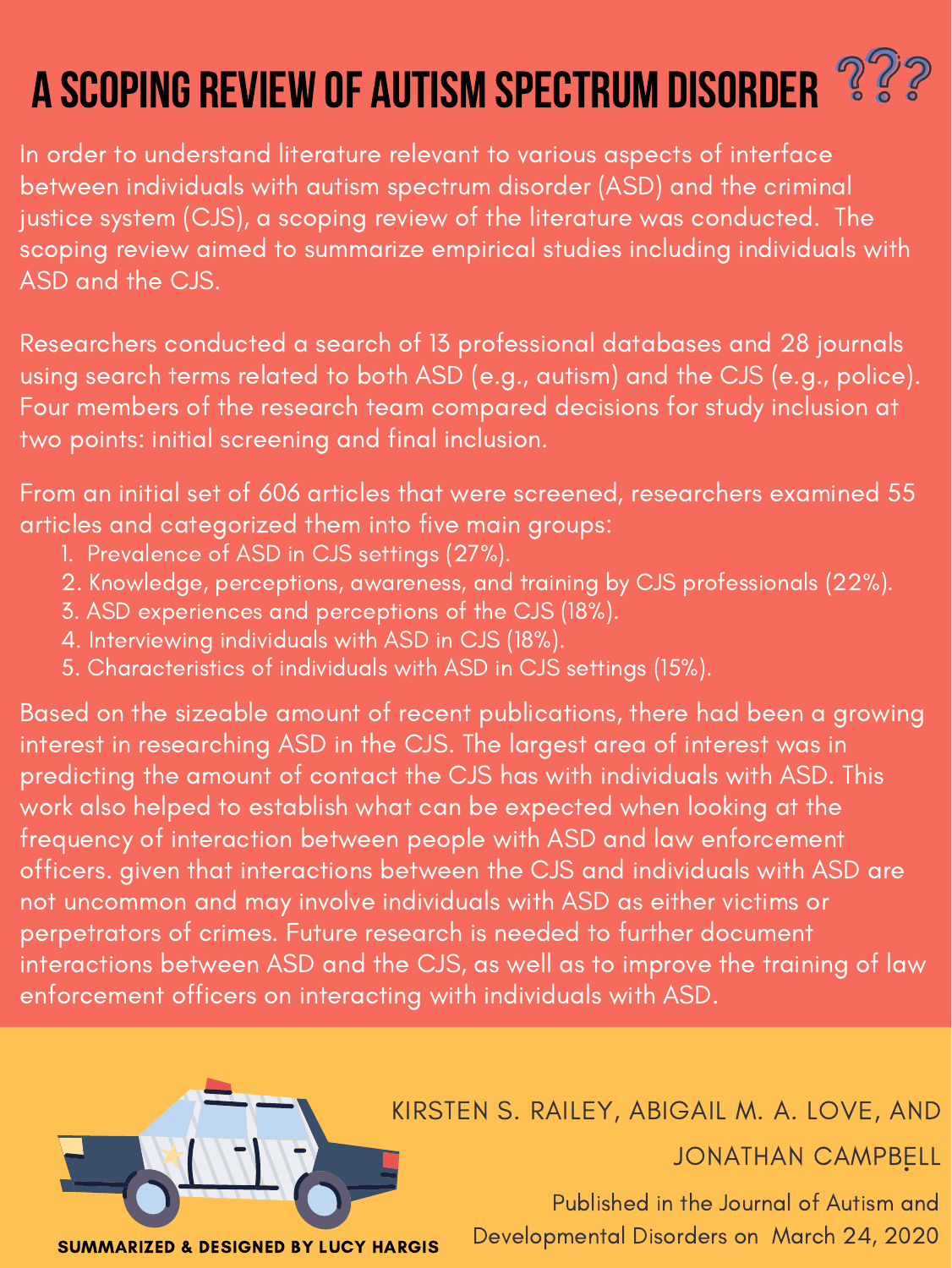#### **REVIEW PAPER** REVIEW PAPER



## A Scoping Review of Autism Spectrum Disorder and the Criminal Justice System

Kirsten S. Railey<sup>1</sup> · Abigail M. A. Love<sup>1</sup> · Jonathan M. Campbell<sup>2</sup>

Received: 7 September 2019 /Accepted: 24 March 2020  $\oslash$  Springer Science+Business Media, LLC, part of Springer Nature 2020

#### Abstract

The authors conducted a scoping review of peer-reviewed, empirical studies to summarize literature examining the interface between individuals with autism spectrum disorder (ASD) and the criminal justice system (CJS). The authors searched 13 professional databases and 28 journals using key terms related to ASD and the CJS. From a total of 678 articles, 55 met inclusion criteria and the authors organized studies into five thematic categories: (a) prevalence of ASD in CJS settings, (b) characteristics of individuals with ASD in CJS settings, (c) ASD experiences and perceptions of the CJS, (d) interviewing individuals with ASD in CJS settings, and (e) knowledge, perceptions, awareness, and training by CJS professionals. The review revealed a growing increase in ASD-CJS research and identified areas of future research.

Keywords Autism . Criminal justice system . Law enforcement officer . Scoping review

Understanding the foundation of autism spectrum disorder (ASD) and criminal justice system (CJS) literature is an important first step to establishing and maintaining positive interactions between CJS professionals, including law enforcement officers (LEOs), and individuals with ASD. With 1 in 59 individuals receiving an ASD diagnosis as of 2018 (Baio et al. [2018\)](#page-25-0), research focused on ASD has also risen dramatically (Magyar [2010\)](#page-26-0). Without considering the increased rate of interactions between LEOs and individuals with disabilities (Debbaudt and Rothman [2001;](#page-26-0) Henshaw and Thomas [2012\)](#page-26-0), this rising incidence rate alone provides timely justification for a review of research between individuals with ASD and the CJS.

 $\boxtimes$  Kirsten S. Railey [scheilkirsten@gmail.com](mailto:scheilkirsten@gmail.com)

> Abigail M. A. Love amlove2@uky.edu

Jonathan M. Campbell jmcampbell@wcu.edu

<sup>1</sup> Department of Educational, Counseling, and School Psychology, University of Kentucky, 237 Dickey Hall, Lexington, KY 40506-0001, USA

<sup>2</sup> Department of Psychology, Western Carolina University, 306-D Killian, 1 University Drive, Cullowhee, NC 28723, USA

Contact with the CJS can take a variety of forms, including interactions with LEOs in community and home settings, arrest, police custody, interviews with CJS professionals, or while individuals are involved in trial proceedings. King and Murphy ([2014](#page-26-0)) completed a review of individuals with ASD and the CJS, primarily focusing on individuals with ASD who have demonstrated offending behavior. The authors identified seven studies that focused specifically on prevalence rates of ASD in CJS. However, their review drew attention to biased, small samples and "major methodological faults" within these studies (King and Murphy [2014,](#page-26-0) p. 2729), calling for more robust research based on unbiased samples. Research suggests that individuals with ASD are involved in interactions with LEO personnel as victims, suspects, and witnesses (Mayes [2003;](#page-26-0) Woodbury-Smith and Dein [2014\)](#page-27-0) as well as in cases of elopement (Anderson et al. [2012](#page-25-0)). The current review will build upon King and Murphy's ([2014\)](#page-26-0) work by including articles that examine interactions with CJS as victims, perpetrators, witnesses, and in other calls (e.g., elopement, domestic dispute).

Decades after the deinstitutionalization of individuals with mental health concerns, LEOs play a critical role as primary gatekeepers to mental health services and the CJS (Lamb et al. [2002\)](#page-26-0). For professionals working within the CJS, interacting successfully with diverse individuals is an occupational requirement. While CJS employees are not expected to professionally diagnose, treat, or provide research-based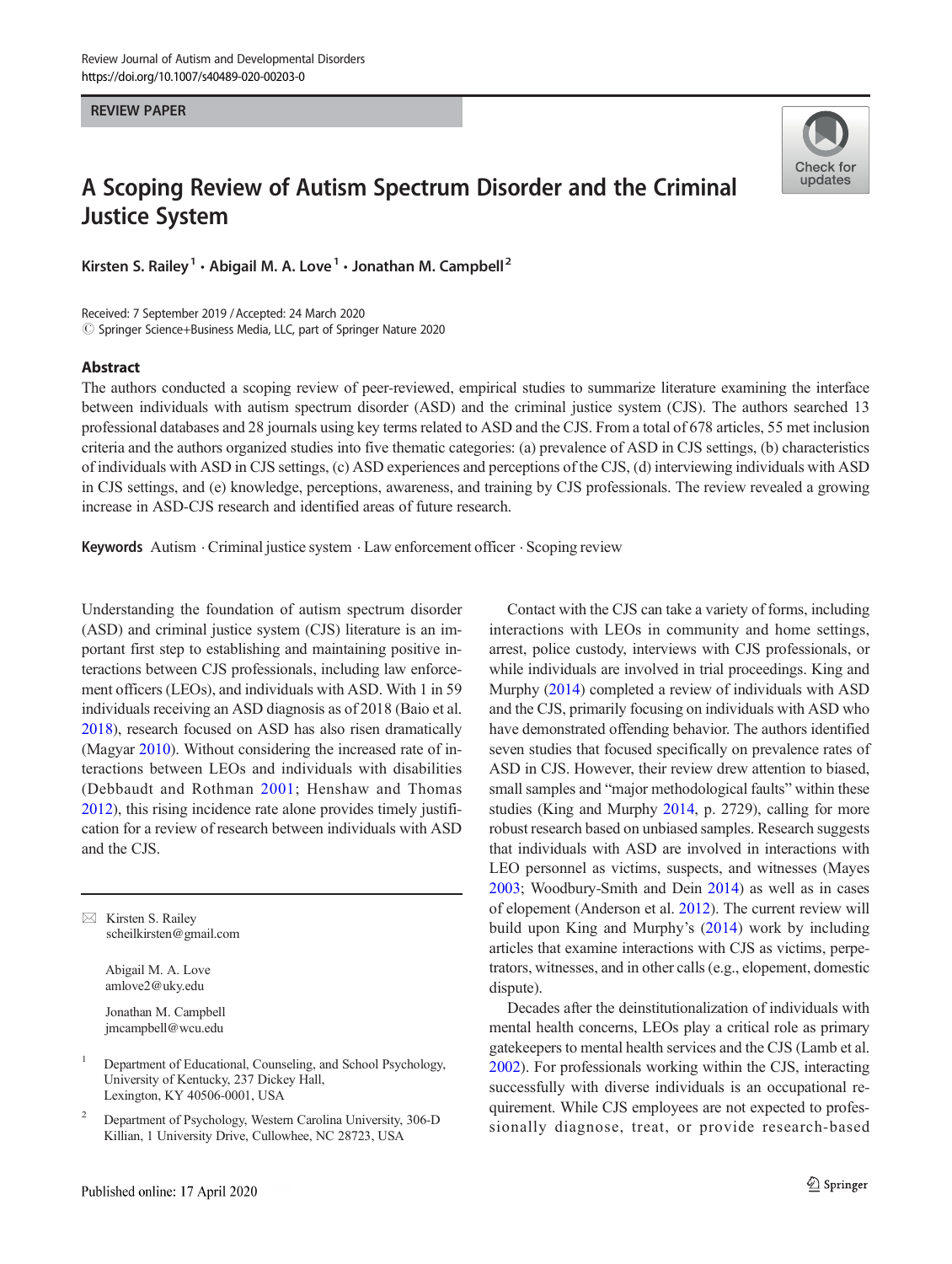interventions for individuals they interact with, they are required to have the skills necessary to effectively communicate and provide safety and protection for all individuals inclusive (Department of Justice [2010](#page-26-0)). This task can be particularly challenging when considering the common characteristics associated with ASD including deficits in communication and social interactions. Individuals with ASD may find it difficult to communicate while within the CJS, and CJS employees have the potential to misinterpret behavior of individuals with ASD because of a lack of understanding of ASD (e.g., Gardner et al. [2018\)](#page-26-0). Further, due to the variability inherent within the spectrum of individuals who have an ASD diagnosis, it is not always easy for CJS professionals to quickly identify someone with ASD (King and Murphy [2014\)](#page-26-0).

Although research in this area is still emerging, trends in the current literature related to ASD and the CJS emphasize a need for a more comprehensive understanding of various aspects of ASD-CJS interface and interactions. Within the literature, there have been focused efforts on identifying prevalence of individuals with ASD and the CJS, or knowledge of CJS professionals. Prevalence findings are mixed. In one study, Lunsky et al. [\(2015\)](#page-26-0) found that 17 out of 396 individuals with ASD (4.3%) were involved with law enforcement within the past 2 months. In another study, Rava et al. ([2017](#page-27-0)) stated that one in five individuals with ASD have reported being stopped or questioned by police by the time they were in their mid-twenties. In investigations focusing on knowledge of LEOs, the message is clear—more training is needed (e.g., Chown [2009](#page-25-0); Modell and Mak [2008](#page-27-0)). In one study, Modell and Mak ([2008\)](#page-27-0) found that only 20% of LEOs in their study could identify defining features of ASD. Relatedly, Crane et al. ([2016](#page-25-0)) reported that just under half of LEOs were satisfied with their interactions with individuals with ASD. Individuals with ASD detail a similar need for training, as less than 20% of caregivers of individuals with ASD or adults with ASD reported "satisfactory" experiences during their interaction with LEOs (Crane et al. [2016](#page-25-0)).

Beginning in the 1970s, law enforcement agencies at the national and international level began investing in initiatives, such as educational trainings and specialized responses, to improve interactions between LEOs and people with mental health concerns to ensure individuals with disabilities had access to the CJS. Currently, local and federal regulations, availability of local resources, and CJS professionals' general attitudes and beliefs influence which strategies CJS agencies implement to best support and protect individuals with disabilities, including those with ASD. Although it is possible to address some of the characteristics of ASD through generalized trainings on mental health or intellectual disability, tailored trainings should address the unique challenges associated with ASD specifically. Given the various reports of negative interactions between LEOs and persons with ASD (Copenhaver and Tewksbury [2018\)](#page-25-0), formal training on how to recognize and respond to the needs of community members with ASD is needed. To this end, researchers have also called for specialized training in the area of ASD to be developed after reviewing law enforcement training curriculum from seven states in the USA (Laan et al. [2013](#page-26-0)). Another comprehensive, systematic search of the literature identified only two studies that empirically investigated effects of law enforcement trainings related to ASD (AUTHORS [2019](#page-25-0) for review). The current review will address gaps in the current literature by expanding the scope of to all CJS professionals who interact with individuals with ASD rather than focusing solely on LEOs.

Individuals with ASD have a fundamental human right, along with other individuals, to equitable protection by and service from the CJS, and more information is needed on the state of CJS-ASD interaction. Individuals with disabilities have a long history of being denied this right. For example, individuals with disabilities may not be viewed as credible reporters of crimes against them and criminal acts against individuals with disabilities may be viewed as abuse versus criminal activity (see Ortoleva [2010](#page-27-0) for more examples). For individuals with disabilities, access to the legal process may also be hindered due to limited understanding of legal rights, physical barriers, lack of accessibility of legal information, and limited access to counsel with experience representing clients with disabilities (Ortoleva [2010](#page-27-0)). Because research on individuals with ASD as its own category is still emerging, little information is known related to this group's interface with the CJS. However, it is important to keep in mind the importance of this access. Ortoleva ([2010](#page-27-0)) writes:

To be fully included in society, persons with disabilities need access to justice. As long as persons with disabilities face barriers to their participation in the justice system, they will be unable to assume their full responsibilities as members of society or vindicate their rights. For this reason, it is important that barriers be removed so that persons with disabilities can enjoy the equal opportunity to perform their duties as parties, witnesses, jurors, lawyers, prosecutors, judges, arbitrators, and other participants in the administration of justice. (Ortoleva [2010](#page-27-0), p. 286).

Therefore, this review hopes to establish clear evidence on what barriers individuals with ASD might be facing within the CJS as well as what is known about individuals with ASD and their interactions with the CJS.

#### Purpose of the Review

Despite the publication of several narrative reviews, a systematic, scoping review of the literature related to ASD and CJS is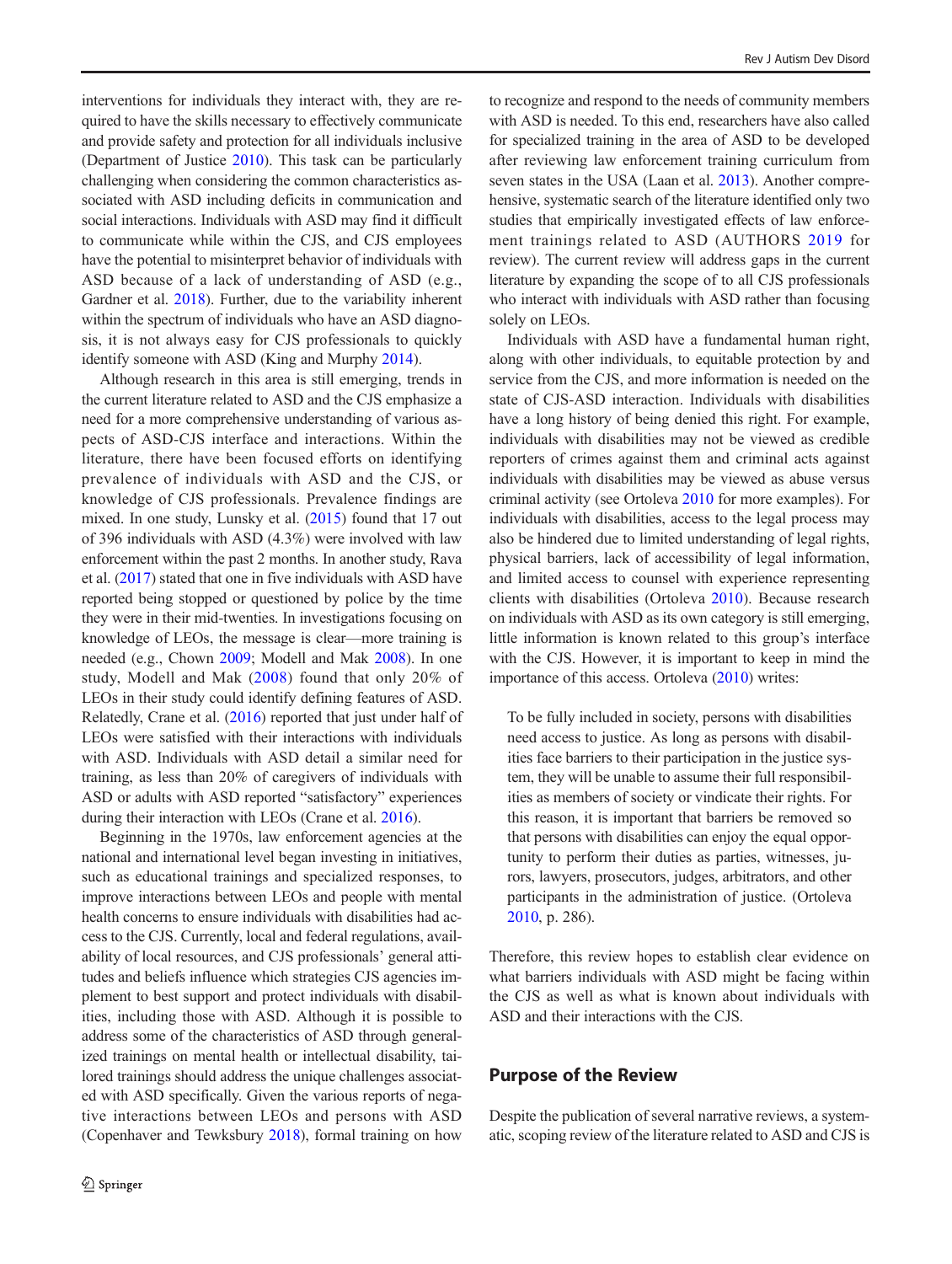warranted. Although one systematic review addressed individuals with ASD and the CJS (King and Murphy [2014](#page-26-0)), researchers only considered studies that focused on ASD and offending behavior, including prevalence of offending, types of offenses committed, as well as vulnerability and characteristics of offenders with ASD serving time in the CJS. Other related reviews have been solely descriptive in nature (Cashin and Newman [2009;](#page-25-0) Gomez de la Cuesta [2010](#page-26-0); Mouridsen [2012\)](#page-27-0), which highlights the need for a comprehensive scoping review. The purposes of this review were (a) to broadly ascertain what is known related to various aspects of interface between individuals with ASD and the CJS and (b) thematically summarize areas of investigation being conducted related to ASD and the CJS. Providing up-to-date information regarding empirical research related to ASD and the CJS is critical to inform future practice, policymaking, and research.

#### Method

In contrast to systematic reviews, scoping reviews broadly assess an area of literature to (a) describe the scope and nature of research and (b) identify gaps in the current body of knowledge (Arksey and O'Malley [2005](#page-25-0); Levac et al. [2010](#page-26-0)). A scoping review of ASD and the CJS is an appropriate method to meet the objectives of the current review given that the research topic is wide-ranging and has not been reviewed comprehensively. We employed Arksey and O'Malley's ([2005](#page-25-0)) methodological framework for the search and selection process, which includes the following steps: (a) identifying the initial research question(s), (b) identifying relevant studies, (c) selecting studies for inclusion, (d) charting the data, and (e) collating, summarizing, and reporting results. Prior to conducting the search, we developed a protocol specific to this scoping review as suggested by the reporting guidelines entitled the Preferred Reporting Items for Systematic Reviews and Meta-Analyses for Protocols 2015 ([PRISMA-P [2015](#page-27-0)]; Moher et al. [2015\)](#page-27-0). The protocol presented an explicit plan for the review based on pre-defined eligibility criteria as well as a specific methodological and analytic approach.

#### Identification of Relevant Studies

In order to identify a comprehensive list of published literature relevant to various aspects of interface between individuals ASD and the CJS, we systematically searched 13 professional databases (e.g., Academic Search Complete, Criminal Justice Abstracts, Criminal Justice Database, Social Science Database) with the assistance of three reference librarians who specialized in scoping reviews, public health, education,

and criminal justice. We comprehensively searched key terms related to ASD (e.g., autis\*, ASD, Asperger) and the CJS (e.g., police officer, law enforcement); keywords were identified through (a) review of search terms in relevant published articles, (b) consultation with three librarians, (c) input from three graduate-level professors who specialize in ASD, and (d) review of terminology used in professional organizations related to both the CJS and ASD. We also conducted a hand search of 28 journals related to ASD and the CJS (e.g., Autism; Autism Research; Crime & Delinquency; Criminal Justice and Behavior; Criminal Justice Ethics; Criminal Justice Policy Review; Criminology; Criminology & Criminal Justice: An International Journal). The initial search was undertaken in March 2018, and a hand search of most recent issue of journals and review of citations was conducted in Summer 2018. To identify all relevant literature, no date restrictions were placed on the search. The first author performed the search with the help of a reference librarian and managed and analyzed search results using EndNote™ (EndNote™ [2019\)](#page-26-0) and Rayyan® (Ouzzani et al. [2016](#page-27-0)) software.

#### Study Eligibility and Selection

When formulating the questions for the review, we utilized the "PICO" method, which defines the Population, Intervention, appropriate Control or Comparator, and Outcomes of interest (Moher et al. [2015](#page-27-0)). The process of clearly describing the inclusion criteria for each of the PICO elements guided the determination of study eligibility, data extraction, analysis, and interpretation of results. Inclusion criteria are summarized in Table [1.](#page-4-0) Articles were excluded for the following reasons: (a) only descriptive information was reported (e.g., review articles); (b) the article was not peer-reviewed (e.g., dissertations, policy briefs, editorials); and (c) the articles focused on disabilities (e.g., intellectual disability, learning disabilities, mental illnesses) and did not include information about ASD. When making eligibility decisions, we considered articles that met inclusion criteria and related to all professionals working in CJS environments, but research on some CJS professionals (e.g., correctional officers, probation officers) is very limited.

The study search and selection processes are presented in Fig. [1](#page-4-0). Two researchers screened all titles and abstracts independently to determine relevance for the review. The full-text papers of the remaining articles were then further examined, and reviewers made study inclusion decisions according to inclusion and exclusion criteria set a priori. While screening articles, any additional relevant studies that met criteria were added to the finalized list of included studies. Any disagreements were resolved by consensus and input from a third reviewer. The search and selection procedures yielded 55 articles that met inclusion criteria.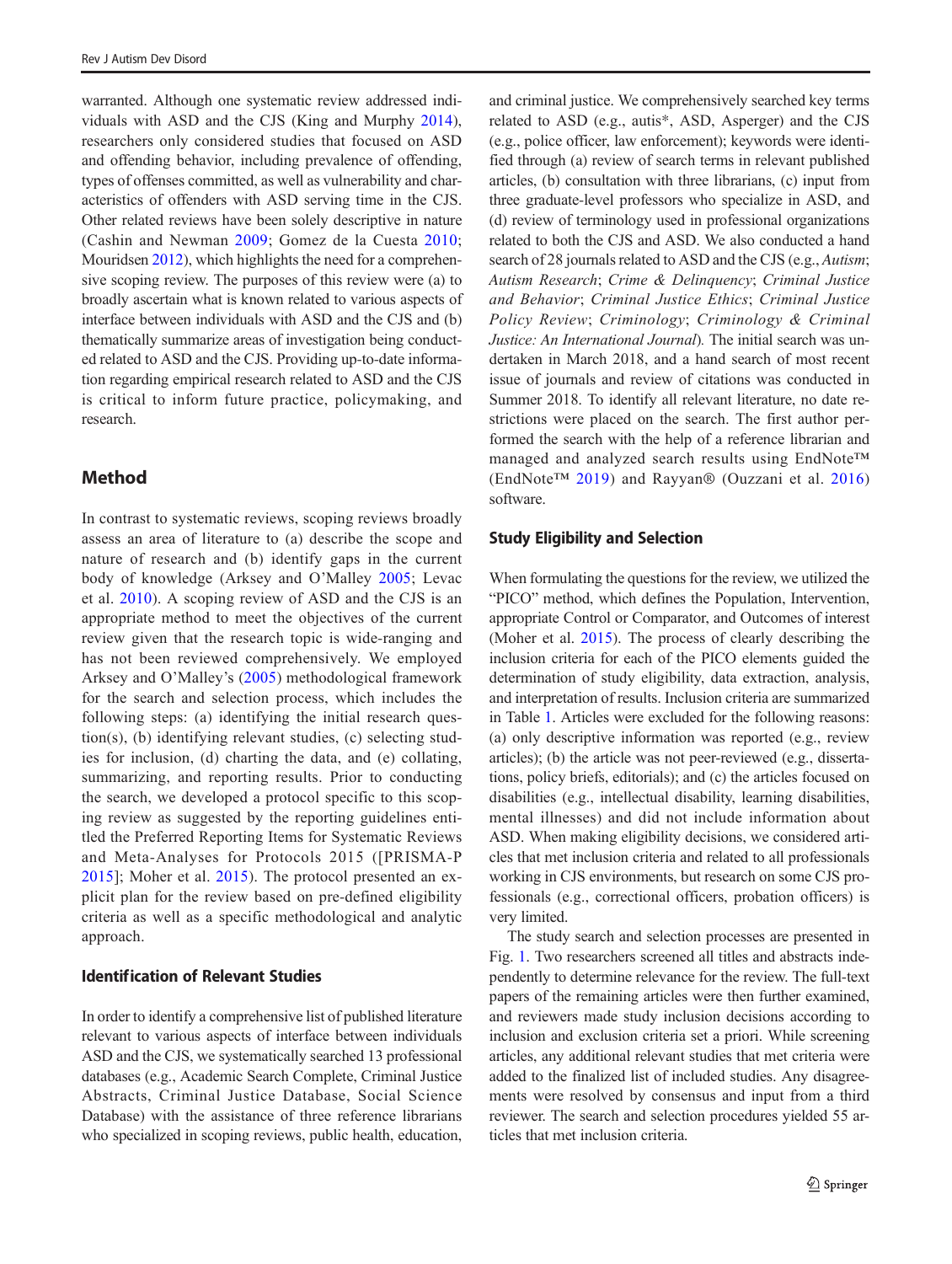#### <span id="page-4-0"></span>Table 1 Article inclusion criteria

| Study characteristics                                      | Description                                                                                                                                                                                                           |
|------------------------------------------------------------|-----------------------------------------------------------------------------------------------------------------------------------------------------------------------------------------------------------------------|
| Population or participants, and<br>conditions of interests | Participant characteristics were not specified a priori. However, it was<br>anticipated that participants may be LEOs and other criminal justice<br>professionals as well as people with ASD and their family members |
| Intervention(s)                                            | A specific intervention component was not required given that any<br>empirical-based study that focuses on ASD and law enforcement/the<br>CJS will be included                                                        |
| Comparisons or control groups                              | All studies were included irrespective of the presence or absence of<br>comparator or control groups                                                                                                                  |
| Outcome(s)                                                 | No restrictions were placed a priori on the type of outcome                                                                                                                                                           |
| Study design                                               | All relevant scholarly studies were considered, including quantitative,<br>qualitative, or mixed-method designs                                                                                                       |
| Journal type                                               | All studies should be published in a peer-reviewed journal                                                                                                                                                            |
| Language                                                   | English-only                                                                                                                                                                                                          |
| Date range                                                 | No date restrictions were set                                                                                                                                                                                         |

#### Charting the Data

Adhering to the multi-staged charting process associated with scoping reviews, the first and second authors collaborated to extract theoretically and methodologically relevant characteristics from each of the 55 individual articles. Descriptive characteristics such as author(s), year of publication, country of origin, number of participants, details regarding participants, and methodology were extracted and organized. In addition, key findings from the included articles were added to descriptive information to create detailed data extraction tables.

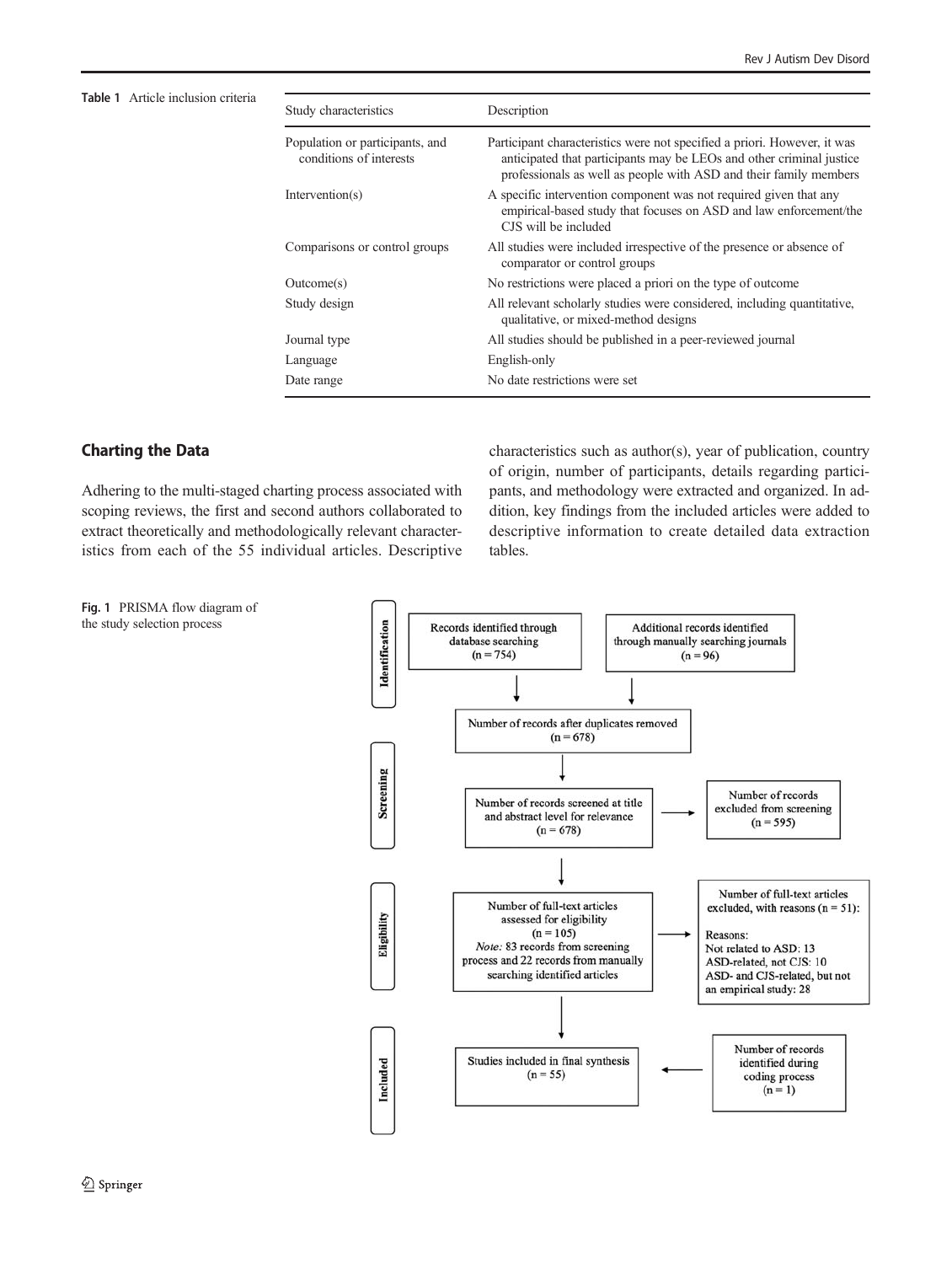#### Collating, Summarizing, and Reporting Results

The study topics and findings were examined, compared, and discussed in order to identify major themes, gaps in the literature, and implications for future research, practice, and policy (Levac et al. [2010](#page-26-0)). All 55 articles were classified into one of the following five major themes: (a) Prevalence of CJS contact within the ASD community  $(n = 7)$  and prevalence of ASD within CJS settings  $(n = 8)$ , (b) characteristics and profiles of people with ASD within the CJS  $(n = 8)$ , (c) autism community experiences with and perceptions of the CJS  $(n = 10)$ , (d) interviewing individuals with ASD within the CJS  $(n = 10)$ , and (e) professionals' knowledge, experiences, and training related to ASD  $(n = 12)$ . If articles could be coded into more than one category, then they were classified into one category based on the main focus of the article. A team of three researchers collaborated to categorize articles based on their "main focus." If an article focused on more than one topic and could potentially be categorized into more than one category, the group of researchers first discussed the purpose and findings of the article before reaching consensus regarding the "main focus" of the article. Then, the research team classified the article into a single theme. Due to the varied focus of the studies and variety of methodologies used, completion of a meta-analysis of the data collected was not possible. Instead, a summary of the authors, country, year, participation information, methodology, and main findings was tabulated into separate tables according to categories listed above. In addition, each of the included articles was assigned an article number based on alphabetical order of the first authors.

#### **Results**

In this section, we organize our reporting of results as follows: (a) search results, (b) reliability during the study selection process, (c) five tables presenting data from included studies according to each main theme, and (d) summary of main findings associated with each table.

#### Search Results

The PRISMA diagram in Fig. [1](#page-4-0) provides a summary of the search and study selection process. Initially, 850 articles were identified while 678 remained after de-duplication. After screening at the title and abstract level for relevance and additional manual searching, the full-text articles of 105 records were assessed for eligibility. A total of 51 articles were excluded after screening the full-text. Most of the excluded articles  $(n = 28)$  were related to ASD and the CJS, but were excluded as they did not report empirical findings. The search resulted in 55 studies that were related to any aspect of both ASD and the CJS and/or LEOs. Of note, 25 studies were

published in journals that emphasized ASD and other disabilities (i.e., developmental, learning, intellectual disabilities), 12 articles were published in CJS or forensic psychology/ psychiatry journals, 4 studies were published in journals that focused on both disabilities and the CJS (e.g., Journal of Learning Disabilities and Offending Behaviour, Journal of Intellectual Disabilities and Offending Behaviour), and 14 studies were published in journals that did not specifically focus on disabilities or the CJS (e.g., Pediatrics, Journal of Child Psychology and Psychiatry, Emergency Medicine Journal, Journal of Interpersonal Violence).

#### Reliability During Study Selection Process

During the study selection process, two researchers independently screened articles. Inter-rater reliability was calculated as both (a) percent agreement (i.e., agreements/(agreements + disagreements)  $\times$  100) and (b) *kappa*. In the title/abstract screening phase, percent agreement was 99.56% and kappa was 0.98. In the full-text review phase, percent agreement was 97.14% and kappa was 0.94. A single study, Murphy et al. [\(2018\)](#page-27-0), was identified while searching citations for relevant articles; two researchers reviewed the full-text article and agreed that that the study met inclusion criteria.

#### Main Findings

Descriptive data were tabulated for each of the main categories into five tables through discussions and collaboration between two researchers. An overview and summary of main findings associated with each theme is provided below. In the presentation of findings, primary articles are identified using study number that corresponds with citations appearing in each table.

Prevalence of CJS Contact Within the ASD Community and Prevalence of ASD Within CJS Settings Although 15 total studies focused on prevalence rates, articles were divided into categories based on whether they explored (a) prevalence of CJS contact within the ASD community (Table [2\)](#page-6-0) or (b) prevalence of individuals with ASD within CJS settings (Table [3\)](#page-8-0). Of the 7 studies in Table [2](#page-6-0), three were from the UK, three were from the USA, and one was from Denmark. All studies were published within the last 15 years; however, only one study (40) was published within the last 5 years. Two studies (6, 8) utilized geographically based registries one retrospective study (19) examined Hans Asperger's clinic sample, one study (34) explored inpatient referrals from a child psychiatry clinic, and three studies utilized community samples (1, 40, 53). Five studies included comparison samples (6, 8, 19, 34, 53); however, these comparison groups were not always well-matched to the ASD-specific sample. In the five studies that utilized comparison groups (6, 8 19, 34, 53), individuals with ASD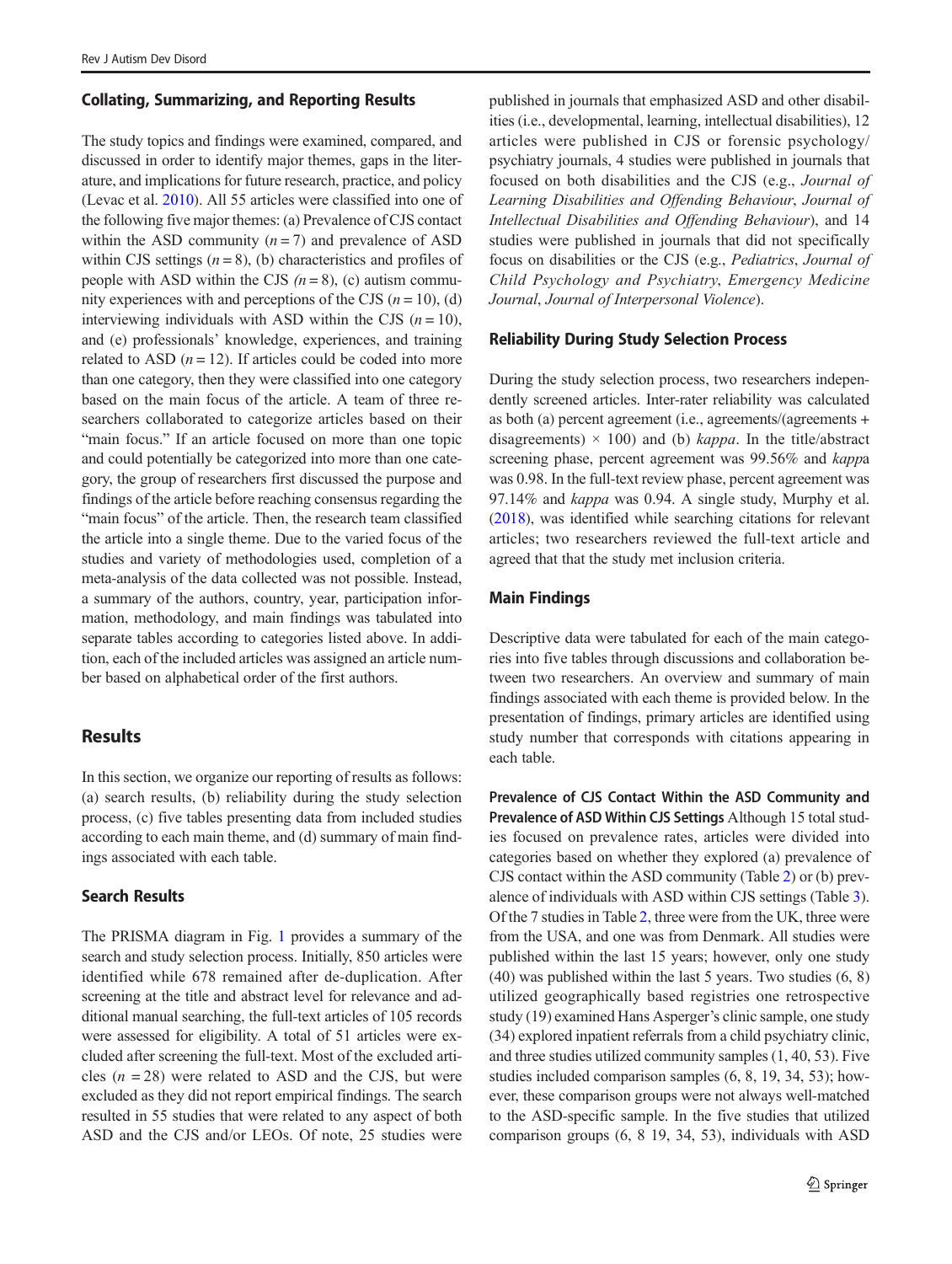| # | Author(s), year,<br>and country                 | N | Participant information                                                                                                                                                                                                                                                                                  | Methodology                                                                                                                                                                                                                                                                                                                                                                                  | Main findings                                                                                                                                                                                                                                                                                                                                                                                                                                                                                                   |
|---|-------------------------------------------------|---|----------------------------------------------------------------------------------------------------------------------------------------------------------------------------------------------------------------------------------------------------------------------------------------------------------|----------------------------------------------------------------------------------------------------------------------------------------------------------------------------------------------------------------------------------------------------------------------------------------------------------------------------------------------------------------------------------------------|-----------------------------------------------------------------------------------------------------------------------------------------------------------------------------------------------------------------------------------------------------------------------------------------------------------------------------------------------------------------------------------------------------------------------------------------------------------------------------------------------------------------|
| 1 | UK                                              |   | Allen et al. (2008); 126 Participants included adults in South<br>Wales with Asperger syndrome<br>(AS) who were in contact with one<br>or more adult community services                                                                                                                                  | Mixed-Method: Researchers asked<br>staff informants to complete<br>questionnaires related to the history<br>and behaviors of participants with<br>AS who gave permission $(n = 16)$ .<br>Some individuals with AS $(n=6)$<br>also agreed to participate in<br>semi-structured interviews to de-<br>scribe their perceptions of their<br>offending behavior and experiences<br>in the CJS     | - The prevalence rate of offending<br>behavior was 26% (33 reported prior<br>engagement in offending behaviors<br>that had or could have resulted in<br>involvement in the CJS)<br>- All participants reported negative<br>emotional reactions to being arrested<br>as well as difficulties during<br>interactions with officers, including<br>being unable to effectively process<br>the situation, feeling uncomfortable<br>at the police station, and<br>experiencing difficulty during police<br>interviews |
| 6 | Brookman-Frazee<br>et al. (2009);<br><b>USA</b> |   | 42 Participants included 1603 youth<br>enrolled in at least one of five<br>services systems with available<br>parent report data (66% male; 34%<br>female) with age range from 6 to<br>19 years ( $M = 14.0$ ). 42 participants<br>had an ASD diagnosis                                                  | Comparative: Caregivers reported<br>information regarding their<br>children's needs and other related<br>factors. Records from June<br>1996–1997 from each of the five<br>service systems were reviewed to<br>gather information on participants'<br>involvement                                                                                                                             | $-2.6\%$ of sample $(n=42)$ were<br>diagnosed ASD and 11.1%<br>diagnosed with ID<br>- Fewer children with ID/ASD (11%)<br>were involved in CJS than youth<br>without ASD or ID $(31\%)$                                                                                                                                                                                                                                                                                                                         |
| 8 | Cheely et al.<br>$(2012)$ ; USA                 |   | 609 Participants included 609 youth<br>(between 12 and 18 years old)<br>identified by the South Carolina<br>Autism and Developmental<br>Disabilities Monitoring Project<br>(SC ADDM).                                                                                                                    | Comparative: Two clinicians reviewed - Prevalence rate of contact with CJS<br>participant files to confirm<br>diagnoses. The SC ADDM database<br>was linked to records at the<br>Department of Juvenile Justice and<br>South Carolina Law Enforcement<br>Division database or compare which<br>individuals with ASD had contact<br>with the CJS from the years 2000,<br>2002, 2004, and 2006 | was 5.24% (32 participants reported<br>prior contact)<br>- Participants with ASD reported<br>significantly fewer charges per<br>person ( $M = 3.3$ ) than youth without<br>ASD $(M = 5.7)$                                                                                                                                                                                                                                                                                                                      |
|   | 19 Hippler et al.<br>$(2010)$ ; UK              |   | 177 Participants included 177 individuals<br>who were seen by Hans Asperger or<br>colleagues in Vienna from 1951 to<br>1986. There were 73 individuals in<br>the "autistic psychopathy" (AP)<br>group and 104 in the "features of<br>autistic psychopathy" (AF) who did<br>not receive autism diagnoses. | Comparative: Researchers reviewed<br>patient files before searching<br>Austrian Penal Register in 2002 to<br>identify any registered convictions<br>in the sample of 177 former patients<br>and general population. Criminal<br>records survey occurred on average<br>33 years post-diagnosis.                                                                                               | - Records survey noted that 8 of the<br>participants in the AP or AF sample<br>had a total of 33 convictions.<br>Prevalence rate of offending was<br>2.74%<br>- Prevalence rate of offending among<br>individuals with ASD did not differ<br>from general population<br>- Most common convictions were (a)<br>property offenses (81%), falsifica-<br>tion of documents (18%), and more<br>serious offenses $(9\%)$                                                                                              |
|   | 34 Mouridsen et al.<br>(2008);<br>Denmark       |   | 313 Participants included 313 adults who<br>were previously seen as child<br>patients at an inpatient Child<br>Psychiatry clinic in Copenhagen<br>and Aarhus from 1960 to 1984                                                                                                                           | Comparative: After file review to<br>confirm diagnosis, participant<br>information was screened through<br>the national Danish Criminal<br>Register to identify former arrests<br>and convictions                                                                                                                                                                                            | - Childhood autism group ( $n = 113$ ):<br>0.9% of group had criminal record<br>compared with 18.9% of control<br>group $(n = 339)$<br>- Atypical autism group ( $n = 86$ ): 8.1%<br>of group had criminal record<br>compared with 14.7% in control<br>group $(n = 252)$<br>- AS group ( $n = 114$ ): 18.4% of group<br>had criminal records compared with<br>19.6% in control group ( $n = 342$ )                                                                                                              |
|   | 40 Rava et al.<br>$(2017)$ ; USA                |   | 920 Participants included 920 youth<br>with ASD from the National<br>Longitudinal Transition Study-2<br>dataset                                                                                                                                                                                          | Descriptive: Researchers analyzed<br>survey data (parent and self-report)<br>from two questions to determine the<br>prevalence of youth being (a)<br>stopped or questioned by police                                                                                                                                                                                                         | - By age 21-22, approximately 20% of<br>youth with ASD reported being<br>stopped and questioned by police<br>while 4.7% report being previously<br>arrested. By age $14-15$ , $8.2\%$ of                                                                                                                                                                                                                                                                                                                        |

### <span id="page-6-0"></span>**Table 2** Prevalence of CJS contact within the ASD community  $(n = 7)$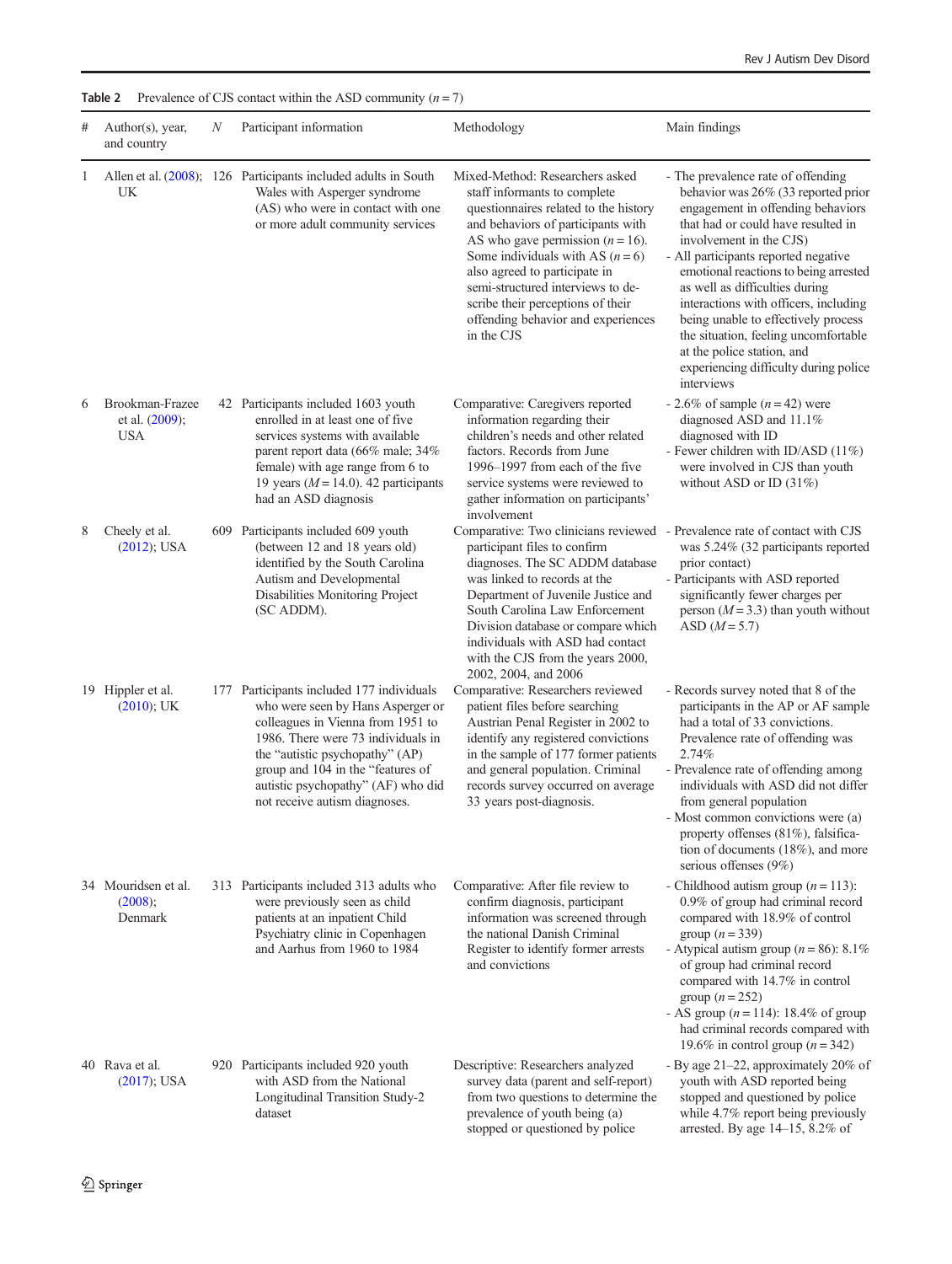#### Table 2 (continued)

| #  | Author(s), year,<br>and country            | N  | Participant information                                                                                                                           | Methodology                                                                                                                                                                                                                                                                                                    | Main findings                                                                                                                                                                                                                                                                                  |
|----|--------------------------------------------|----|---------------------------------------------------------------------------------------------------------------------------------------------------|----------------------------------------------------------------------------------------------------------------------------------------------------------------------------------------------------------------------------------------------------------------------------------------------------------------|------------------------------------------------------------------------------------------------------------------------------------------------------------------------------------------------------------------------------------------------------------------------------------------------|
|    |                                            |    |                                                                                                                                                   | (outside of traffic violation) and (b)<br>arrested. Participants completed<br>surveys related to factors influenc-<br>ing their involvement<br>in the CJS                                                                                                                                                      | youth with ASD are<br>stopped/questioned while $\lt 1\%$ of<br>youth were previously arrest<br>- Males and youth exhibiting<br>externalizing behaviors were more<br>likely to be questioned, stopped, or<br>arrested than females and those who<br>did not engage in externalizing<br>behavior |
| 53 | Woodbury-Smith<br>et al. $(2006)$ ;<br>UK. | 25 | Participants included 25 adults with<br>ASDs living in the same "Health"<br>District." The comparison included<br>20 adult volunteers without ASD | Comparative: Participants used<br>the Self-Reported Offending<br>Questionnaire to report previous<br>law-breaking behavior. The Home<br>Office Offenders' Index database<br>was utilized to identify official re-<br>ports of participants' prior convic-<br>tions (only included data<br>on serious offenses) | $-48\%$ of the ASD group $(n=12)$<br>self-reported prior convictions com-<br>pared with 80% ( $n = 16$ ) of the<br>non-ASD group<br>- Only 8% of individuals in the ASD<br>group were listed on the Offenders'<br>Index                                                                        |

reported the same or lower rates of contact with the CJS than individuals without ASD. One study (40) found that approximately 20% of youth with ASD reported being stopped and questioned by police while another study (1) that solely investigated history of offending behavior reported a 26% prevalence rate of offending behavior in a sample of individuals with Asperger syndrome.

Of the eight studies in Table [3,](#page-8-0) three studies were conducted in Sweden, two were from the UK, one from the USA, one from the Netherlands, and one from Japan. The most recently published studies were from 2012 (14, 15, 42); however, the rest of the studies were published between 1994 and 2009. Many of the studies (12, 44, 45, 46) included a sample of individuals within the CJS who were referred for forensic psychiatric evaluation; however, two studies (14, 42) reported ASD diagnoses that researchers made using a variety of assessment methods (e.g., the Autism Quotient (AQ), caregiver neurodevelopmental history, personality assessment, direct observations) in a sample of individuals currently serving time in prison. Further, two studies (15, 22) examined prevalence of ASD in samples of juveniles who were either arrested and/ or tried for a variety of crimes. Across all studies, prevalence of CJS involvement for individuals with ASD ranged widely (i.e., 0.9–48%); however, data collection methods and sample populations varied greatly. Similarly, prevalence estimates of ASD within CJS settings spanned a large range (i.e., 0–27%). It is difficult to make direct comparisons of prevalence rates across studies due to differences in methodology used, type of sample, lack of consistent measures, and variety of terminologies utilized to describe ASD (e.g., autism, "autistic features," Asperger's syndrome).

#### Characteristics and Profiles of People with ASD Within the CJS

The eight studies that highlighted characteristics and profiles of individuals with ASD within the CJS are summarized in Table [4](#page-10-0). Studies in this category were conducted in a variety of countries. Specifically, two of the studies were from Sweden, two were from the UK, and the other studies were from Canada, the USA, Norway, and Japan. All studies were published within the last 15 years; however, only two studies were more recently published in the last 5 years (16, 48). Half of the studies (20, 24, 52, 54) included comparison groups while the other studies were descriptive in nature. As a whole, the included studies utilized a variety of methodologies and presented a wide range of results; thus, main findings across studies are summarized below.

Included studies reported varied age ranges when individuals committed criminal offenses. One study (20) found that the most common age for onset of criminal behavior among "individuals with high-functioning ASD" was 6 years old, and findings from another study (52) suggest that individuals with ASD who were found guilty of homicide or manslaughter were likely to be younger than other participants who did not have ASD. In contrast to these results, findings from one study (24) noted that individuals with ASD who commit crimes were more likely to be older in age. Two studies (16, 38) highlighted the fact that the majority of included participants received ASD diagnoses in adulthood (16, 38), and several studies (20, 48, 52) reported the fact that individuals with ASD involved with the CJS were more likely to experience childhood adversities including abuse and maltreatment. Findings from three studies (16, 24, 48) suggest that individuals with ASD within the CJS experience high rates of co-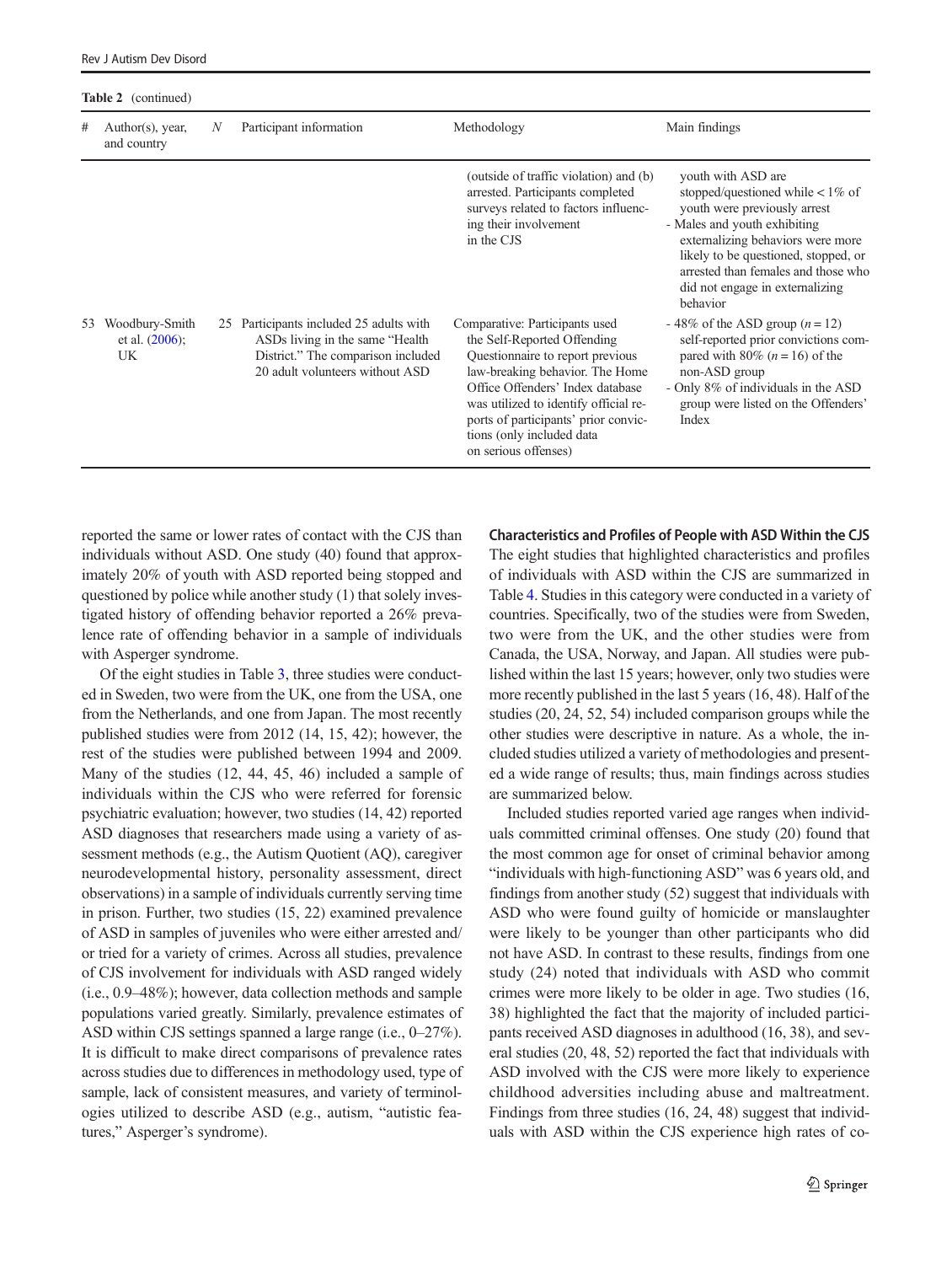|    |                                                     |                   | Participant information                                                                                                                                                                                                                                   | Methodology                                                                                                                                                                                                                                                                                                                                                                    | Main findings                                                                                                                                                                                                                                                                                                                                                                                                                                                                      |
|----|-----------------------------------------------------|-------------------|-----------------------------------------------------------------------------------------------------------------------------------------------------------------------------------------------------------------------------------------------------------|--------------------------------------------------------------------------------------------------------------------------------------------------------------------------------------------------------------------------------------------------------------------------------------------------------------------------------------------------------------------------------|------------------------------------------------------------------------------------------------------------------------------------------------------------------------------------------------------------------------------------------------------------------------------------------------------------------------------------------------------------------------------------------------------------------------------------------------------------------------------------|
|    | country<br>12 Enayati et al.<br>(2008);<br>Sweden   |                   | 2609 Participants included all convicted<br>offenders ( $n = 2609$ ) referred for<br>inpatient forensic psychiatric<br>examination in Sweden between<br>1997 and 2001. Out of this group,<br>214 individuals had committed arson<br>$(155$ men; 59 women) | Descriptive: Each individual<br>participated in a multidisciplinary<br>team-based assessment, including<br>mental state examinations, psycho-<br>logical and personality assessments,<br>overview of life history, and direct<br>observations. Researchers extracted<br>information in order to determine if<br>participants met criteria for DSM-IV<br>Axis I or II diagnoses | Prevalence of ASD in male<br>participants:<br>- Met criteria for autism: 1.3% (male<br>arsonists); 0.3% (other male<br>offenders)<br>- Met criteria for Asperger syndrome:<br>7.1% (male arsonists); 2.5% (other<br>male offenders)<br>Prevalence of ASD in female<br>participants:<br>- Met criteria for autism: 0% (female<br>arsonists); 1.0% (other female<br>offenders)<br>- Met criteria for Asperger syndrome:<br>3.4% (female arsonists); 2.6% (other<br>female offenders) |
|    | 14 Fazio et al.<br>(2012);<br><b>USA</b>            | 431               | Participants included 431 male inmates Descriptive: Participants self-reported<br>in a maximum security state prison in<br>the Midwest ranging in age from 19<br>to 74 years $(M=38)$                                                                     | autism-specific characteristics using<br>the Adult Autism-Spectrum Quotient<br>(AQ), and researchers utilized the<br>cutoff score to make ASD diagnoses<br>according to the DSM-IV-TR                                                                                                                                                                                          | - Using cutoff score of 32, 19<br>individuals (4.4%) of the sample met<br>criteria for ASD, but lack of<br>developmental and medical history<br>prevented definitive diagnoses                                                                                                                                                                                                                                                                                                     |
|    | 15 Geluk et al.<br>$(2012)$ ;<br>Netherlands        | 308               | Participants included 308 children<br>arrested by police before age of 12<br>from 2003 to 2005. Childhood<br>arrestees were also compared with<br>group of children from general<br>population ( $n = 3031$ )                                             | Descriptive: For 2 years following their - At every follow-up, levels of<br>arrest, children and their families<br>participated in three separate<br>assessments where they reported<br>autistic symptoms, delinquent                                                                                                                                                          | ASD-specific symptoms in child-<br>hood arrestees were in between those<br>found in a sample of individuals with<br>ASD and in the general population<br>behavior, and externalizing disorders - Adjusting for co-occurring external-<br>izing disorders, ASD-specific symp-<br>toms were significantly positively<br>associated with future delinquent<br>behavior in childhood arrestees                                                                                         |
|    | 22 Kumagami and 428<br>Matsuura<br>(2009);<br>Japan |                   | Participants included all juveniles tried<br>for varied crimes, excluding traffic<br>violations and car accidents, in four<br>family courts in Japan during a<br>1-year period.                                                                           | Descriptive: Participants participated in<br>semi-structured interviews and com-<br>pleted an adverse childhood experi-<br>ence questionnaire. A child psychia-<br>trist utilized this data, along with re-<br>view of school and court records, to<br>determine if participants meet<br>DSM-IV criteria for ASD                                                               | In three courts, 11 participants (3.2%)<br>were diagnosed with pervasive<br>developmental disorder (PDD). The<br>prevalence rate of PDD was 18.2%<br>$(n = 17)$ in the fourth court, which<br>specialized in "unique" crimes such<br>as arson and sex-related offenses                                                                                                                                                                                                             |
|    | 42 Robinson et al. 2,<br>$(2012)$ ; UK              | $4-$<br>$5-$<br>8 | Participants included prisoners ( $n = 2$ ,<br>458) from 12 public prisons in<br>Scotland                                                                                                                                                                 | Descriptive: Researchers screened all<br>prisoners before inviting participants<br>with high scores (and matched<br>controls) to participate in further<br>assessment. Next, participants<br>$(n = 126)$ completed the Autism<br>Quotient (AQ) and a social cognition<br>measure while some caregivers<br>$(n = 44)$ noted neurodevelopmental<br>history                       | - 4% of prisoners scored above cutoff<br>on first screening.<br>- Of 126 who completed AQ, $7(5.65\%)$<br>scored above cutoff. However, no<br>participant reached the diagnostic<br>cutoff score for the caregiver<br>interviews on neurodevelopmental<br>history                                                                                                                                                                                                                  |
| 45 | 44 Scragg and<br>Shah<br>$(1994)$ ; UK              | 392<br>126        | Participants included 392 male patients<br>at a high secure psychiatric hospital,<br>where the majority of admissions<br>into the hospital are due to criminal<br>behavior. Only 17 patients moved<br>past stage one                                      | Descriptive: In stage one, patients' files - Prevalence rate of AS is 2.3% in the<br>were screened to denote ASD<br>symptoms. Then, if 3 or more<br>symptoms were identified, then key<br>nurses described patients' ASD<br>behaviors during semi-structured in-<br>terviews. Patients also completed in-<br>terviews                                                          | sample<br>- 3 of the remaining 11 prisoners almost<br>met criteria for AS, but diagnoses<br>were not confirmed due to lack of<br>information                                                                                                                                                                                                                                                                                                                                       |

<span id="page-8-0"></span>**Table 3** Prevalence of ASD within CJS settings  $(n = 8)$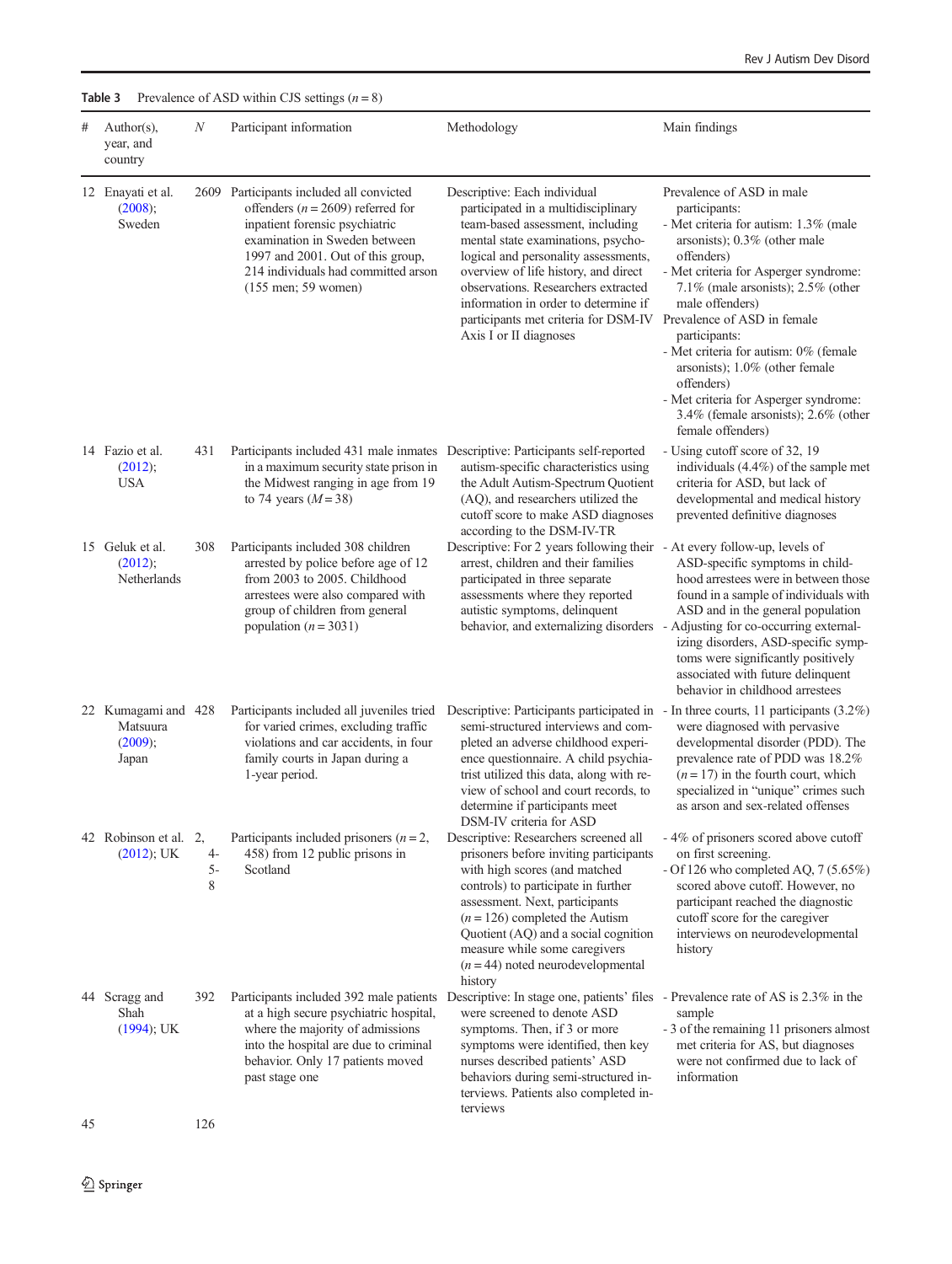| Rev J Autism Dev Disord |  |
|-------------------------|--|
|-------------------------|--|

Table 3 (continued)

| #  | $Author(s)$ ,<br>year, and<br>country     | N   | Participant information                                                                                                                                                                                       | Methodology                                                                                                                                                                                                                                                                                                                                                                                          | Main findings                                                                                                                                                                                                                                                                                                            |
|----|-------------------------------------------|-----|---------------------------------------------------------------------------------------------------------------------------------------------------------------------------------------------------------------|------------------------------------------------------------------------------------------------------------------------------------------------------------------------------------------------------------------------------------------------------------------------------------------------------------------------------------------------------------------------------------------------------|--------------------------------------------------------------------------------------------------------------------------------------------------------------------------------------------------------------------------------------------------------------------------------------------------------------------------|
|    | Siponmaa et al.<br>(2001).<br>Sweden      |     | Participants included 126 patients (15)<br>to 22 years old) who were evaluated<br>at the Forensic Psychiatric<br>Department after committing<br>serious, predominantly violent,<br>offenses from 1990 to 1995 | Descriptive: To obtain information,<br>patients participated in interviews<br>and assessments while relatives also<br>provided information via interviews.<br>order for a child neuropsychiatry<br>specialist to make diagnoses based<br>on DSM-IV criteria                                                                                                                                          | $-27\%$ ( $n = 34$ ) were diagnosed with<br><b>PDD</b><br>$-17\%$ ( <i>n</i> = 21) were diagnosed with<br>PDD-not otherwise specified<br>Data was compiled retrospectively in - $10\%$ ( $n = 13$ ) were diagnosed with AS<br>- AS and PDD NOS diagnoses were<br>more frequent in arson group than<br>other crime groups |
| 46 | Soderstrom<br>et al. $(2004)$ ;<br>Sweden | 100 | Participants included 100 individuals<br>(92 men; 8 women) who committed<br>serious or sexual crimes, which led to<br>referral for forensic psychiatric<br>evaluations from October 1998 to<br>February 2001  | Descriptive: Files were reviewed and<br>participants participated in<br>interviews and completed<br>autism-specific assessments. Then, a - $10\%$ ( $n = 10$ ) was diagnosed with<br>psychiatrist determined if partici-<br>pants met DSM-IV criteria for "au-<br>tistic disorder," "AS," or "ASD - not<br>otherwise specified" $(ASD - NOS)$ .<br>In some cases, relatives were also<br>interviewed | $-5\%$ of the sample $(n=5)$ was<br>diagnosed with autistic disorder<br>$-3\%$ ( <i>n</i> = 3) was diagnosed with AS<br>$ASD - NOS$                                                                                                                                                                                      |

morbid psychiatric diagnoses. Specifically, the studies generally identified the presence of the following co-morbid disorders in ASD populations: intellectual disabilities, drug-related disorder, personality disorders, attention deficit hyperactivity disorder (ADHD), psychoses, affective disorders, phobia, somatoform disorders, behavior disturbances, depressive disorders, and obsessive-compulsive disorder (OCD). In addition, two studies (16, 54) highlight individuals' socialcommunication deficits (e.g., deficits in emotion recognition, higher rates of social isolation). As a whole, the variety of types of offenses across studies included theft, sexual misconduct, violence/assault, and homicide.

Autism Community Experiences with and Perceptions of the CJS The ten studies that focused on the ASD community's experiences with and perceptions of the CJS are presented in Table [5.](#page-13-0) Four studies were conducted in the USA, three were from the UK, two were from Canada, and one was from Norway. All ten studies were published within the last 12 years, and six of the studies were published in the last 5 years. Most studies were descriptive (13, 26, 39, 50, 51) and/or qualitative (11, 17, 47) in nature. In addition, two studies (2, 35) employed the use of comparison groups when conducting analyses. Two studies solely focused on the perspectives of adults with ASD (17, 39), three included only caregiver input (2, 11, 26), and three studies included the perspectives of both caregivers and adults with ASD (47, 50, 51). In addition, one study employed a review of archived data (35).

Included studies associated with this theme covered a wide range of topics; however, main findings are summarized below. The majority of articles (2, 13, 17, 26, 47, 50, 51) highlighted the frequency and type of interactions that individuals with ASD have with the CJS. One study (13) found that 20% of adults with ASD reported a total of 35 interactions with LEOs throughout their lifetime while findings from other studies (26, 50) noted that 4.3% and 16% of the sample had interacted with LEOs in the past year. Another study (51) found that 7.9% of children with ASD had experienced at least one encounter with LEOs. Across studies, reasons for interactions were related to social/behavioral misunderstandings, assault/violence, verbal/physical aggression, arson, murder, and sexual offenses. Two studies (2, 47) focused on law enforcement involvement in response to calls related to elopement.

Many of the studies (11, 17, 35, 39, 50) focused on satisfaction with interactions and experiences within the CJS as a whole. Although some studies (17, 50) described participants' satisfaction with interactions, several studies highlighted difficulties that individuals with ASD experienced, including (a) breakdowns in communication between LEOs and children with ASD, (b) unprofessional behavior from LEOs, (c) lack of knowledge regarding disabilities, (d) lack of active listening from LEOs, (e) stressful experiences during trials, and (f) defense lawyers not representing their cases well. Studies investigating experiences that individuals with ASD have in prison settings highlight mixed results. Specifically, one study (17) noted that all participants who were in prison "coped well" and preferred the structure and routine that prison provided. In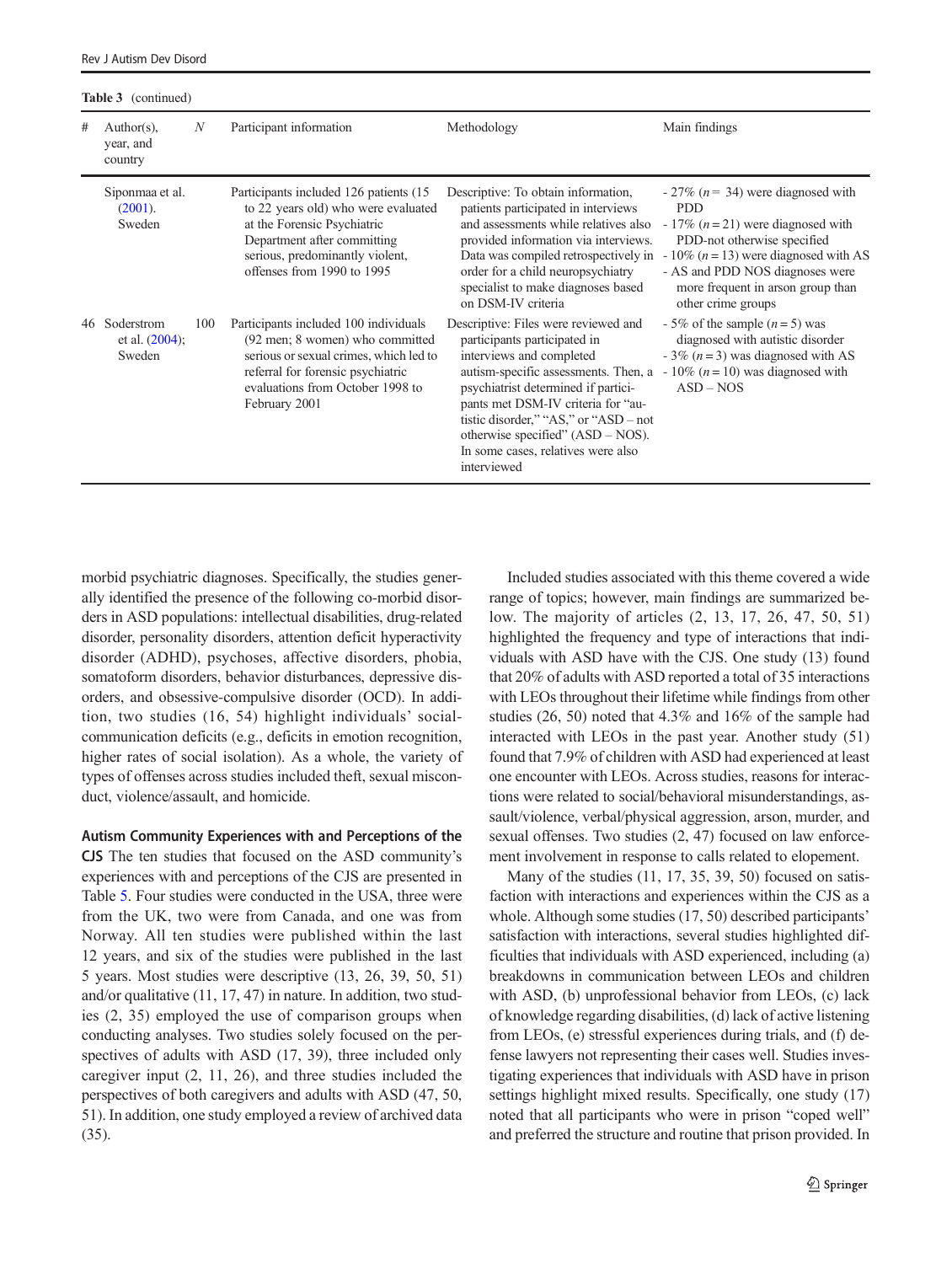| # | Author(s), year,<br>and country               | N | Participant information                                                                                                                                                                                                                                                                                                                                                                                                                                                                            | Methodology                                                                                                                                                                                                                                                                                                                                                                                                                                                                                                                                                       | Main findings                                                                                                                                                                                                                                                                                                                                                                                                                                                                                                                                                                                                                                                                                                                                                                                                                                                                                                                                                                                                                                                                               |
|---|-----------------------------------------------|---|----------------------------------------------------------------------------------------------------------------------------------------------------------------------------------------------------------------------------------------------------------------------------------------------------------------------------------------------------------------------------------------------------------------------------------------------------------------------------------------------------|-------------------------------------------------------------------------------------------------------------------------------------------------------------------------------------------------------------------------------------------------------------------------------------------------------------------------------------------------------------------------------------------------------------------------------------------------------------------------------------------------------------------------------------------------------------------|---------------------------------------------------------------------------------------------------------------------------------------------------------------------------------------------------------------------------------------------------------------------------------------------------------------------------------------------------------------------------------------------------------------------------------------------------------------------------------------------------------------------------------------------------------------------------------------------------------------------------------------------------------------------------------------------------------------------------------------------------------------------------------------------------------------------------------------------------------------------------------------------------------------------------------------------------------------------------------------------------------------------------------------------------------------------------------------------|
|   | 16 Helverschou et al.<br>$(2015)$ ;<br>Norway |   | 48 Records from National Board of<br>Forensic Medicine in Norway were<br>searched from 2000 to 2010 to<br>identify all records involving adults<br>with ASD. Records from 48 adults<br>$(41$ men; 7 women; M<br>$age = 28.3 \text{ years}$ ) were identified as<br>having ASD according to ICD-10<br>criteria                                                                                                                                                                                      | Descriptive: Researchers reviewed all<br>forensic reports and rated whether<br>following information was collected<br>for each case: demographic info;<br>support networks; diagnostic<br>information; and forensic<br>information (coded as dichotomous<br>yes or no). In addition, three<br>researchers reviewed cases and<br>provided subjective ratings related to $-54\%$ ( $n = 26$ ) were diagnosed with<br>individuals' motives and<br>explanation for criminal acts as well<br>as to determine whether crimes were<br>deliberately planned or accidental | - 29% of individuals had been in foster<br>or institutional care as children and<br>about two-thirds had "no education"<br>or "basic school leaving qualifica-<br>tions"<br>- Only 27% reported regular<br>employment and most had limited<br>social networks outside of their<br>immediate family<br>ASD by mental health services; 14<br>received diagnosis as an adult and 12<br>people received childhood<br>diagnosis. Mean age of ASD<br>diagnosis in sample was 25.3 years<br>$-46\%$ ( $n = 22$ ) received ASD diagnosis<br>during their assessment by<br>psychiatric forensic specialists.<br>Results suggested that only 4<br>participant files included all<br>necessary pieces of information to<br>make ASD diagnosis<br>- 83% ( $n = 40$ ) of participants also had<br>other co-morbid psychiatric diagno-<br>ses and 33% ( $n = 16$ ) were diag-<br>nosed with intellectual disability<br>- 3,382 people overall were identified<br>in database as having committed<br>crime that brought them into contact<br>with agency, of which 48 had ASD<br>$(1.4\%$ prevalence rate) |
|   | 20 Kawakami et al.<br>$(2012)$ ; Japan        |   | 175 Participants included 175 individuals<br>(147 males; 28 females) diagnosed<br>with high-functioning ASD accord-<br>ing to DSM-IV. This group was di-<br>vided into two sub-groups: those<br>with criminal activity (CA group;<br>$n = 36$ ) and those with no criminal<br>activity in the control group (no CA<br>group; $n = 139$ )                                                                                                                                                           | Comparative: Data collection involved<br>first reviewing participants' records,<br>and then interviewing participants<br>and their parents to obtain any<br>needed). Information on childhood<br>adversity and criminal behavior was<br>also collected                                                                                                                                                                                                                                                                                                            | - Most common criminal act reported:<br>theft $(55.6\%)$ , sexual misconduct<br>$(25\%)$ , violence $(25\%)$ , and running<br>away (19.4%)<br>information missing from records (if - The onset of criminal behavior ranged<br>from 5 to 21 years old with mean<br>age of 11.42 years<br>- Most common age of onset of<br>criminal behavior was 6 years old<br>(20% of CA group)<br>- More participants in CA group<br>experienced childhood adversities<br>compared with control<br>- 94.4% of participants in CA group<br>engaged in multiple offenses                                                                                                                                                                                                                                                                                                                                                                                                                                                                                                                                     |
|   | 24 Långström et al.<br>(2009);<br>Sweden      |   | 422 To identify records of individuals with<br>ASD, a medical registry of all people<br>discharged from hospitals in Sweden<br>between 1/1/1988 and 12/31/2000.<br>Analysis identified 1089 individuals<br>with ASD, but final sample excluded<br>those under the age of 15. Thus, the<br>final sample included 422<br>individuals with ASD (301 males;<br>121 females diagnosed) with autism<br>$(n=317)$ or Asperger syndrome<br>$(n = 105)$ according to ICD-9 with a<br>$M$ age of 18.36 years | Comparative: During the analysis,<br>researchers cross-referenced data<br>from discharge register (with ASD<br>diagnosis information) with the<br>National Crime Register for indi-<br>viduals who committed violent<br>crimes between 1998 and 2000                                                                                                                                                                                                                                                                                                              | - Individuals with ASD who committed<br>violent crimes were more likely to be<br>older and male as well as to display<br>higher levels of comorbid<br>psychopathology<br>- Individuals convicted of a violent<br>crime were more likely to be<br>diagnosed with psychotic disorder,<br>any substance use disorder, and<br>personality disorder<br>- Only 3.2% ( $n = 10$ ) individuals in<br>autism group compared with 20%<br>$(n=21)$ in the Asperger group had                                                                                                                                                                                                                                                                                                                                                                                                                                                                                                                                                                                                                           |

<span id="page-10-0"></span>**Table 4** Characteristics and profiles of people with ASD within the CJS  $(n = 8)$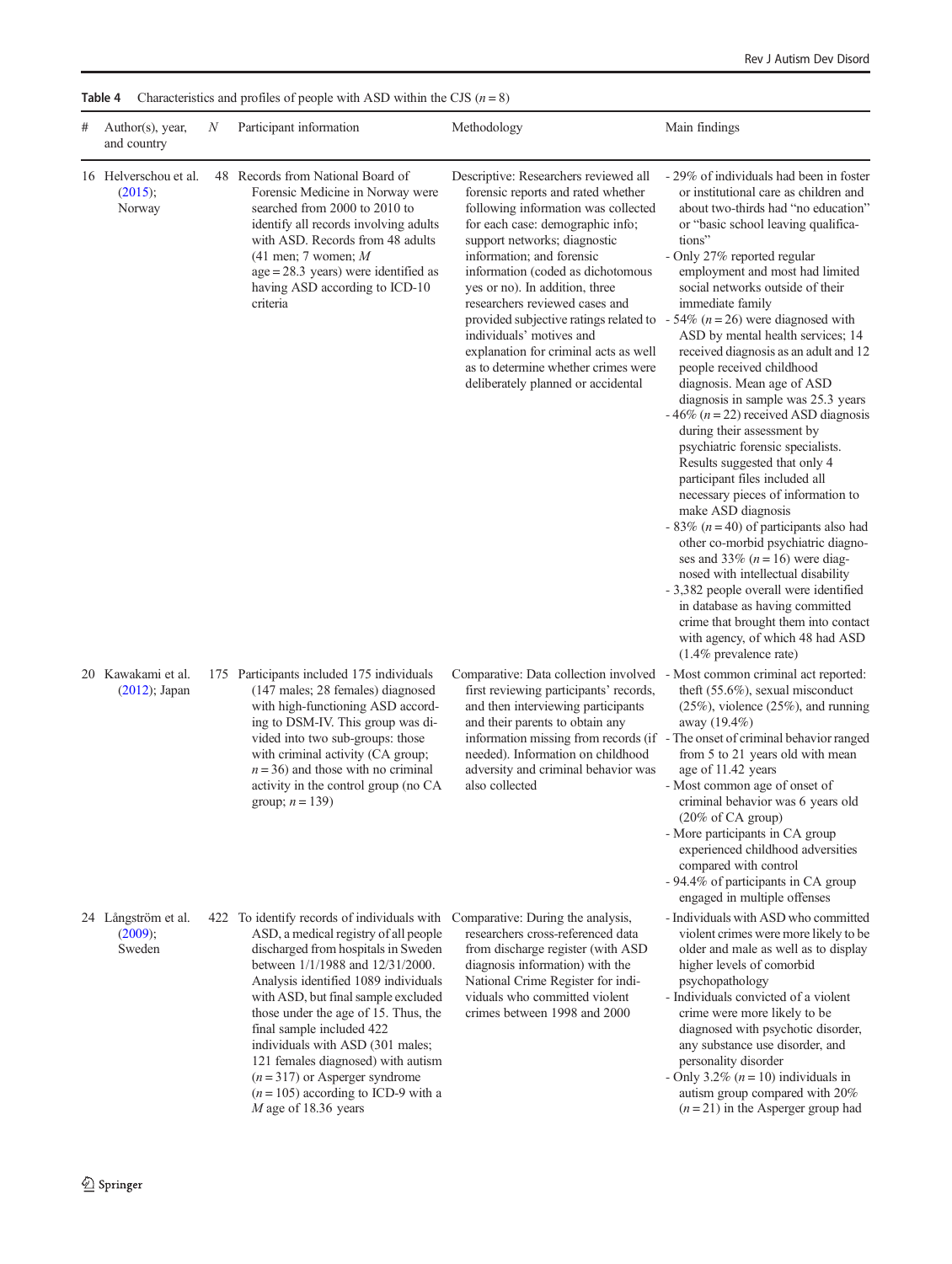|   | Table 4 (continued)                                 |   |                                                                                                                                                                                                                                                                                                                                                                                                                                                                                                                                                                                                |                                                                                                                                                                                                                                                                                                                                                                                                      |                                                                                                                                                                                                                                                                                                                                                                                                                                                                                                                                                                                                                                                                                                                           |
|---|-----------------------------------------------------|---|------------------------------------------------------------------------------------------------------------------------------------------------------------------------------------------------------------------------------------------------------------------------------------------------------------------------------------------------------------------------------------------------------------------------------------------------------------------------------------------------------------------------------------------------------------------------------------------------|------------------------------------------------------------------------------------------------------------------------------------------------------------------------------------------------------------------------------------------------------------------------------------------------------------------------------------------------------------------------------------------------------|---------------------------------------------------------------------------------------------------------------------------------------------------------------------------------------------------------------------------------------------------------------------------------------------------------------------------------------------------------------------------------------------------------------------------------------------------------------------------------------------------------------------------------------------------------------------------------------------------------------------------------------------------------------------------------------------------------------------------|
| # | Author(s), year,<br>and country                     | N | Participant information                                                                                                                                                                                                                                                                                                                                                                                                                                                                                                                                                                        | Methodology                                                                                                                                                                                                                                                                                                                                                                                          | Main findings                                                                                                                                                                                                                                                                                                                                                                                                                                                                                                                                                                                                                                                                                                             |
|   |                                                     |   |                                                                                                                                                                                                                                                                                                                                                                                                                                                                                                                                                                                                |                                                                                                                                                                                                                                                                                                                                                                                                      | been convicted of at least one violent<br>crime                                                                                                                                                                                                                                                                                                                                                                                                                                                                                                                                                                                                                                                                           |
|   | 38 Palucka et al.<br>$(2012)$ ; Canada              |   | 4 Sample included retrospective analysis Descriptive: Records of patients who<br>of patient records from an inpatient<br>psychiatric unit for adults with<br>intellectual disability. Participants<br>were included if they were awaiting<br>trial, were on probation or bail, were<br>undergoing an assessment for fitness<br>to stand trial/criminal responsibility,<br>or had been found to be unfit for<br>trial/criminal responsibility and was<br>in the hospital. An identified sample<br>included a total of 20 participants; 4<br>whom were diagnosed with ASD (3<br>males; 1 female) | were discharged between 2003 and<br>2011 were reviewed to examine the<br>circumstances surrounding<br>participants' involvement in the<br>CJS. Researchers summarized<br>descriptive information about the<br>sample as well as specifically<br>focused on attributes associated with<br>the group with ASD                                                                                          | - 3 out of 4 individuals with ASD were<br>diagnosed with less severe form of<br>ASD (PDD-NOS/atypical autism)<br>and did not engage in stereotypical<br>or self-stimulatory behaviors<br>- 3 of the participants received an ASD<br>diagnosis in adulthood, and all<br>individuals were classified as having<br>mild ID<br>- 3 individuals were raised in<br>supportive family homes, and only<br>one person was raised in foster care<br>as well as in an impoverished setting<br>- The main offense reported was<br>assault, which was often triggered<br>by frustrations or denial of access to<br>object related to person's interest<br>- 3 people were deemed unfit to stand<br>trial, and one person was sentenced |
|   | 48 Stinson and<br>Robbins<br>$(2014)$ ; USA         |   | 34 The larger sample included participants Descriptive: During a 6-month period,<br>with ID, DD, and "cognitive<br>abilities" currently residing in a<br>secure forensic psychiatric hospital<br>in the USA. Of the sample, 35 were<br>diagnosed as having a "pervasive<br>developmental disorder" according<br>to DSM-IV-R. The average age was<br>31.9 years old                                                                                                                                                                                                                             | the records of clients in a forensic<br>hospital setting were reviewed to<br>identify clients with particular<br>disabilities, including those with<br>PDDs. Results describe participants<br>in the sample, including the infor-<br>mation presented in their evaluation<br>reports as well as their criminal and<br>educational histories                                                          | - PDD sub-group was placed in resi-<br>dential care at a significantly youn-<br>ger age than other groups<br>- 80% of the sample had reportedly<br>experienced abuse and/or maltreat-<br>ment in their past; this was signifi-<br>cantly higher than other sub-groups<br>- 28.6% of clients were diagnosed with<br>co-morbid psychiatric diagnoses<br>- Individuals with ASD were less likely<br>to abuse alcohol, meet criteria for a<br>substance use disorder, and be<br>arrested for alcohol- and<br>drug-related offenses                                                                                                                                                                                            |
|   | 52 Wahlund and<br>Kristiansson<br>(2006);<br>Sweden |   | 8 35 total participants were identified as<br>males found guilty of homicide or<br>manslaughter in the country between<br>1996 and 2001 and also had a main<br>diagnosis of antisocial personality<br>disorder (APD) or ASD/Asperger's<br>syndrome (AUT) according to the<br>DSM-IV. 8 participants were classi-<br>fied in the AUT group                                                                                                                                                                                                                                                      | Comparative: Participants were<br>classified into 3 groups: (a) AUT, (b)<br>APD (impulsive), (c) APD (con-<br>trolled). Analysis compared rela-<br>tionship between individuals' per-<br>sonality traits, psychosocial func-<br>tioning over the lifespan, and crimi-<br>nal behavior across groups.<br>Researchers conducted review of<br>records to examine participants'<br>backgrounds           | - 10 homicides were reported in AUT<br>group<br>- On average, AUT participants were<br>significantly younger than other<br>groups, and 25% of cases reported<br>history of physical abuse<br>Results indicated people with AUT<br>typically used methods other than<br>guns and knives during homicidal<br>acts compared with other groups<br>- It was less common for individuals<br>from the AUT group to be<br>intoxicated when performing<br>criminal acts than other groups                                                                                                                                                                                                                                          |
|   | 54 Woodbury-Smith<br>et al. $(2005)$ ;<br>UK        |   | 44 Three groups of participants were<br>included: (a) ASD offenders $(n = 21)$ ;<br>18 men and 3 women; $M$ age = 35.4<br>years) receiving services; (b) ASD<br>non-offenders ( $n = 23$ ; 20 men and 3<br>women; $M$ age = 29.7 years) identi-<br>fied from local health district; and (c)<br>volunteers identified from the gen-<br>eral population ( $n = 23$ ; 17 men and<br>6 women; $M$ age = 38.2 years) with<br>no prior criminal history based on                                                                                                                                     | Comparative: All participants<br>completed a variety of assessments,<br>including tests of intelligence, theory<br>of mind, executive function, and<br>emotion recognition. Researchers<br>examined whether cognitive<br>impairments of people with ASD<br>were correlated with vulnerability to<br>engage in offending behavior.<br>Analysis compared differences in<br>groups based on established | - No significant differences in theory of<br>mind or executive function between<br>offenders and non-offenders with<br>ASD<br>-Offenders with ASD showed<br>significantly greater impairments in<br>recognizing the emotion of fear than<br>the other groups, including<br>non-offenders with ASD                                                                                                                                                                                                                                                                                                                                                                                                                         |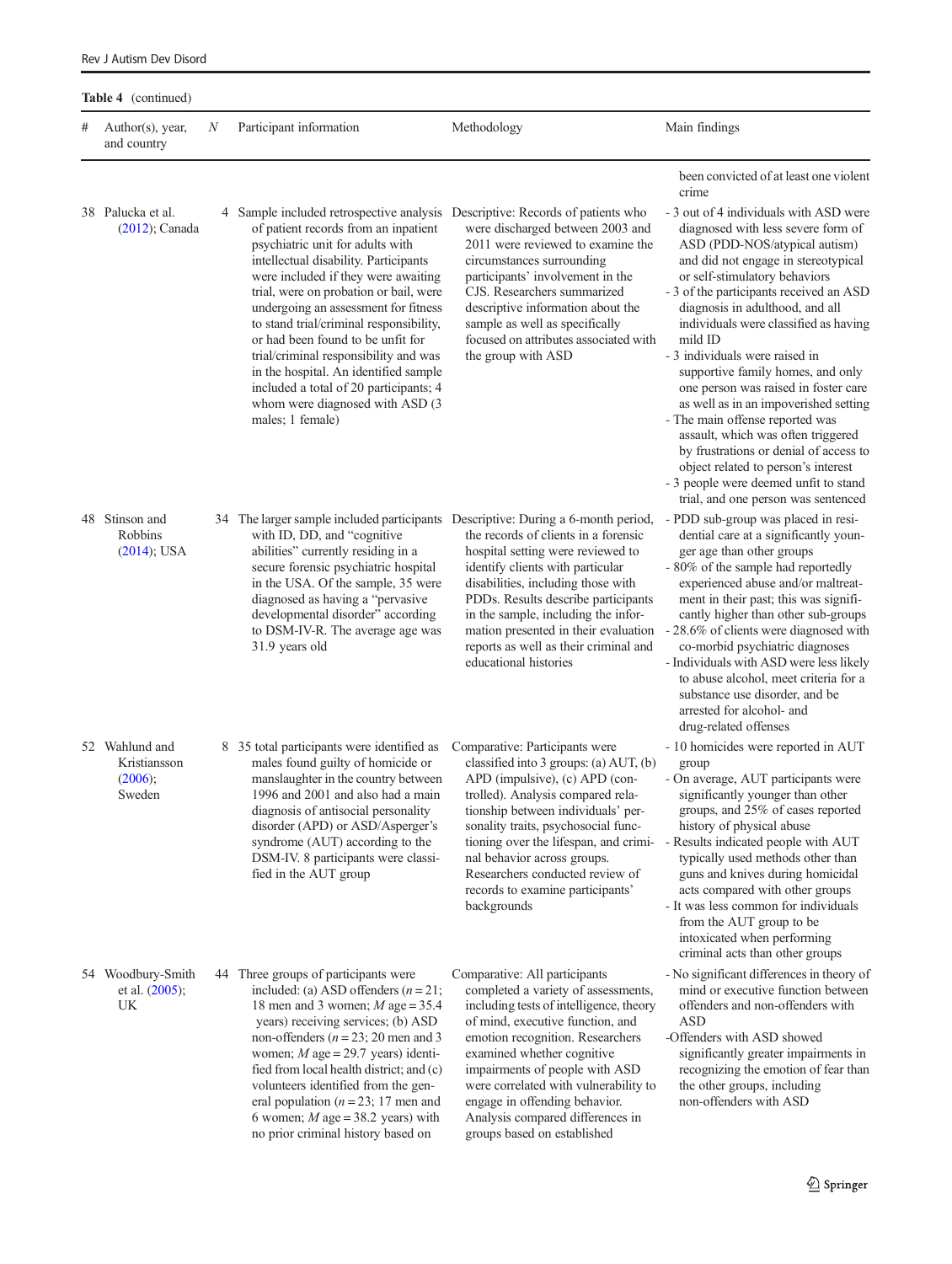|    | <b>Table 4</b> (continued)                 |   |                                                                                                                                                                                                                                                                                                                                                                                                                                                |                                                                                                                                                                                                                                                                                                                                                                                                                                                                                                            |                                                                                                                                                                                                                                                                                                                      |  |  |
|----|--------------------------------------------|---|------------------------------------------------------------------------------------------------------------------------------------------------------------------------------------------------------------------------------------------------------------------------------------------------------------------------------------------------------------------------------------------------------------------------------------------------|------------------------------------------------------------------------------------------------------------------------------------------------------------------------------------------------------------------------------------------------------------------------------------------------------------------------------------------------------------------------------------------------------------------------------------------------------------------------------------------------------------|----------------------------------------------------------------------------------------------------------------------------------------------------------------------------------------------------------------------------------------------------------------------------------------------------------------------|--|--|
| #  | Author(s), year,<br>and country            | N | Participant information                                                                                                                                                                                                                                                                                                                                                                                                                        | Methodology                                                                                                                                                                                                                                                                                                                                                                                                                                                                                                | Main findings                                                                                                                                                                                                                                                                                                        |  |  |
| 55 | Woodbury-Smith<br>et al. $(2010)$ ;<br>UK. |   | self-report. All individuals with<br>ASD were diagnosed based on<br>ICD-10 criteria<br>44 Two groups of participants were<br>included: (a) ASD offenders $(n = 21)$ ;<br>18 men and 3 women; $M$ age = 35.4<br>years) receiving services and (b)<br>ASD non-offenders $(n = 23; 20$ men<br>and 3 women; $M$ age = 29.7 years)<br>identified from local health district.<br>All individuals were diagnosed with<br>ASD based on ICD-10 criteria | measures listed above, which are<br>known to be affected in people with<br>ASD and offenders<br>Qualitative: Interviews were conducted<br>with both groups of participants to<br>describe: (a) their current<br>circumscribed interests, (b) changes<br>in their interests over time, and (c)<br>the amount of time and level of in-<br>tensity engaged in their interests<br>throughout their lifespan. Finally,<br>researchers categorized reported in-<br>terests as either violent or non--<br>violent | 19% $(n=4)$ of ASD offenders<br>$\overline{\phantom{a}}$<br>reported violent interests while none<br>of the non-offending group reported<br>violent interests<br>- Only one participants' interest, fire<br>setting, related to his offense; all<br>other ASD offenders' interests did<br>not relate to their crimes |  |  |

\*Study does not clearly describe how many people with ASD were included in the sample

contrast, results from two studies (35, 39) suggest that individuals with ASD in prison often experienced higher rates of seclusion and social isolation as well as more incompatibilities with others compared with non-ASD groups.

Interviewing Individuals with ASD Within the CJS Ten of the included studies centered around interviews with individuals with ASD within CJS settings (see Table [6\)](#page-16-0). Nine of the studies were from the UK while one was conducted in Sweden. Of note, half of the articles were published by either Maras or Mattison as the lead researchers, which suggests the need for more independent work examining this topic to improve generalizability of findings across countries and cultures. Eight of the studies were published within the last decade while five were more recently published within the last 5 years; two studies were published over 10 years ago. Half of the studies (7, 18, 30, 31, 32) included participants who were children with ASD while four of the studies (27, 28, 29, 36) focused on adults with ASD. The participants' age range was not reported in one article (3). The majority of studies (18, 28, 27, 29, 30, 31, 32, 36) utilized comparative experimental designs while other studies employed qualitative (3) and mixed-method designs (7).

Main findings across studies are highlighted below. Several studies (18, 29, 30, 31) analyzed and compared the effectiveness of a variety of interview techniques, including (a) Verbal Labels (VL), (b) Sketch Reinstatement of Context (Sketch-RC), (c) Mental Reinstatement of Context (MCR), (d) Registered Performance (RP), (e) Best Practice Interview (BP), (f) Self-Administered Interview (SAI), and (g) Structured Recall (SR). One study (29) found that individuals with ASD did not differ in immediate detail recall when using the SAI or SR interview booklets; however, participants with ASD recalled more details 1 week after viewing a scene when they completed the SR compared with the SAI booklet. Results from two studies (30, 31) suggest that children with ASD provide more accurate recall when the Sketch-RC protocol was utilized compared with the MCR and control group conditions.

Two comparative studies (27, 37) found no difference in suggestibility based on the Gudjonsson Suggestibility Scale-2 (GSS-2), and only one of the studies (37) found that adults with ASD scored significantly higher on a measure of compliance (i.e., Gudjonsson Compliance Scale) than typically developing peers. In one study (32) that utilized a misleading question interview protocol, children with ASD were no more suggestible than peers. Results from two studies (27, 37) found that individuals with ASD had significantly higher scores on measures of paranoia and anxiety compared with comparison groups. Of note, one study (28) found individuals with ASD recalled significantly more details and were more accurate when interviewed in the same room where they viewed stimuli to-be-memorized, which suggests that participants' recall is aided by context when in the presence of physical cues.

Professionals' Knowledge, Experiences, and Training Related to ASD Twelve of the included studies that focused on CJS professionals' knowledge, experiences, and/or training related to ASD are summarized in Table [7.](#page-19-0) Most studies  $(n = 7)$  were conducted in the USA, while four were from the UK and one was from Ireland. Eleven of the studies were published within the last 10 years, and eight were published more recently in the last 5 years. Only one study was published more than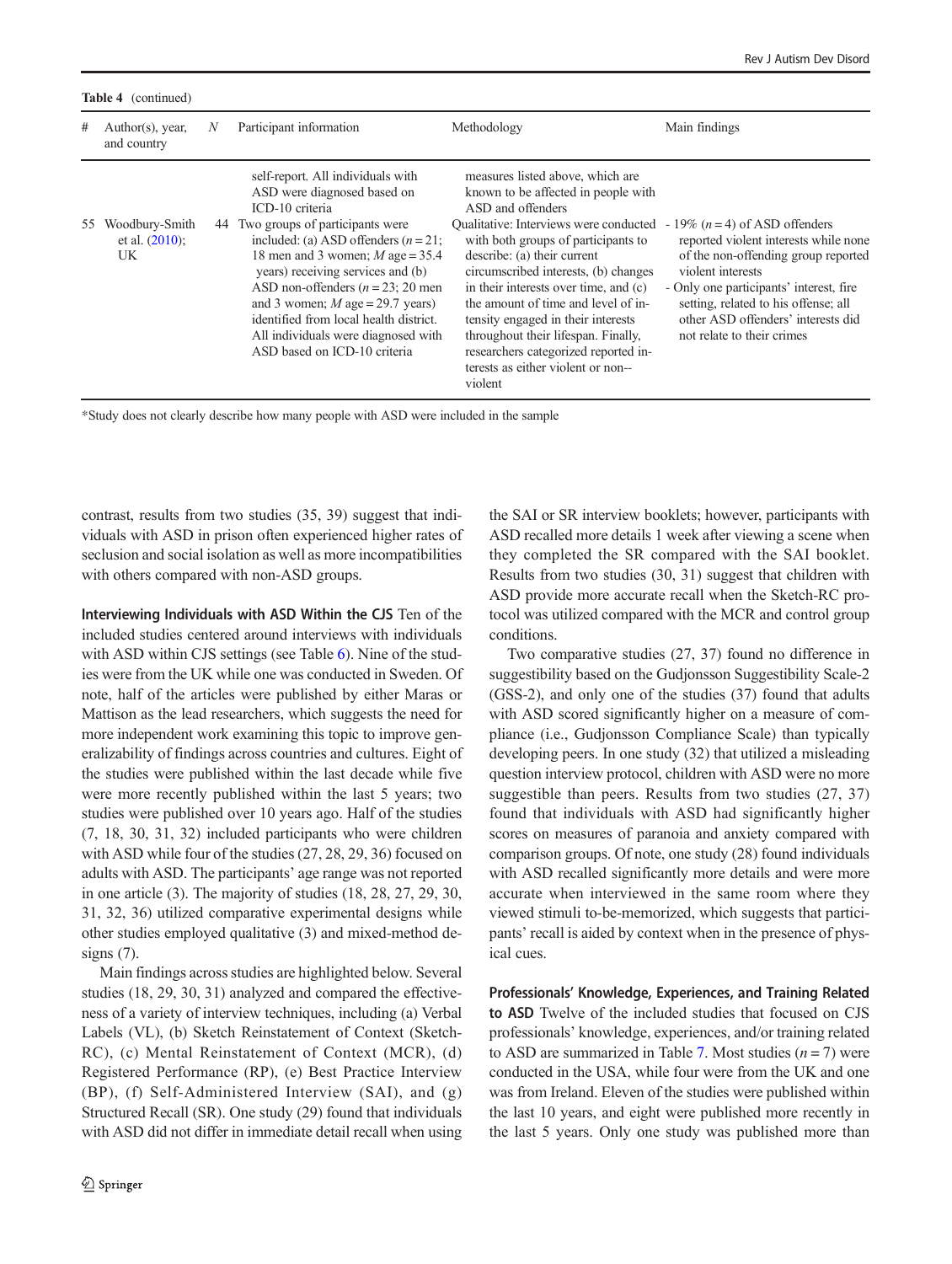<span id="page-13-0"></span>

| # | Author(s),<br>year, and<br>country         | N | Participant information                                                                                                                                                                                                                                                                                                                                                                                                                                                    | Methodology                                                                                                                                                                                                                                                                                                                                                                                                                              | Main findings                                                                                                                                                                                                                                                                                                                                                                                                                                                                                                                                                                                                                                                                                                                                                                                                                                                                                                                                                                                                                                                                                                                                                                                     |
|---|--------------------------------------------|---|----------------------------------------------------------------------------------------------------------------------------------------------------------------------------------------------------------------------------------------------------------------------------------------------------------------------------------------------------------------------------------------------------------------------------------------------------------------------------|------------------------------------------------------------------------------------------------------------------------------------------------------------------------------------------------------------------------------------------------------------------------------------------------------------------------------------------------------------------------------------------------------------------------------------------|---------------------------------------------------------------------------------------------------------------------------------------------------------------------------------------------------------------------------------------------------------------------------------------------------------------------------------------------------------------------------------------------------------------------------------------------------------------------------------------------------------------------------------------------------------------------------------------------------------------------------------------------------------------------------------------------------------------------------------------------------------------------------------------------------------------------------------------------------------------------------------------------------------------------------------------------------------------------------------------------------------------------------------------------------------------------------------------------------------------------------------------------------------------------------------------------------|
| 2 | Anderson et al.<br>$(2012)$ ; USA          |   | 1218 Participants included 1218 children with<br>ASD and 1076 siblings without ASD.<br>Data were obtained from the Interactive<br>Autism Network, which is an online<br>research database and ASD registry.<br>The Social Communication<br>Questionnaire was used to confirm<br>ASD diagnoses based on parent-report                                                                                                                                                       | Comparative: Parents completed an online - 49% of children with ASD and 13% of<br>questionnaire to report elopement<br>frequency, associated characteristics,<br>and consequences of elopement for<br>children with ASD and without ASD.<br>Parents also confirmed their children's<br>ASD diagnoses and answered<br>sociodemographic questions                                                                                          | siblings without ASD reportedly eloped<br>at least once after age 4.53% of<br>children who eloped were missing long<br>enough for caregiver concern<br>Children were most likely to elope from<br>homes $(74\%)$ , stores $(40\%)$ , and<br>schools $(29%)$<br>- Children with ASD were more likely to<br>elope due to enjoyment from<br>running/exploring or attempting to<br>reach place of interest (compared with<br>non-ASD siblings)<br>- The following people/agencies were in-<br>volved in locating children: (a) neigh-<br>bors $(57\%)$ , (b) police $(35\%)$ , (c) school<br>professionals $(30\%)$ , and (d) store per-<br>sonnel $(26\%)$                                                                                                                                                                                                                                                                                                                                                                                                                                                                                                                                           |
|   | 11 Edworthy and<br>Hylton<br>$(2010)$ ; UK |   | 6 Participants included parents of 13<br>"brain-injured children" who had been<br>detained by police. Six of the 13<br>children were diagnosed with one of the<br>following based on parent-report:<br>"Asperger's syndrome," "autism," and<br>"Autistic spectrum disorder." Eight<br>police forces were chosen based on<br>parents' geographical location. Each<br>force identified one person to be<br>interviewed ranging from diversity<br>trainers to senior officers | Qualitative: Interpretive<br>phenomenological analysis (IPA) was<br>used to analyze interviews with parents.<br>Researchers explored the experiences of<br>"brain-injured children" who were tak-<br>en into police custody. Researchers also<br>interviewed police officers regarding<br>parents' reports and their knowledge of<br>rules/regulations related to "brain--<br>injured children"                                          | Parents identified three areas that were<br>particularly stressful:<br>Communication between the police and<br>child and/or parents: Parents reported<br>breakdowns in communication between<br>officers and their children as well as<br>unprofessional behavior from some of-<br>ficers (e.g., lack of empathy,<br>intimidation, unnecessary force)<br>- Police interviews with the child: Over<br>70% of parents reported feeling officers<br>were not aware of their children's low<br>attention span and poor short-term<br>memories. Parents reported some offi-<br>cers became impatient or lacked empa-<br>thy during interviews<br>- Police awareness of brain-related dis-<br>abilities: The majority of parents re-<br>ported that the police dealt with the<br>arrest/detention of their children<br>unprofessionally and with an apparent<br>lack of knowledge and training in the<br>areas of mental health and disability<br>Researchers reported that officers were<br>eager to listen to parents' reports and<br>learn from previous experiences.<br>Officers were aware of the rules and<br>regulations related to interacting with<br>and serving brain-injured children in an |
|   | 13 Farley et al.<br>$(2018)$ ; USA         |   | 169 Study included archived data from an<br>epidemiological survey from 1984 to<br>1988. Researchers attempted to contact<br>305 participants given that they met<br>DSM-III and DSM-IV criteria for ASD.<br>In total, data were collected for 169<br>participants (mean age = 35.5 years.;<br>3:1 male: female ratio)                                                                                                                                                     | Descriptive: Researchers collected data via - 31 participants (20%) reported a total of<br>direct assessment and informant report.<br>The following social outcomes were<br>assessed: (a) independent living, (b)<br>social functioning, (c) autism<br>symptoms, and (d) adult cognitive abil-<br>ities. For this study, questions regarding<br>experiences with law enforcement were<br>included in the "Independent Living"<br>measure | appropriate manner<br>35 interactions with law enforcement<br>- The encounters occurred during the<br>following times: (a) childhood $(n = 8)$ ,<br>(b) adolescence $(n=3)$ , and (c) adult-<br>hood $(n=24)$<br>Participants reported the following types<br>of encounters: (a) clear social or be-<br>havioral misunderstandings $(n = 11)$ ,<br>(b) disrobing in public $(n = 1)$ , (c) as-<br>sault $(n = 9)$ , (d) property damage<br>$(n=3)$ , (e) making threats $(n=2)$ , (f)<br>moving vehicle violations $(n = 4)$ , (g)<br>shoplifting $(n = 2)$ , and (h) aggression<br>$(n=2)$                                                                                                                                                                                                                                                                                                                                                                                                                                                                                                                                                                                                       |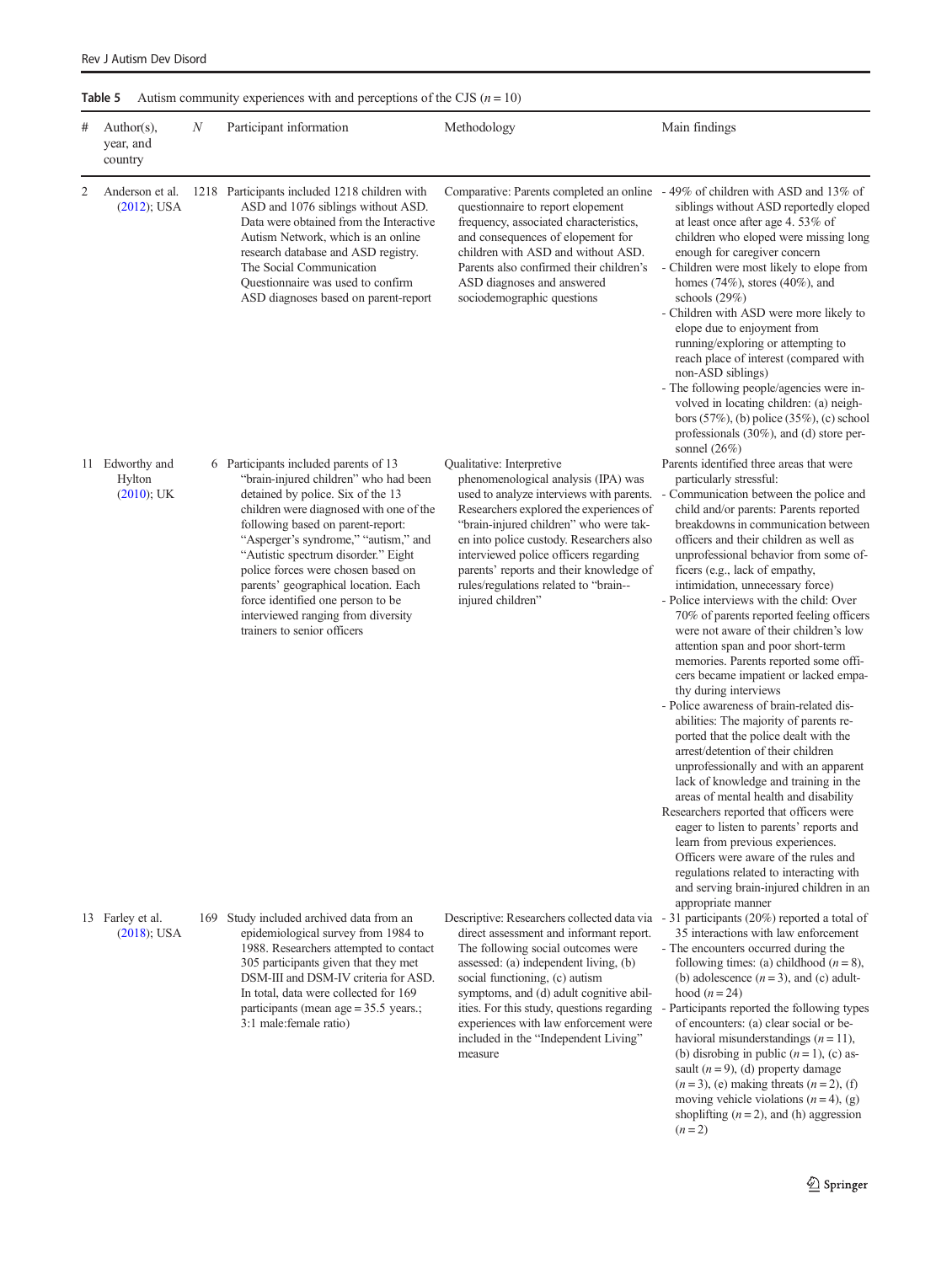|   | Table 5 (continued)                           |   |                                                                                                                                                                                                                                                                                                                                  |                                                                                                                                                                                                                                                                                                                                                                                                                                                                                                                                                      |                                                                                                                                                                                                                                                                                                                                                                                                                                                                                                                                                                                                                                                                                                                                                                                                                                                                                            |  |  |
|---|-----------------------------------------------|---|----------------------------------------------------------------------------------------------------------------------------------------------------------------------------------------------------------------------------------------------------------------------------------------------------------------------------------|------------------------------------------------------------------------------------------------------------------------------------------------------------------------------------------------------------------------------------------------------------------------------------------------------------------------------------------------------------------------------------------------------------------------------------------------------------------------------------------------------------------------------------------------------|--------------------------------------------------------------------------------------------------------------------------------------------------------------------------------------------------------------------------------------------------------------------------------------------------------------------------------------------------------------------------------------------------------------------------------------------------------------------------------------------------------------------------------------------------------------------------------------------------------------------------------------------------------------------------------------------------------------------------------------------------------------------------------------------------------------------------------------------------------------------------------------------|--|--|
| # | $Author(s)$ ,<br>year, and<br>country         | N | Participant information                                                                                                                                                                                                                                                                                                          | Methodology                                                                                                                                                                                                                                                                                                                                                                                                                                                                                                                                          | Main findings                                                                                                                                                                                                                                                                                                                                                                                                                                                                                                                                                                                                                                                                                                                                                                                                                                                                              |  |  |
|   | 17 Helverschou<br>et al. $(2018)$ ;<br>Norway |   | 9 Participants included 8 men and one<br>woman (average $age = 34$ years)<br>diagnosed with ASD based on ICD-10<br>criteria. Four individuals had been di-<br>agnosed prior to their offense, four re-<br>ceived diagnoses during forensic<br>examination, and one received a diag-<br>nosis in prison                           | Qualitative: Participants were asked to<br>describe the following during the<br>interview: (a) circumstance surrounding<br>criminal acts; (b) views of the arrest,<br>interrogation, and trial/defense; (c) their<br>experiences in prison and/or life after<br>the offense. The realistic framework<br>approach was used to analyze partici-<br>pants' responses                                                                                                                                                                                    | -The participants committed the following<br>offenses: arson $(n = 3)$ , violence $(n = 3)$ ,<br>murder $(n = 2)$ , sexual offenses $(n = 2)$ ,<br>fraud $(n = 1)$ , and driving while<br>intoxicated $(n = 1)$<br>- 6 participants reported positive<br>experiences with officers during the<br>arrest while 3 other participants<br>described negative experiences (e.g.,<br>officers did not listen, participant fought<br>officers after panicking)<br>- 5 participants described trial process as<br>stressful and difficult while 4 people felt<br>it was conducted in acceptable manner.<br>None of the participants reported that<br>they felt their defense lawyer fully<br>represented their case well<br>- All 6 participants who were in or had<br>been in prison stated they "coped well;"<br>4 people specifically highlighted their<br>preference for structure and routine |  |  |
|   | 26 Lunsky et al.<br>$(2015)$ :<br>Canada      |   | 396 Participants included 396 caregivers of<br>adolescents and adults with ASD (mean<br>$age = 18.3 \text{ years}$ recruited through<br>advocacy agencies and support groups<br>in Ontario, Canada. ASD diagnoses<br>were confirmed through caregiver<br>completion of the Social<br>Communication Questionnaire                 | Descriptive: Parents were asked to<br>describe the following via survey: (a)<br>children's use of emergency services<br>and (b) information regarding<br>predisposing, enabling, and clinical<br>need predictive factors. If police in-<br>volvement was reported, parents de-<br>scribed the nature of the interaction, in-<br>cluding any restraints used or charges<br>made against the person with ASD.<br>Specifically, 8 out of the 17 caregivers<br>reporting police involvement described<br>specific information about those in-<br>stances | prison provided<br>- 13% of children with ASD used at least<br>one emergency service in a 2-month<br>period<br>- 17 children with ASD (4.3%) had<br>interacted with police in the year prior<br>to survey completion<br>- Caregivers reported the following details<br>regarding the nature of interactions: (a)<br>police briefly assessed situation and left<br>$(n=3)$ , (b) police took individual to ED<br>then back home $(n = 1)$ , (c) individuals<br>were temporarily removed from situa-<br>tion or briefly taken into custody<br>$(n=2)$ , and (d) individual was re-                                                                                                                                                                                                                                                                                                           |  |  |
|   | 35 Murphy et al.<br>$(2017)$ ; UK             |   | 198 Participants included 198 patients residing Comparative: Researchers reviewed<br>in a high-secure hospital who had<br>established ASD diagnoses. Patients<br>were detained under the Mental Health<br>Act of 1983, which required them to be<br>detained for range of 2 to 15 years<br>(mean lengths of detainment = $4.8$ ) | archived hospital data to compare<br>seclusion experiences and<br>incompatibilities with other patients for<br>both the ASD group and the general<br>population in the hospital without ASD                                                                                                                                                                                                                                                                                                                                                          | strained and charges were made $(n = 1)$<br>- 87.5% of the ASD group, compared with<br>50.5% for the non-ASD group, experi-<br>enced incompatibilities with other pa-<br>tients<br>- Patients with ASD experienced higher<br>number of and more hours in both<br>short-term and long-term seclusion                                                                                                                                                                                                                                                                                                                                                                                                                                                                                                                                                                                        |  |  |
|   | 39 Paterson<br>$(2007)$ ; UK                  |   | years)<br>2 Participants included two prisoners who<br>met criteria for Asperger's syndrome<br>based on review of medical records                                                                                                                                                                                                | Case study: Researchers reviewed patient<br>records, observed the patient, and<br>interviewed both the patient and support<br>staff to obtain information for the two<br>case studies                                                                                                                                                                                                                                                                                                                                                                | compared with non-ASD group<br>Participant A ("Paul"): Paul reportedly<br>adhered to strict routine in prison and<br>became aggressive if routines were not<br>followed. Despite Paul's claim that he<br>has friends in prison, observation<br>revealed these friendships to be<br>superficial. He reportedly lacked<br>empathy for others and remorse for his<br>crime                                                                                                                                                                                                                                                                                                                                                                                                                                                                                                                    |  |  |

Participant B ("Michael"): Michael found it difficult to comprehend abstract language and navigate social interactions in prison. He was also diagnosed with co-morbid depression, engaged in self-harm, and experienced child abuse when he was young. He was in prison for a sex offense, and he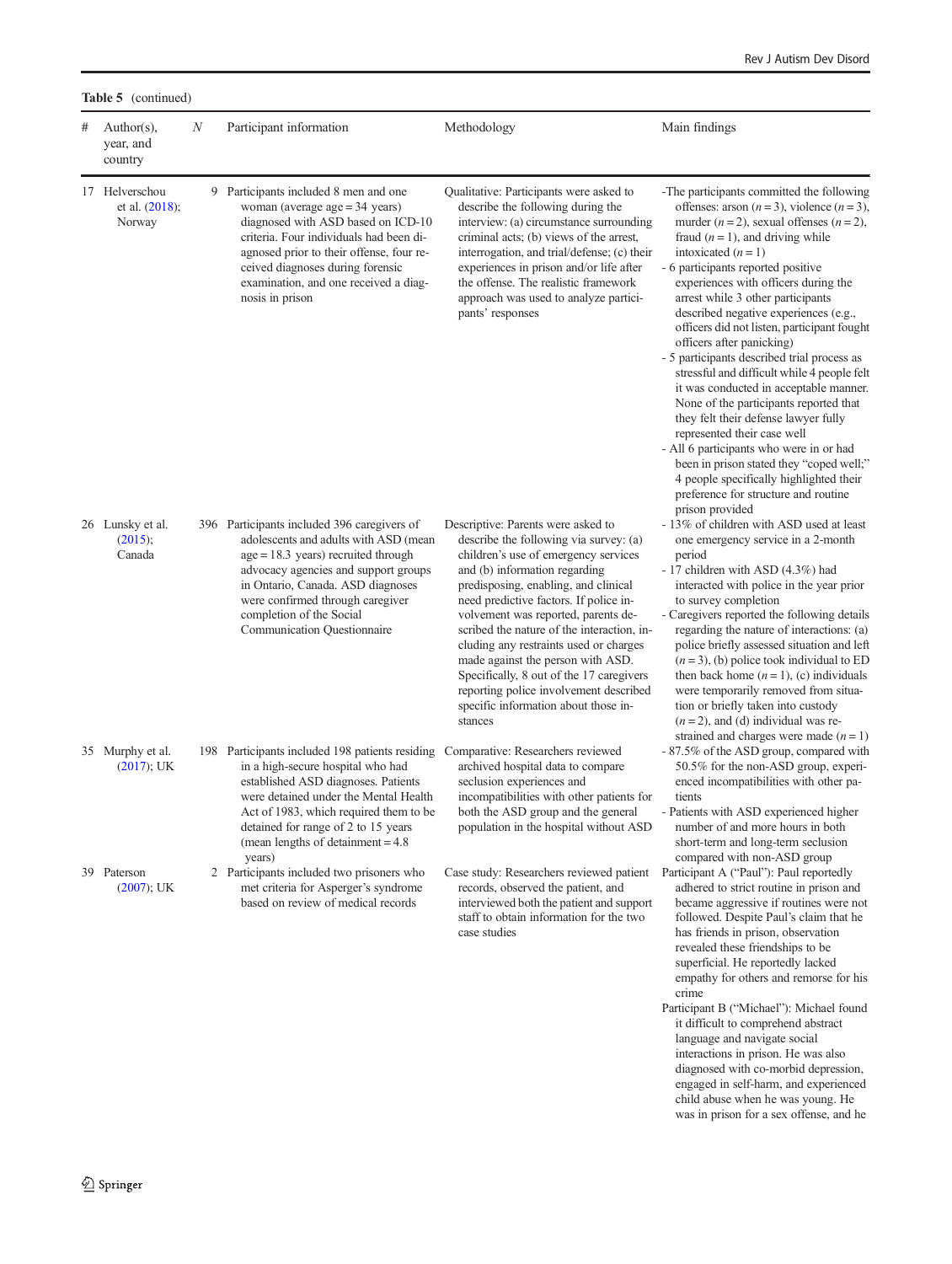|   | Table 5 (continued)                        |                  |                                                                                                                                                                                                                                                                                                                                                               |                                                                                                                                                                                                                                                                                                                                                                                                                                                                                                                                                                                                                                                                                                                                                                 |                                                                                                                                                                                                                                                                                                                                                                                                                                                                                                                                                                                                                                                                                                                                                                                                                                                                                                                                                                                                            |
|---|--------------------------------------------|------------------|---------------------------------------------------------------------------------------------------------------------------------------------------------------------------------------------------------------------------------------------------------------------------------------------------------------------------------------------------------------|-----------------------------------------------------------------------------------------------------------------------------------------------------------------------------------------------------------------------------------------------------------------------------------------------------------------------------------------------------------------------------------------------------------------------------------------------------------------------------------------------------------------------------------------------------------------------------------------------------------------------------------------------------------------------------------------------------------------------------------------------------------------|------------------------------------------------------------------------------------------------------------------------------------------------------------------------------------------------------------------------------------------------------------------------------------------------------------------------------------------------------------------------------------------------------------------------------------------------------------------------------------------------------------------------------------------------------------------------------------------------------------------------------------------------------------------------------------------------------------------------------------------------------------------------------------------------------------------------------------------------------------------------------------------------------------------------------------------------------------------------------------------------------------|
| # | Author(s),<br>year, and<br>country         | $\boldsymbol{N}$ | Participant information                                                                                                                                                                                                                                                                                                                                       | Methodology                                                                                                                                                                                                                                                                                                                                                                                                                                                                                                                                                                                                                                                                                                                                                     | Main findings                                                                                                                                                                                                                                                                                                                                                                                                                                                                                                                                                                                                                                                                                                                                                                                                                                                                                                                                                                                              |
|   | 47 Solomon and<br>Lawlor<br>$(2013)$ ; USA |                  | 25 Participants included both children with<br>ASD and caregivers. Children with<br>autism $(n = 25)$ were 8 years old or<br>younger at time of enrollment in the<br>study. All children had ASD diagnoses<br>documented by medical professionals.<br>Caregivers included 22 mothers and 15<br>fathers/stepfathers as well as 17 ex-<br>tended family members | Qualitative: Research involved<br>ethnographic process which relied on<br>the following modes of data collection:<br>(a) interviews, (b) social network<br>interviews, (c) observations, (d) field<br>notes, and (e) record review. The ob-<br>tained information was analyzed using<br>thematic and narrative analysis ap-<br>proaches to find patterns within and                                                                                                                                                                                                                                                                                                                                                                                             | reportedly became increasingly socially<br>isolated in prison<br>Results discuss wandering instances in<br>detail as well as wandering experiences<br>over time. At least one participant noted<br>her 6-year-old with autism was found<br>by several police officers after eloping<br>from a discount store, which led the<br>mother to explain autism and the situa-<br>tion to the officers                                                                                                                                                                                                                                                                                                                                                                                                                                                                                                                                                                                                             |
|   | 50 Tint et al.<br>(2017);<br>Canada        |                  | 284 Participants included caregivers of<br>adolescents (over age 11) and adults<br>with ASD ( $Mdn$ age = 17 years). ASD<br>diagnoses were confirmed with the<br>Social Communication Ouestionnaire                                                                                                                                                           | across cases<br>Descriptive: Caregivers completed online<br>surveys as part of a larger study on<br>service use among individuals with<br>ASD in Canada<br>Relevant to the current study, caregivers<br>reported children's involvement with<br>the police at baseline and during<br>2-month period before follow-up.<br>Participants were then divided into 2<br>groups: (a) those with at least one police<br>encounter over the past year $(16\%;$<br>$n = 46$ ) and (b) those who did not have a<br>police interaction (84%; $n = 238$ ).<br>Participants who reported at least one<br>encounter also described the nature of<br>the police interaction, including pre-<br>senting concerns, officers' response,<br>and perspectives on officers' responses | Of the 41 participants who rated<br>satisfaction of police interactions, 63%<br>of caregivers reported being satisfied to<br>very satisfied<br>- 47% ( $n = 11$ ) of individuals reporting<br>prior police interactions were involved<br>in multiple encounters with officers in<br>the past year<br>- Physical and verbal aggression directed<br>at community members (32%) and<br>others in the home (28%) were the most<br>frequently reported presenting concerns<br>- Caregivers reported the following details<br>regarding the nature of interactions: (a)<br>police assessed and left without action<br>$(45\%)$ , (b) police escorted person to ED<br>$(30\%)$ , (c) police engaged in "other<br>dispositions" (19%), (d) police use<br>physical restraint (19%), and (e) crimi-<br>nal charges were filed $(6%)$<br>- Caregivers reported that police had the<br>following effects on the situations: (a)<br>calming effect (49%), (b) increased in-<br>dividuals' level of agitation (32%), and |
|   | 51 Turcotte et al.<br>$(2018)$ ; USA       |                  | 2525 Participants were recruited from<br>Pennsylvania Autism Needs<br>Assessment. Participants included<br>caregivers of elementary, middle, and<br>high school students who met ICD-9<br>criteria for ASD. In addition, 141 adults<br>with ASD completed self-report sur-<br>veys                                                                            | Descriptive: Participants completed<br>surveys to report their children's school<br>discipline and hospitalization<br>experiences as well as their contact with<br>law enforcement. If participants<br>reported police contact, they were asked<br>to describe the reason for contact and<br>officers' responses                                                                                                                                                                                                                                                                                                                                                                                                                                                | (c) no effect $(17%)$<br>$-7.9\%$ ( $n = 199$ ) of caregivers reported<br>their children had at least one encounter<br>with the police. More children with<br>Asperger's syndrome (11.9%) had<br>contact with police compared with<br>those with autistic disorder $(6.2\%)$ or<br>PDD-NOS $(6.8\%)$<br>-Children with both ASD and ID were less<br>likely to interact with officers than those<br>without ID/ASD                                                                                                                                                                                                                                                                                                                                                                                                                                                                                                                                                                                          |

10 years ago. The methodology of the twelve studies varied and including the following designs: (a) descriptive (21, 25, 41, 43), (b) qualitative (4, 5, 23), (c) mixed-method (9, 10, 33), and (d) experimental (36, 49). As a whole, studies included a variety of CJS professionals such as judges, police officers, firefighters, emergency medical technicians, CJS professionals working in cybercrime and fraud units, detectives, and forensic mental health professionals working in the CJS.

Included studies associated with this theme cover a wide range of topics; however, main findings are summarized below. Regarding knowledge of ASD, the two studies that included judges found that many judges believed offenders with high-functioning ASD (hfASD) were predisposed to offend, view the world differently due to their diagnoses, and often lack impulse control. Further, judges shared that media coverage of offending and hfASD was frequently negative, misrepresentative, and potentially damaging to the ASD community. All judges in the two studies had personal or professional contact with individuals with ASD. In another study (41), 94% of LEOs handling disability hate crime incidents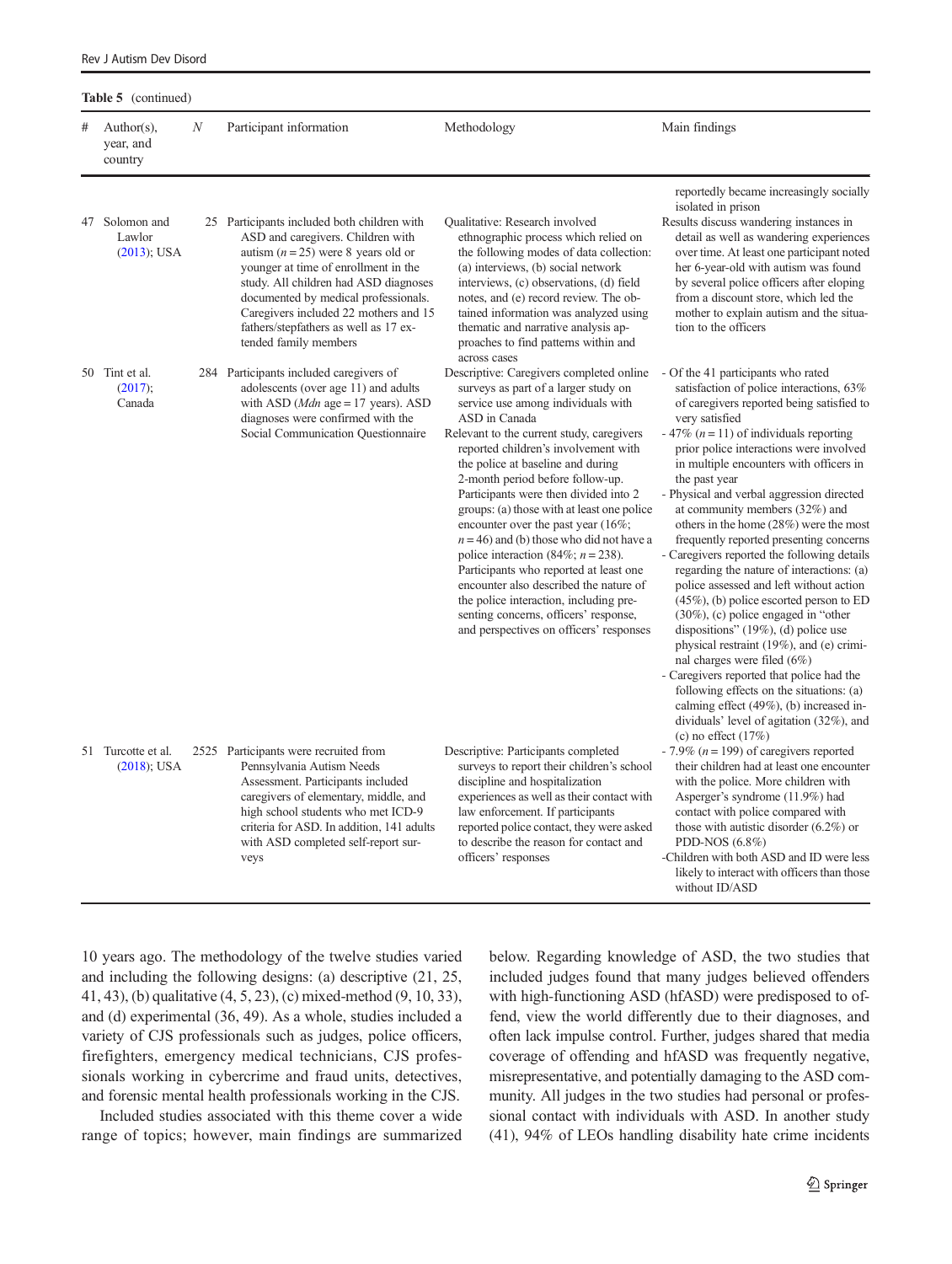| #  | Author(s), year, and<br>country            | N   | Participant information                                                                                                                                                                                                                                                                                                                                                                                        | Methodology                                                                                                                                                                                                                                                                                                                                                                                                                                                                                                                                                                                                                | Main findings                                                                                                                                                                                                                                                                                                                                                                                                                                                                      |
|----|--------------------------------------------|-----|----------------------------------------------------------------------------------------------------------------------------------------------------------------------------------------------------------------------------------------------------------------------------------------------------------------------------------------------------------------------------------------------------------------|----------------------------------------------------------------------------------------------------------------------------------------------------------------------------------------------------------------------------------------------------------------------------------------------------------------------------------------------------------------------------------------------------------------------------------------------------------------------------------------------------------------------------------------------------------------------------------------------------------------------------|------------------------------------------------------------------------------------------------------------------------------------------------------------------------------------------------------------------------------------------------------------------------------------------------------------------------------------------------------------------------------------------------------------------------------------------------------------------------------------|
| 3  | Antaki et al. (2015);<br>England           | 19* | Analysis included archived interviews<br>involving interviewees with<br>"learning disability" or "intellectual<br>disability" who reported sexual<br>abuse to a police department in<br>England (from 2010 to 2013). In<br>the sample, at least one interviewee<br>was described as diagnosed with<br>"autism"                                                                                                 | Qualitative: Conversation analysis<br>(CA) to analyze interviews in order<br>to understand the treatment of peo-<br>ple with ID who reported sexual<br>abuse to the police department                                                                                                                                                                                                                                                                                                                                                                                                                                      | The following main themes were<br>identified:<br>Interviewees' successful rebuttal of<br>implications: Some participants<br>were able to refute damaging<br>implications in police questions<br>- Interviewees' failure to rebut<br>implications of fault in questions:<br>Participants displayed difficulty<br>answering questions about details,<br>general sexual history, behavior<br>leading up to assault, and resistance<br>during the assault                              |
| 7  | Cederborg et al.<br>$(2009)$ ; Sweden      |     | 11 Study explored forensic interviews<br>with 33 children and youth with<br>"intellectual disability"-some of<br>whom were diagnosed with ASD<br>(4 with ASD-only; 8 with both<br>ASD and DD diagnoses).<br>Diagnoses were not confirmed nor<br>systematically recorded-they<br>depended on CJS professionals'<br>memories. Interviews were ar-<br>chived criminal cases in Sweden<br>involving witnesses      | Mixed-method: Quantitative analysis:<br>number of focused prompts,<br>including option-posing utterances<br>(OPU) (i.e., focused witness' at-<br>tention on details of alleged inci-<br>dent not previously mentioned) and<br>suggestive utterances (SU) (i.e., in-<br>terviewer communicated what re-<br>sponse was expected or made as-<br>sumptions regarding witness' re-<br>sponses). Qualitative analysis: ex-<br>plored quality of repeated OPUs<br>and SUs as well as witness' re-<br>sponses to interviewers' prompts                                                                                             | 6% of the questions were repeated at<br>$\overline{\phantom{a}}$<br>least one time<br>Interviewees changed answers 40%<br>of time the first time questions were<br>repeated<br>Witnesses more likely to change<br>$\blacksquare$<br>responses the more times questions<br>were repeated                                                                                                                                                                                            |
|    | 18 Henry et al. (2017);<br>England         |     | 71 Study included ASD group and<br>typically developing (TD) group.<br>ASD group $(n = 71)$ : 62 boys and 9<br>girls between 6 and 11 years old<br>$(\text{mean} = 9 \text{ years}, 4 \text{ months})$ . All di-<br>agnosed formally by clinicians (di-<br>agnostic criteria not listed). TD<br>group ( $n = 199$ ):98 boys and 101<br>girls between 6 and 11 years old<br>$mean = 8 \text{ years}, 7 months)$ | Experimental (2 phases). Phase 1:<br>Children first watched live event of<br>school assembly involving a theft<br>(version A: phone; and version B:<br>keys) and then participated in brief<br>interview to describe what they<br>saw. Phase 2: Children took part in<br>4 types of investigative interviews<br>(verbal labels, Sketch<br>Reinstatement of Context,<br>registered performance, or best<br>practice [BP]) 1 week later.<br>Analysis assessed differences in<br>performance across interview<br>conditions                                                                                                   | - For ASD group, none of interview<br>interventions significantly<br>improved recollection of details<br>compared with a BP interview<br>Participants in TD group recalled<br>more correct details in RI and<br>verbal label interviews compared<br>with BP interviews<br>- Overall, detail recollection was<br>significantly higher in RI than BP<br>interview for TD group, but not for<br>ASD group. TD group and ASD<br>group performed similarly in other<br>interview groups |
|    | 27 Maras and Bowler<br>$(2012a)$ ; England |     | 32 Study included an ASD group and TD Experimental. Participants completed - No differences between groups on<br>group<br>ASD group $(n=32)$ : 24 males and 8<br>females (mean $age = 42$ years). All<br>met DSM-IV criteria<br>TD group $(n = 30)$ : 22 males and 8<br>females (mean $age = 39$ years)                                                                                                        | the following scales: (a) State-Trait<br>Anxiety Inventory, (b) Rosenberg<br>Self-Esteem Scale, (c) Brief Fear of - ASD group scored significantly<br>Negative Evaluation Scale, (d)<br>Paranoia Scale, (e) Gudjonsson<br>Compliance Scale, and (f)<br>Gudjonsson Suggestibility<br>Scales-2. The GSS-2 involves lis-<br>tening to a 2-min fictional story<br>followed by immediate free recall.<br>Next, participant is asked 20<br>questions, of which 15 are mis-<br>leading. Finally, participants are<br>given negative feedback (e.g., not-<br>ing they made errors) before they<br>answer the 20 questions a second | any of the GSS free recall measures<br>or on the GCS compliance measure<br>higher on the paranoia scale and on<br>trait anxiety than comparison group<br>- For ASD group, GCS correlated<br>significantly with higher fear of<br>negative evaluation from others and<br>state trait anxiety                                                                                                                                                                                        |
| 28 |                                            | 28  |                                                                                                                                                                                                                                                                                                                                                                                                                | time                                                                                                                                                                                                                                                                                                                                                                                                                                                                                                                                                                                                                       |                                                                                                                                                                                                                                                                                                                                                                                                                                                                                    |

#### <span id="page-16-0"></span>**Table 6** Interviewing individuals with ASD within the CJS  $(n = 10)$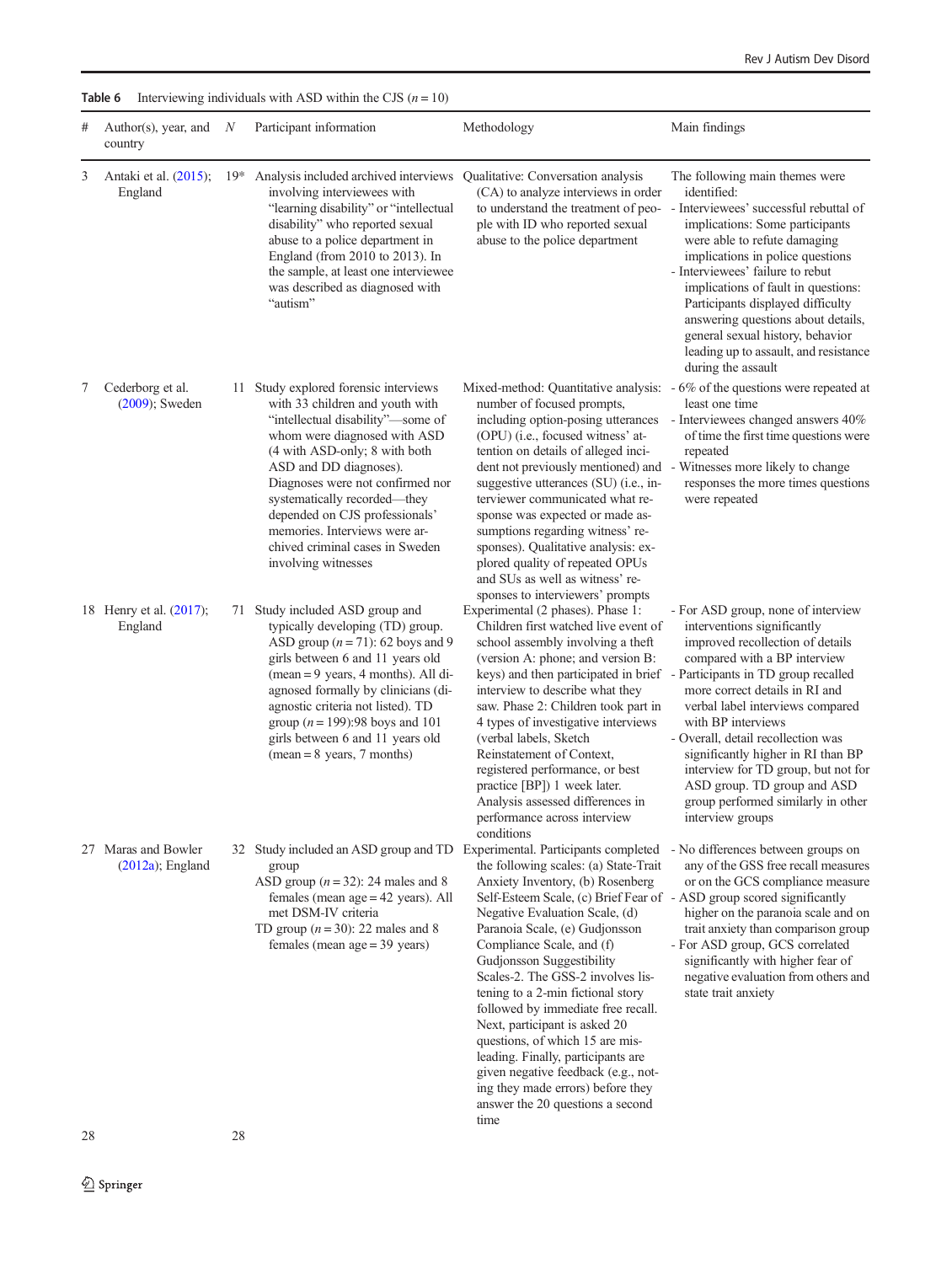#### Table 6 (continued)

| # | Author(s), year, and<br>country          | $\boldsymbol{N}$ | Participant information                                                                                                                                                                                                                               | Methodology                                                                                                                                                                                                                                                                                                                                                                                                                                                                                                                                                                                                                                                                                                                                                                                                                                                                         | Main findings                                                                                                                                                                                                                                                                                                                                                                                                                                 |
|---|------------------------------------------|------------------|-------------------------------------------------------------------------------------------------------------------------------------------------------------------------------------------------------------------------------------------------------|-------------------------------------------------------------------------------------------------------------------------------------------------------------------------------------------------------------------------------------------------------------------------------------------------------------------------------------------------------------------------------------------------------------------------------------------------------------------------------------------------------------------------------------------------------------------------------------------------------------------------------------------------------------------------------------------------------------------------------------------------------------------------------------------------------------------------------------------------------------------------------------|-----------------------------------------------------------------------------------------------------------------------------------------------------------------------------------------------------------------------------------------------------------------------------------------------------------------------------------------------------------------------------------------------------------------------------------------------|
|   | Maras and Bowler<br>$(2012b)$ ; England  |                  | Study included an ASD group and TD Experimental. First, participants<br>group<br>ASD group $(n = 28)$ : 23 males and 5<br>females. All met DSM-IV criteria<br>TD group $(n = 28)$ : 15 males and 13<br>females                                        | viewed stimuli to-be-memorized,<br>which included 4 pictures of<br>everyday scenes presented on<br>PowerPoint slides one every 20 s<br>with a 5-s delay in between slides.<br>Then, participants completed filler<br>tasks for 1 h unrelated to scenes.<br>Next, participants were asked to<br>recall details from slides in either<br>the (a) same room or (b) different<br>room using the context reinstate-<br>ment procedure followed by free<br>recall. Participants' recalled details<br>were then coded as either correct or<br>incorrect                                                                                                                                                                                                                                                                                                                                    | -When interviewed in a different<br>room, adults with ASD recalled<br>significantly fewer details and were<br>less accurate in their detail recall<br>than the comparison group<br>- In the same room condition, adults<br>with ASD recalled as many<br>accurate and correct details as the<br>comparison group                                                                                                                               |
|   | 29 Maras et al. (2014);<br>England       |                  | 33 Study included an ASD group and TD Experimental $(2 \times 2)$ between<br>group<br>ASD group $(n = 33)$ : 27 males and 6<br>females. All met DSM-IV criteria<br>TD group $(n = 35)$ : 26 males and 9<br>females                                    | participants design). After<br>watching a video of an attack of a<br>woman in a taxi cab, participants<br>completed unrelated filler tasks for - In TD group, participants who<br>30 min. Then, participants<br>completed either the<br>Self-Administered Interview (SAI)<br>or Structured Recall (SR) booklets<br>(time 1). One week later, partici-<br>pants completed a second SR<br>booklet and evaluation question-<br>naire (time 2)                                                                                                                                                                                                                                                                                                                                                                                                                                          | Time 1 findings:<br>- In ASD group, no difference in<br>correct detail recall between SAI or<br>SR booklet<br>completed SAI booklet recalled<br>more correct details than those who<br>completed SR booklet<br>Time 2 findings:<br>-In ASD group, more details recalled<br>when completing SR booklet<br>compared with SAI<br>-In TD group, more correct details<br>when completing SAI booklet<br>compared with SR                           |
|   | 30 Mattison et al.<br>$(2018)$ ; England |                  | 45 Study included an ASD group and TD Experimental $(2 \times 3)$ between-subjects<br>group ASD group $(n = 45)$ : All met<br>DSM-IV-TR criteria<br>TD group $(n=45)$ : Out of the group<br>of 90 participants, there were 55<br>males and 35 females | design). The independent variables<br>(IV) were as follows: (a) Type of<br>interview (Sketch-Reinstatement of<br>Context [Sketch-RC], Mental<br>Reinstatement of Context [MCR],<br>and control) and (b) group (children<br>with ASD; TD group)<br>Procedure: Each participant viewed a<br>58-s film, which portrayed a<br>shoplifting event, on the computer.<br>Then participants moved to another<br>room to complete the British<br>Picture Vocabulary Scale III and<br>Raven's Coloured Progressive<br>Matrices measures. Finally, partici-<br>pants were interviewed using one<br>of the four types of interview pro-<br>tocols listed above. Interview cod-<br>ing: Researchers measured episodic<br>memory performance by examin-<br>ing the amount of correct informa-<br>tion and categorizing the type of<br>information recalled during free<br>and probed recall phases | - During both free and probed recall<br>phases, TD children recalled more<br>correct information of all types than<br>children with ASD<br>- Both groups benefited from<br>sketching during free recall, but<br>relative effect of sketching on<br>improving retrieval accuracy was<br>greater from children with ASD<br>- Across both groups, Sketch-RC<br>condition resulted in more accurate<br>recall compared with other condi-<br>tions |
|   | 31 Mattison et al.<br>$(2015)$ ; England |                  | 45 Study included an ASD group and TD Experimental between-subjects de-<br>group<br>ASD group $(n=45)$ : All met<br>DSM-IV-TR criteria                                                                                                                | sign with one IV (Sketch-RC,<br>MRC, and control). Procedure:<br>Identical to study #30. Interview<br>coding: Analysis examined                                                                                                                                                                                                                                                                                                                                                                                                                                                                                                                                                                                                                                                                                                                                                     | - Participants in Sketch-RC made<br>fewer errors and recalled more ac-<br>curate details in total than those in<br>the MRC condition                                                                                                                                                                                                                                                                                                          |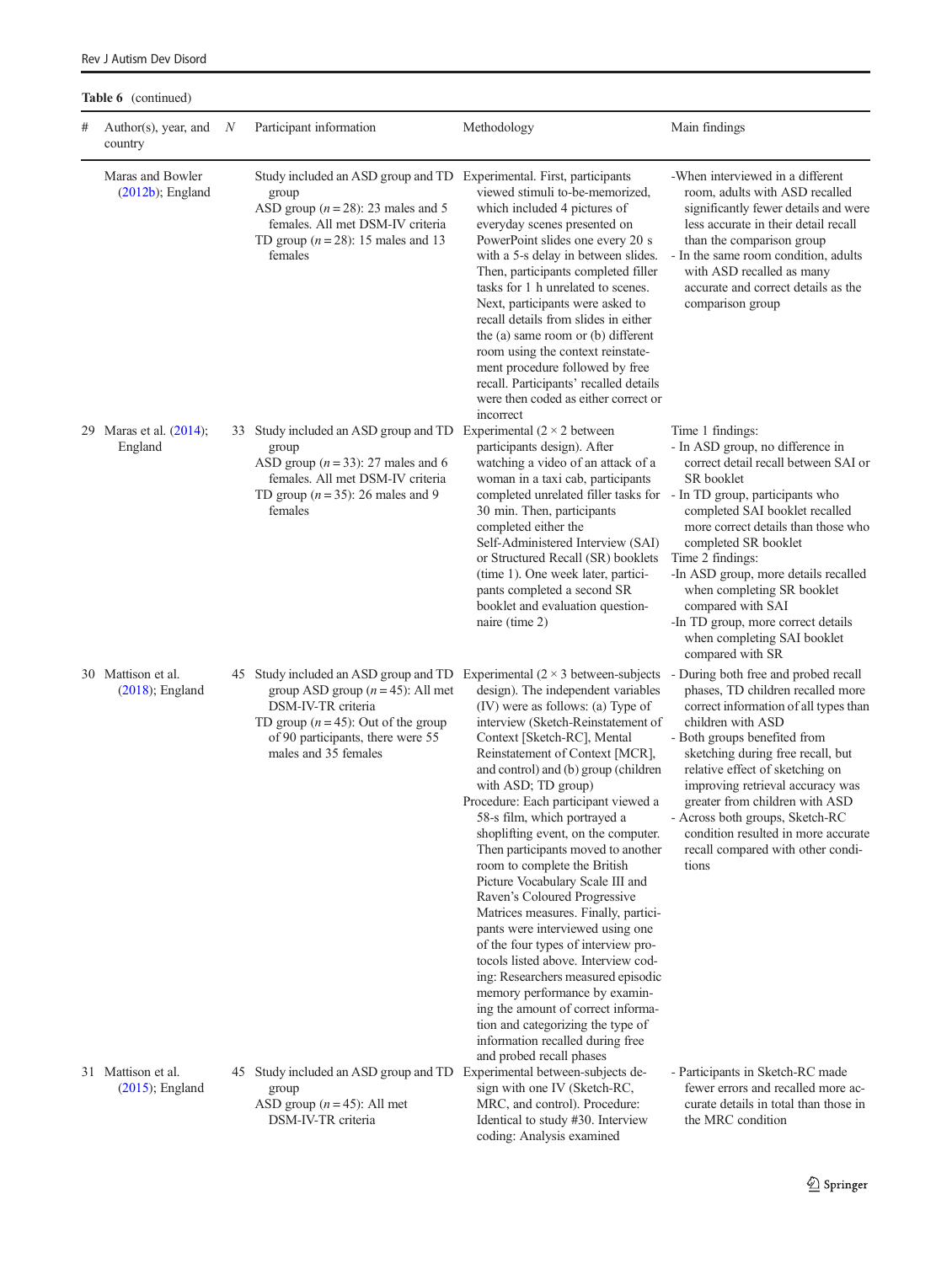Table 6 (continued)

| # | Author(s), year, and<br>country         | $\boldsymbol{N}$ | Participant information                                                                                                                                                                                                                                                                                              | Methodology                                                                                                                                                                                                                                                                                                                                                                                                                                                                                                                                                                                                         | Main findings                                                                                                                                                                                                                                                                                                                                                                                                                                                                                                                                          |
|---|-----------------------------------------|------------------|----------------------------------------------------------------------------------------------------------------------------------------------------------------------------------------------------------------------------------------------------------------------------------------------------------------------|---------------------------------------------------------------------------------------------------------------------------------------------------------------------------------------------------------------------------------------------------------------------------------------------------------------------------------------------------------------------------------------------------------------------------------------------------------------------------------------------------------------------------------------------------------------------------------------------------------------------|--------------------------------------------------------------------------------------------------------------------------------------------------------------------------------------------------------------------------------------------------------------------------------------------------------------------------------------------------------------------------------------------------------------------------------------------------------------------------------------------------------------------------------------------------------|
|   |                                         |                  | TD group $(n = 45)$ : Out of the group<br>of 90 participants, there were 55<br>males and 35 females                                                                                                                                                                                                                  | well as type of information recalled<br>(e.g., person-, action-, or<br>surrounding-specific information).<br>Sketch coding: Sketches of partici-<br>pants in Sketch-RC condition<br>$(n=30)$ were analyzed and catego-<br>rized again as related to people,<br>actions, or surroundings                                                                                                                                                                                                                                                                                                                             | accuracy of recalled information as - Children in the TD group recalled a<br>greater quantity of accurate than<br>those in the ASD group<br>Children in ASD group were<br>significantly more accurate in<br>Sketch-RC condition than other<br>two conditions                                                                                                                                                                                                                                                                                           |
|   | 32 McCrory et al.<br>$(2007)$ ; England |                  | 24 Study included an Asperger's<br>syndrome (AS group and TD group<br>AS group ( $n = 24$ ). 22 boys and 2 girls<br>with mean age of 13.02 years). All<br>met DSM-IV criteria for AS<br>TD group ( $n = 27$ ). 24 boys and 3 girls<br>with mean age of 12.55 years)                                                  | Experimental. Participants viewed<br>scene where two actors pretended<br>they were carrying out a<br>photography project at a school.<br>There were two deviations of the<br>scenes: neutral and social-salient<br>sub-scenes. The next day, children<br>were interviewed with the follow-<br>ing phases: free recall, general<br>questioning, specific questioning,<br>and misleading questioning.<br>Analysis included examining accu-<br>rate information recall and saliency<br>of recalled details. Participants also<br>underwent a neuropsychological<br>assessment to assess executive<br>functioning skill | - Findings suggest that people in AS<br>group were no more suggestible<br>than their TD peers in how they<br>conceded to misleading questions<br>- Individuals with AS recalled<br>significantly less detail (1/3 less<br>information) and discussed less<br>socially salient details than TD<br>peers in free recall phase<br>- Both groups recalled more details<br>from the socially salient compared<br>with neutral scene<br>General and specific questioning<br>during interviews elicited same<br>amount of new information from<br>both groups |
|   | 37 North et al. (2008);<br>England      |                  | 26 Study included high-functioning ASD Comparative. All participants<br>(hfASD group and TD groups<br>hfASD group ( $n = 26$ ). 21 males and 5<br>females with mean age of<br>34.73 years). All met ICD-10<br>criteria for hfASD<br>TD group $(n = 27)$ . 21 males and 6<br>females with mean age of<br>33.93 years) | completed the Gudjonsson<br>Suggestibility Scale 2 (GSS 2;<br>described in study #27 in this table)<br>and the Gudjonsson Compliance<br>Scale (GCS), which is a measure<br>that assesses individuals'<br>compliance. Participants also<br>completed three measures related to<br>their mental health: (a) Hospital<br>Anxiety and Depression Scale, (b)<br>Brief Fear of Negative Evaluation<br>Scale, and (c) Paranoia Scale. One<br>participant did not complete<br>self-report measures                                                                                                                          | - Compared with TD peers,<br>individuals with ASD did not differ<br>in their likelihood to change<br>answers following negative<br>feedback or tendency to yield to<br>misleading questions on the GSS-2<br>- Individuals with ASD had<br>significantly higher scores on<br>depression subscales of the<br>Hospital Anxiety and Paranoia<br>Scale measures<br>-ASD group scored significantly<br>higher in measure of compliance<br>compared with TD group, which<br>suggests they may be more<br>vulnerable during interviewing                       |

\*Study does not clearly describe how many people with ASD were included in the sample

reported some previous personal and/or professional experience with people with ASD. Despite connections with the ASD community, findings from several studies (9, 10, 33) suggest that CJS professionals may lack knowledge of ASD. In one study (9), researchers found that 40% of LEOs did not recognize the term "developmental disability" and only 50% recognized key features of ASD; furthermore, these LEOs rated their self-competence in supporting individuals with ASD as 2.63 (on a scale of 1–5). Similarly, researchers found that LEOs reported little knowledge regarding the difference between physical, cognitive, and emotional disabilities, and 80% of LEOs were unable to identify key characteristics of ASD (33). Another study (10) found that, despite LEOs reporting that they change their approaches during interactions with the ASD community (e.g., avoided complex questions, provided additional processing time), 52% of LEOs indicated that they were not equipped to work with individuals with ASD.

The majority of articles (10, 21, 24, 25, 33, 41, 43) focused on ASD-specific training for CJS professionals. Results of studies were mixed regarding CJS professionals' prior ASDspecific training experiences as well as whether the training they had received was effective/useful. In one study (10), only 37% of LEOs had prior ASD training while other studies (25,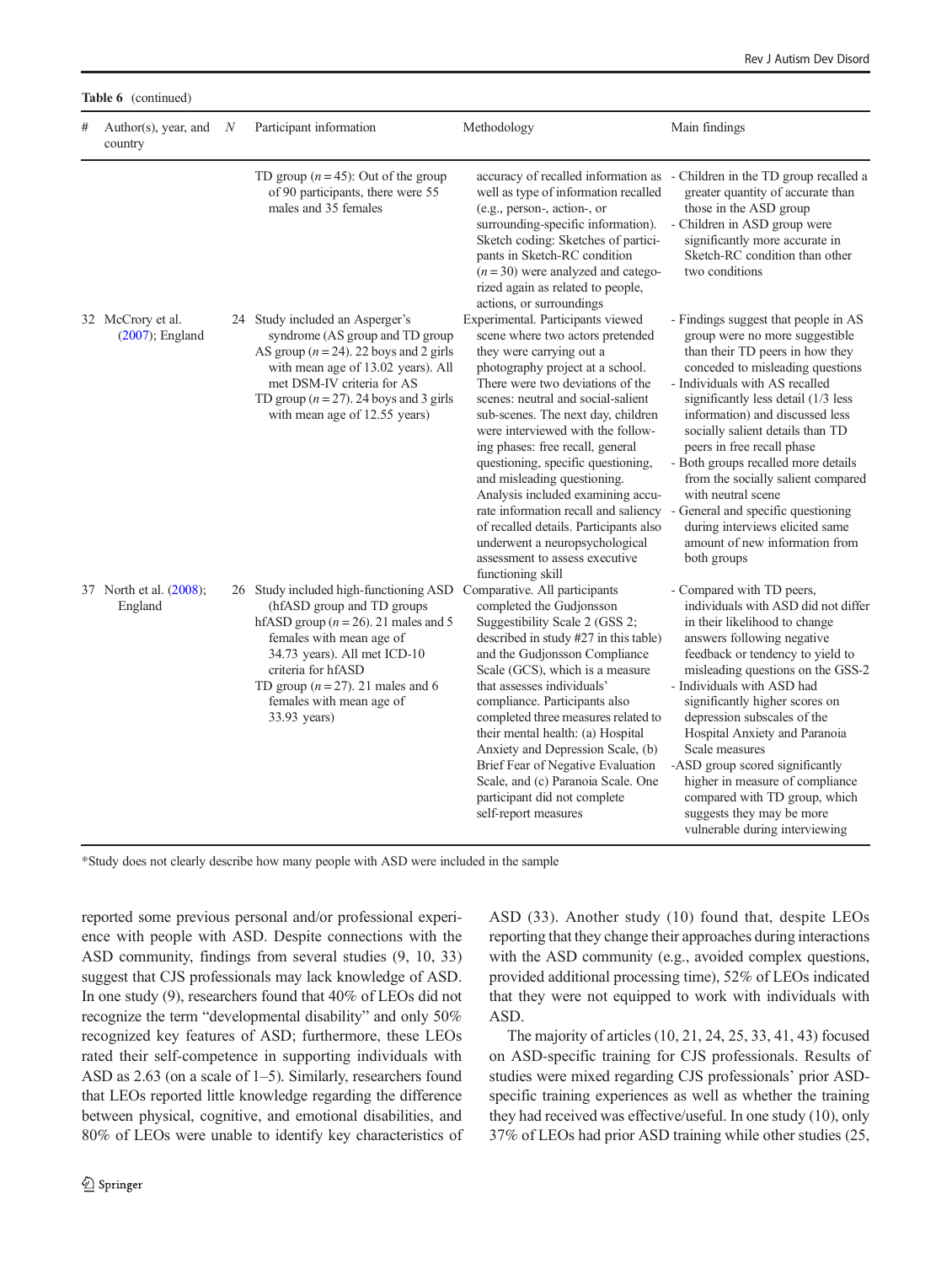<span id="page-19-0"></span>

| $_{\rm \#}$ | Author(s), year, and country | $\geq$                      | Participant information                                                                                                                                                                      | Methodology                                                                                                                                                                                                                                                                                                                                                                                                                                                                                                                                                | Main findings                                                                                                                                                                                                                                                                                                                                                                                                                                                                                                                                                                                                                                                                                                                                                                                                                                                                                                                                                                                                                                                                                |
|-------------|------------------------------|-----------------------------|----------------------------------------------------------------------------------------------------------------------------------------------------------------------------------------------|------------------------------------------------------------------------------------------------------------------------------------------------------------------------------------------------------------------------------------------------------------------------------------------------------------------------------------------------------------------------------------------------------------------------------------------------------------------------------------------------------------------------------------------------------------|----------------------------------------------------------------------------------------------------------------------------------------------------------------------------------------------------------------------------------------------------------------------------------------------------------------------------------------------------------------------------------------------------------------------------------------------------------------------------------------------------------------------------------------------------------------------------------------------------------------------------------------------------------------------------------------------------------------------------------------------------------------------------------------------------------------------------------------------------------------------------------------------------------------------------------------------------------------------------------------------------------------------------------------------------------------------------------------------|
| 4           | Berryessa (2014a); USA       | with ASD<br>21 judges; 0    | Participants were 21 California<br>Superior Court Judges                                                                                                                                     | with and media portrayal of individuals with genetic<br>interviews, to investigate how judges perceive and<br>disorders (in general and in the courtroom), (b) of-<br>which utilized a case-study survey and telephone<br>courtroom-related), and (c) personal experiences<br>Qualitative: This study was part of a larger project,<br>schedule focused on: (a) offenders with genetic<br>high-functioning ASD (hfASD). The interview<br>fenders with ASD and hfASD (in general and<br>make decisions related to offenders with<br>disorders and ASD/hfASD | (a) General media portrayal of hfASD: The majority of<br>judges reported that the media portrays hfASD in a<br>shooting: Results suggest that judges do not believe<br>- The author summarizes judges' perspectives into the<br>their decisions were affected by Sandy Hook media<br>potentially frightened or misled the public related to<br>CJS as it relates to mental health issues and ASD.<br>both a positive and negative manner. Judges also<br>(c) Media portrayal of hfASD and the Sandy Hook<br>Majority of judges reported that media coverage<br>portrayal did affect judges' understanding of the<br>increasing emphasis on educating the public on<br>related to offending and hfASD was frequently<br>Judges also highlighted how media portrayal<br>coverage; however, the author noted that the<br>(b) Media Portrayal of hfASD and criminality:<br>perceived that that the media has placed an<br>negative, misrepresentative, and potentially<br>violent behavior of individuals with ASD<br>damaging to the ASD community<br>following three categories:<br><b>ASD</b> |
| $\sim$      | Berryessa (2014b); USA       | with ASD<br>21 judges; 0    | Participants were 21 California<br>Superior Court Judges                                                                                                                                     | learn an offender has ASD and (b) concerns related<br>Qualitative: Study utilized same method and data as<br>described in Berryessa (2014b) study above. The<br>following topics: (a) judges' reactions when they<br>findings presented in this study are related to the<br>to the presence of individuals with hfASD in the<br>CJS                                                                                                                                                                                                                        | - All judges had either professional or personal contact<br>Judges' responses were summarized into three themes<br>(a) Offenders' predisposition to offending behavior: 13<br>judges suggested that individuals with hfASD view<br>lack impulse control, which may impact decisions<br>judges reported that offenders with hfASD often<br>(b) Offenders' view of the world/criminal intent: 8<br>related to how a diagnosis of hfASD affects the<br>offenders' abilities to regulate their actions and<br>judges reported that offenders with ASD were<br>(c) Offenders' difficulties controlling behavior: 9<br>the world differently due to their diagnoses<br>regarding determining responsibility for<br>with individuals with hfASD<br>predisposed to offend<br>individuals' actions<br>criminal behavior:                                                                                                                                                                                                                                                                              |
| $\circ$     | Chown (2009); UK             | 120 officers; 0<br>with ASD | from a large metropolitan and<br>medium-sized police force as<br>thority and diversity officers<br>well as group of police au-<br>officers and staff members<br>Participants were 120 police | ASD, (b) implications of ASD in a policing context,<br>(c) necessary skills for officers to support individ-<br>open-ended and closed questions focused on the<br>following topics: (a) officers' understanding of<br>uals with ASD, (d) self-assessment of ASD<br>Mixed-Method: Study utilized a survey with                                                                                                                                                                                                                                              | cognitive disability and mental illness, and 40% did<br>not recognize the term "developmental disability"<br>understanding of and ability to recognize ASD as<br>-25% of officers reported no difference between<br>- Approximately half of officers recognized key<br>- Officers highlighted need to develop basic<br>features of ASD                                                                                                                                                                                                                                                                                                                                                                                                                                                                                                                                                                                                                                                                                                                                                       |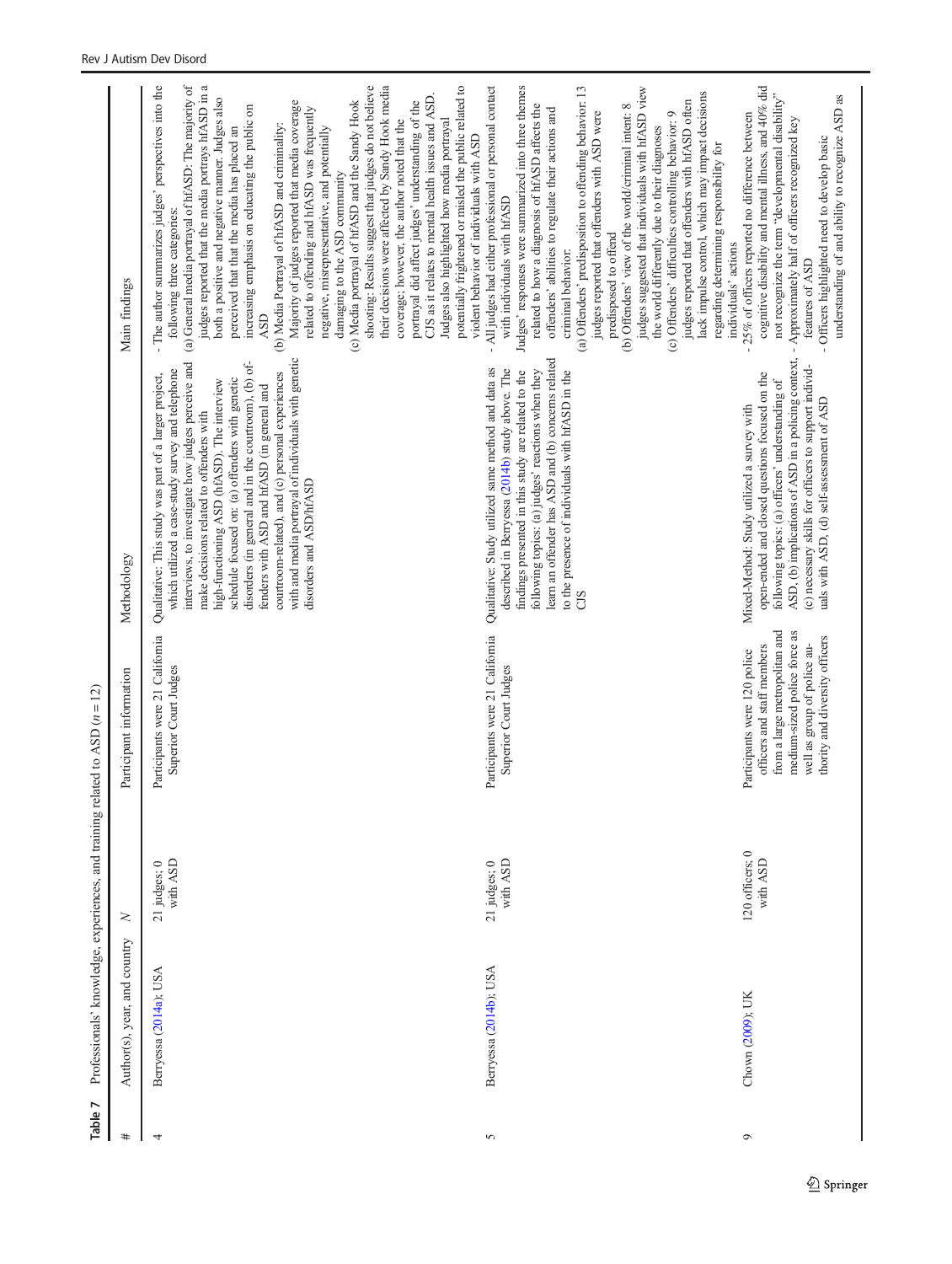|                 | Table 7 (continued)                      |                                        |                                                                                                                                                                                                                                                                                                                                                                                                          |                                                                                                                                                                                                                                                                                                                                                              |                                                                                                                                                                                                                                                                                                                                                                                                                                                                                                                                                                                                                                                                                                                                                                                                                                                                                                                                                                                                                                                                                                            |
|-----------------|------------------------------------------|----------------------------------------|----------------------------------------------------------------------------------------------------------------------------------------------------------------------------------------------------------------------------------------------------------------------------------------------------------------------------------------------------------------------------------------------------------|--------------------------------------------------------------------------------------------------------------------------------------------------------------------------------------------------------------------------------------------------------------------------------------------------------------------------------------------------------------|------------------------------------------------------------------------------------------------------------------------------------------------------------------------------------------------------------------------------------------------------------------------------------------------------------------------------------------------------------------------------------------------------------------------------------------------------------------------------------------------------------------------------------------------------------------------------------------------------------------------------------------------------------------------------------------------------------------------------------------------------------------------------------------------------------------------------------------------------------------------------------------------------------------------------------------------------------------------------------------------------------------------------------------------------------------------------------------------------------|
| $\ddot{}$       | Author(s), year, and country             | $\geq$                                 | Participant information                                                                                                                                                                                                                                                                                                                                                                                  | Methodology                                                                                                                                                                                                                                                                                                                                                  | Main findings                                                                                                                                                                                                                                                                                                                                                                                                                                                                                                                                                                                                                                                                                                                                                                                                                                                                                                                                                                                                                                                                                              |
|                 |                                          |                                        |                                                                                                                                                                                                                                                                                                                                                                                                          | competency, and (e) previous training experiences<br>and training needs                                                                                                                                                                                                                                                                                      | Detective Chief Superintendent, whom appeared to<br>- The author highlighted qualitative responses from the<br>demonstrate the most awareness and understanding<br>well as to improve their interview techniques and<br>ability to "deal with" people with ASD as 2.63 (1<br>Officers self-reported their average competency in<br>being least and 5 being most competent)<br>communication skills<br>of ASD                                                                                                                                                                                                                                                                                                                                                                                                                                                                                                                                                                                                                                                                                               |
| $10\,$          | Crane et al. (2016); UK                  | 394 officers; 31 adults<br>with ASD    | pervasive-developmental dis-<br>officers; 31 adults (16 males,<br>5 females) with self-reported<br>$(28\%)$ , atypical autism $(2\%)$ ,<br>male, 43 female) of children<br>AS (66%), autistic disorder<br>childhood autism, (2%), or<br>diagnoses of Asperger syn-<br>with reported diagnoses of<br>(10%), or autistic disorder<br>$(16\%)$ ; and 49 parents (4<br>drome (AS; 74%), ASD<br>order $(2\%)$ | related to experiences of ASD and policing. Officers<br>Participants included 394 police Mixed-Method: Through online surveys, participants<br>provided quantitative and qualitative responses<br>also answered questions related to prior<br>ASD-specific training                                                                                          | enhance communication (66%), and (c) strategies to<br>- Only 15% of adults with ASD and 13% of caregivers<br>48% of officers reported they were well-equipped to<br>general knowledge of ASD (86%), (b) techniques to<br>37% of officers reported prior ASD-specific training,<br>Trainings covered a variety of topics, including (a)<br>- Officers adjusted approaches in the following ways<br>when interviewing people with ASD: (a) avoiding<br>views regarding the helpfulness of disclosing their<br>diagnoses. Some participants perceived disclosure<br>complex questions, (b) providing additional time,<br>work with individuals with ASD and 29% noted<br>-92% of officers noted usefulness of ASD-specific<br>Caregivers and adults with ASD described varied<br>of which 13% received more than one training.<br>reported satisfactory previous interactions with<br>as helpful for provision of support and to help<br>officers understand their behaviors. Other<br>and (c) being mindful of vocabulary use<br>minimize distress (64%)<br>feeling poorly equipped<br>trainings<br>officers |
| $\overline{21}$ | Kelly and Hassett-Walker<br>$(2016);$ US | 226 first responders;<br>0 with ASD    | responders, including police,<br>Participants included 226 first<br>firefighters, and emergency<br>medical technicians                                                                                                                                                                                                                                                                                   | Descriptive: First responders completed a survey to<br>evaluate the autism-specific training; 44% of re-<br>spondents were officers                                                                                                                                                                                                                          | trainings. 77% of trainings lasted 2 h or less. 46% of<br>participants reported that training was somewhat or<br>ASD-specific training (mandated by a New Jersey<br>participants did not find disclosure to be helpful<br>2008 statute), and 28% had received follow-up<br>72% of agencies had provided at least one                                                                                                                                                                                                                                                                                                                                                                                                                                                                                                                                                                                                                                                                                                                                                                                       |
| 23              | Laan et al. (2013); USA                  | 7 training coordinators;<br>0 with ASD | were training coordinators, in<br>the Southeastern part of the<br>enforcement officials, who<br>Participants included law<br>USA                                                                                                                                                                                                                                                                         | and composition of their training related to mental<br>materials to existing guidelines/recommendations<br>coordinators from each state regarding the nature<br>disorders and ASD specifically. Using content<br>Qualitative: Researchers interviewed 7 training<br>analysis, researchers also compared training<br>for training on mental disorders and ASD | 54% (8 out of 16) of the Police Executive Research<br>covered common medications (and side effects) as-<br>training on mental disorders. None of the trainings<br>Forum (PERF) recommendations on basic recruit<br>- On average, state training materials covered only<br>sociated with mental disorders<br>not effective                                                                                                                                                                                                                                                                                                                                                                                                                                                                                                                                                                                                                                                                                                                                                                                  |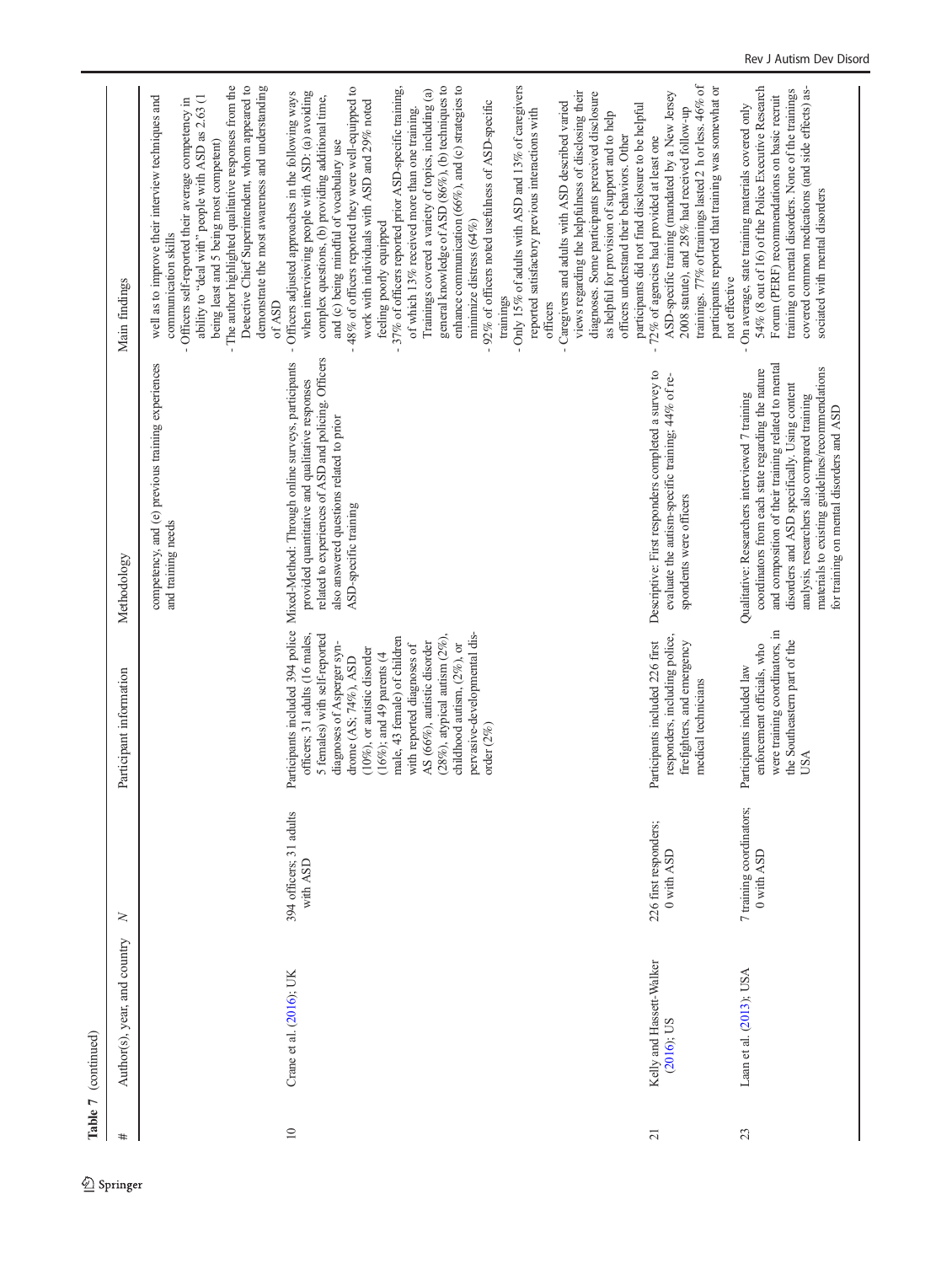| $\ddagger$    | Author(s), year, and country      | $\geq$                                | Participant information                                                                                                                                           | Methodology                                                                                                                                                                                                                                                                                                                                                                                                          | Main findings                                                                                                                                                                                                                                                                                                                                                                                                                                                                                                                                                                                                                   |
|---------------|-----------------------------------|---------------------------------------|-------------------------------------------------------------------------------------------------------------------------------------------------------------------|----------------------------------------------------------------------------------------------------------------------------------------------------------------------------------------------------------------------------------------------------------------------------------------------------------------------------------------------------------------------------------------------------------------------|---------------------------------------------------------------------------------------------------------------------------------------------------------------------------------------------------------------------------------------------------------------------------------------------------------------------------------------------------------------------------------------------------------------------------------------------------------------------------------------------------------------------------------------------------------------------------------------------------------------------------------|
| 25            | Ledingham and Mills (2015);<br>JK | with ASD<br>8 officials; 0            | National Cybercrime Unit; 2<br>Fraud and Cybercrime Unit)<br>enforcement agencies (6<br>across seven countries<br>Participants included 8<br>professionals at law | on the following topics: (a) views on whether or not - 7 out of 8 participants reported they had no prior<br>acteristics or traits that may be associated with pro-<br>fenders with ASD, (b) current level of ASD aware-<br>Descriptive: Participants completed an online survey<br>ness among agency, and (c) perspectives on char-<br>there was an increase in prevalence of cyber of-<br>files of cyber offenders | - On average, ASD-specific training materials covered<br>- Participants reported that individuals with ASD were<br>(a) hacking business or person, (b) creating code the<br>enabled crime to be committed, (c) crime related to<br>suspected of committing the following cybercrimes:<br>creation and deployment/management of botnet or<br>who did report prior training stated the training in-<br>ASD-specific training experience. The one person<br>an average of 53% of Debbaudt's ASD training<br>- All participants had previously heard of ASD<br>cluded a small ASD section<br>recommendations                        |
| 33            | Modell and Mak (2008); USA        | 124 police officers;<br>0 with ASD    | Participants included 124 police<br>officers ranging from patrol<br>Demographic information<br>officer to senior detective.<br>was not provided                   | perceived competence in handling crimes involving<br>specific questions related to knowledge of ASD and<br>with 10 open-ended and multiple-choice questions<br>related to broad opinions on disabilities, including<br>Mixed-Method: Officers completed an online survey<br>people with ASD                                                                                                                          | between physical and cognitive disabilities. 82% of<br>characteristics of ASD. Approximately 35% of the<br>(e) using compromised payment card information<br>malware, (d) child exploitation/pornography, and<br>56% of participants did not understand differences<br>sample only listed "Rain Man" when asked what<br>-80% of officers were unable to identify accurate<br>When asked about previous general training on<br>disabilities, 48% of officers reported no prior<br>individuals did not distinguish the difference<br>between cognitive and emotional disabilities<br>autism meant to them                         |
| 36            | Murphy et al. (2017); Ireland     | 11 police officers                    | who were part of An Garda<br>Sîochana in Cork                                                                                                                     | Participants included 11 officers Experimental: A psychiatrist delivered a 90-min ASD<br>awareness training. Pre- and post-test data were<br>collected using 5 Likert-scale items                                                                                                                                                                                                                                    | training while 45% noted they received training that<br>Officers rated the helpfulness of the training as an 8.8<br>support individuals with ASD during meltdowns,<br>awareness of ASD, confidence in their ability to<br>and confidence in their ability to effectively<br>- Results highlight participant improvement in<br>communicate with people with ASD<br>"sugus" bus "laminim" asw                                                                                                                                                                                                                                     |
| $\frac{1}{4}$ | Richardson et al. (2016); UK      | ASD; 35 caregivers<br>459 police; 255 | staff, 255 individuals with<br>and/or ASD, and 35 care-<br>learning disability (LD)<br>givers                                                                     | describe disability hate crime experiences of people<br>reactions during incidents with individuals with LD<br>Participants included 459 police Descriptive: Participants completed surveys to<br>with LD and ASD. Officers described their<br>and ASD                                                                                                                                                               | training in LD or ASD. Some officers reported that<br>$-46\%$ of disability sample (adults with disabilities and<br>and/or professional experience with people with LD<br>caregivers) reported previous experiences as victims<br>The majority of officers reported no prior relevant<br>experiences ranging from intimidating stares and<br>94% of officers reported some previous personal<br>hate crime legislation was helpful while others<br>(post-test), with 10 being the most helpful<br>of disability hate crimes, which involved<br>noted it was difficult to interpret<br>name calling to sexual assault<br>and ASD |

Table 7 (continued)

Table 7 (continued)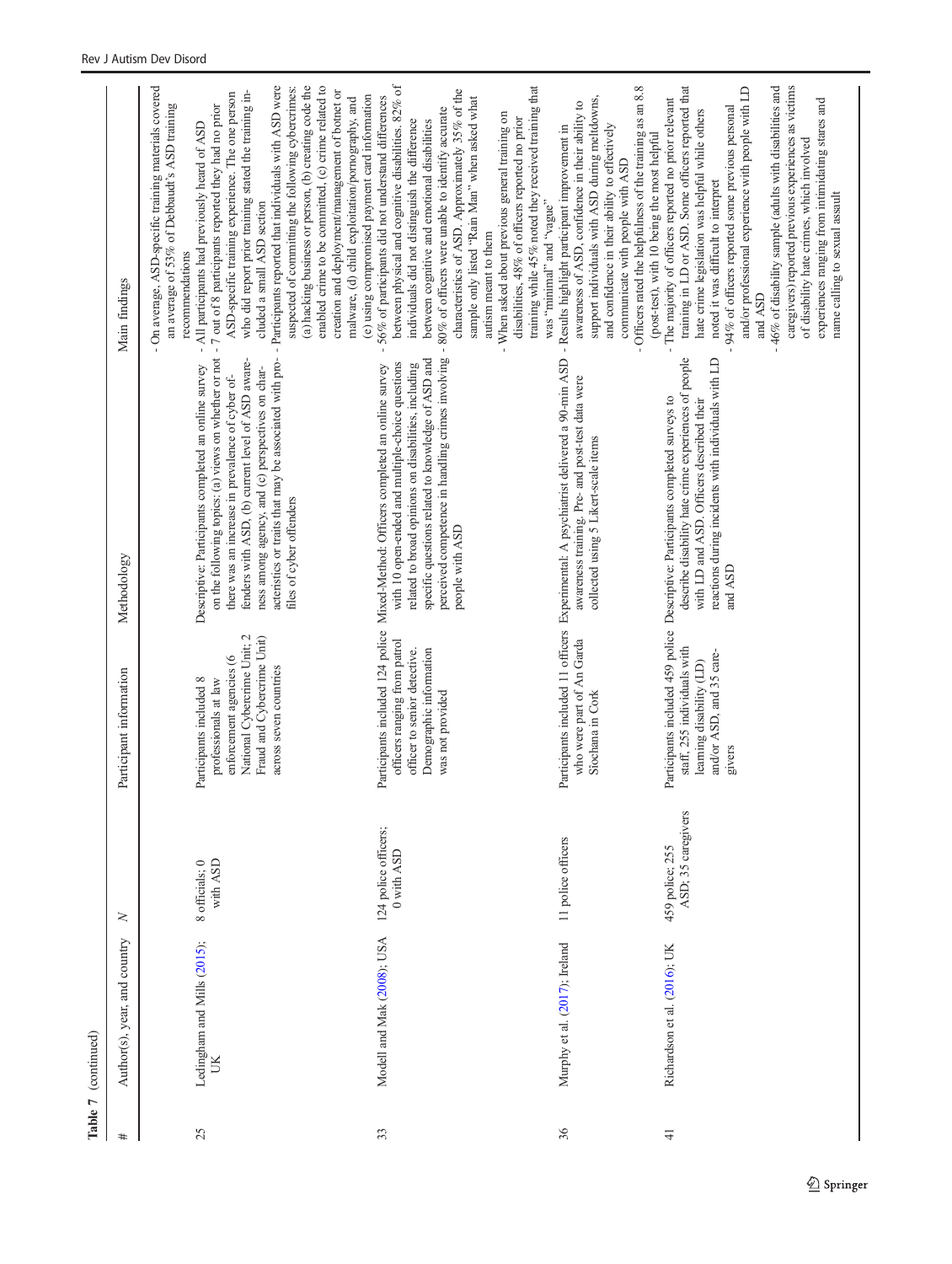Table 7 (continued) Table 7 (continued)

| #             | Author(s), year, and country | $\geq$                          | Participant information                                                                                                                                                                                                                                | Methodology                                                                                                                                                                                                                                                                                                                                                                                     | Main findings                                                                                                                                                                                                                                                                                                                                                                                                                                                                                                                                                                                                                                                                                                                                                                                                                                                                                                                                                              |
|---------------|------------------------------|---------------------------------|--------------------------------------------------------------------------------------------------------------------------------------------------------------------------------------------------------------------------------------------------------|-------------------------------------------------------------------------------------------------------------------------------------------------------------------------------------------------------------------------------------------------------------------------------------------------------------------------------------------------------------------------------------------------|----------------------------------------------------------------------------------------------------------------------------------------------------------------------------------------------------------------------------------------------------------------------------------------------------------------------------------------------------------------------------------------------------------------------------------------------------------------------------------------------------------------------------------------------------------------------------------------------------------------------------------------------------------------------------------------------------------------------------------------------------------------------------------------------------------------------------------------------------------------------------------------------------------------------------------------------------------------------------|
| $\frac{4}{3}$ | Sarrett (2017); USA          | 61 professionals;<br>0 with ASD | $(n = 61; 30$ male; 30 female; 1<br>mental health professionals<br>Participants included forensic<br>chose not to answer; age<br>range = $36-65$ years)                                                                                                | previous graduate education, post-graduate forensic<br>training, and professional training opportunities in<br>intellectual and developmental disabilities (I/DDs)<br>and open-ended survey questions regarding their<br>Descriptive: Participants answered multiple-choice                                                                                                                     | overview, assessment-related information, diagnos-<br>tic information, current ASD research, and focus on<br>question, 49% reported attending CEU training on<br>respondents highlighted the need for a forensic fo-<br>Continuing Education Units (CEU) and non-CEUs:<br>ID and 46% reported ASD-specific CEU training.<br>open-ended comments reported the need for addi-<br>tional ASD- and ID-specific training, and 21% of<br>reported receiving ASD- and ID-specific training<br>post-graduate forensic experiences ( $n = 36$ ), 75%<br>- Post-graduate training: Of the 36 participants with<br>training in graduate school related to ID or ASD<br>Of the 59 participants that chose to answer the<br>answered the question, 83% reported previous<br>Graduate training: Of the 60 participants who<br>ASD-related content during trainings: basic<br>36% of the 39 respondents who left optional<br>Officers reported learning the following<br>forensic aspects |
| 49            | Teagardin et al. (2012); USA | 82 officers                     | relative with ASD. 42 and 40<br>were excluded if they had a<br>officers were in the training<br>enforcement officers from<br>Participants included 82 law<br>one department. Officers<br>family member or close<br>and control groups,<br>respectively | Experimental: Participants completed a pre-test before<br>appropriate responses to calls involving ASD com-<br>waitlist-controlled, between-groups design was uti-<br>lized to evaluate the effects of ASD-specific officer<br>munity. A post-test was completed. A randomized,<br>view of ASD, recognition of ASD symptoms, and<br>viewing a 13-min long video describing an over-<br>training | - On average, participants in the training group scored<br>29% on the pre-test and 53% on the post-test. After<br>significantly better on post-tests than controls who<br>viewing the video, the control group scored an av-<br>- After viewing the training, both groups reported an<br>ASD in the community as well as to interact with<br>increase in confidence to identify someone with<br>- Participants in the training group performed<br>had not yet viewed the training video<br>erage of 47% on the post-test<br>individuals with ASD<br>cus during training                                                                                                                                                                                                                                                                                                                                                                                                    |
|               |                              |                                 |                                                                                                                                                                                                                                                        |                                                                                                                                                                                                                                                                                                                                                                                                 |                                                                                                                                                                                                                                                                                                                                                                                                                                                                                                                                                                                                                                                                                                                                                                                                                                                                                                                                                                            |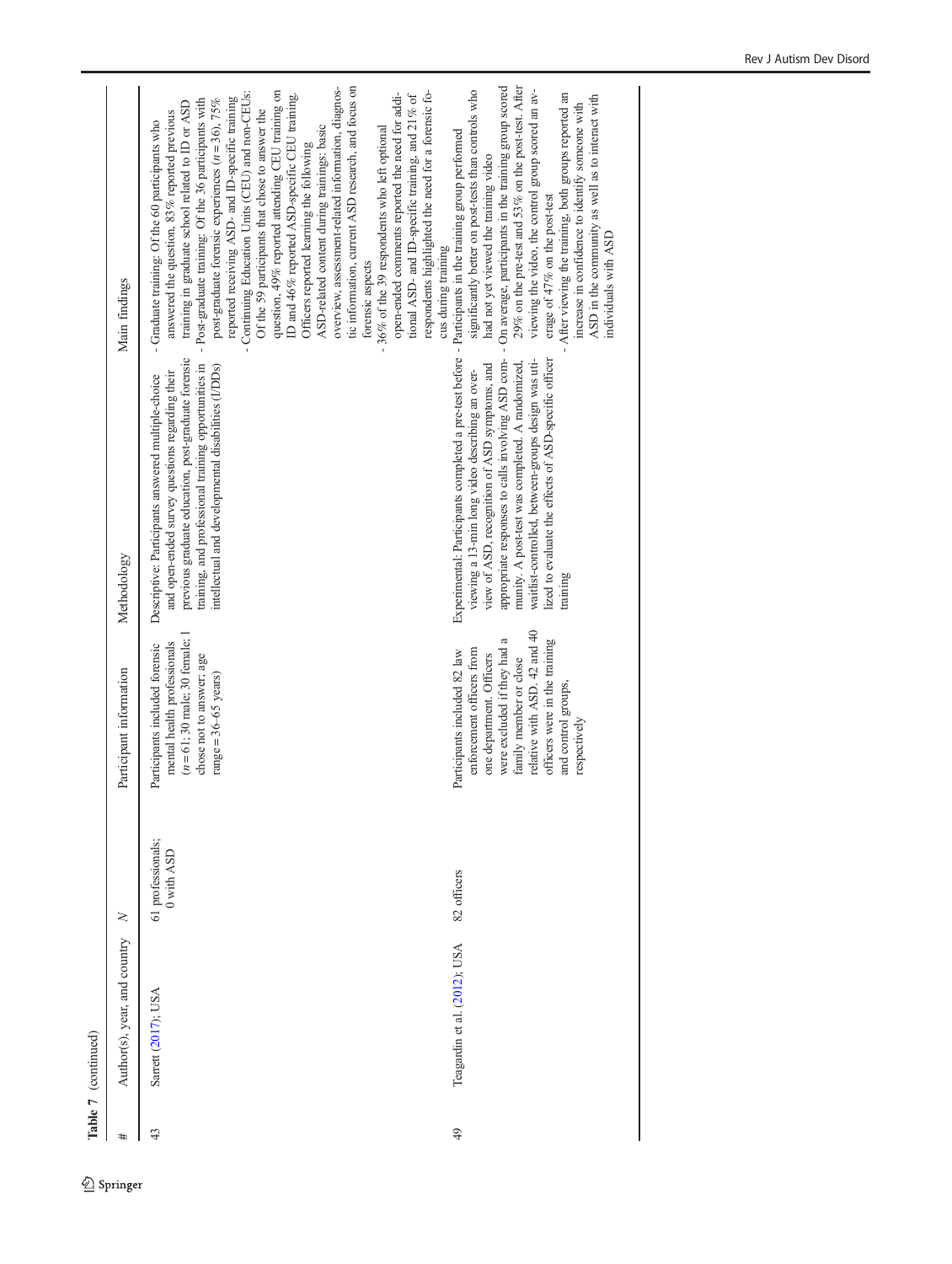41) found that the majority of LEOs working in cybercrime and fraud units and on disability hate crime cases had not received prior ASD training. Other studies (21, 33, 43) reported higher percentages of CJS professionals receiving prior ASD training. Specifically, studies found that 72% of agencies in New Jersey (21) and 52% of LEOs in the USA (33) had received prior ASD training. Furthermore, results from one study (43) suggest that ASD-specific training is received at various career points. For example, 83% of LEOs received training during graduate school, 75% of LEOs reported ASD-specific training during post-graduate forensic experiences, and only 46% of LEOs described ASD training as part of continuing education. In many studies, LEOs noted that the trainings they received were only "somewhat"/not effective (21) or "minimal" and "vague" (33). Further, a review of law enforcement training from seven states in the USA found that ASD-specific curricula were inconsistent with prevailing training recommendations. Finally, two studies (36, 49) employed designs, one experimental, to evaluate the effectiveness of ASD training; however, post-test results from both studies highlight improvements in LEOs' awareness of ASD and confidence in supporting individuals with ASD.

#### **Discussion**

The scoping review produced a comprehensive picture of empirical research being conducted in the area of ASD and CJS interaction. From a broad perspective, research is focused on multiple aspects of interface between individuals with ASD and CJS settings using multiple investigative methods across different countries. There also appears to be a growing interest in studying aspects of ASD-CJS interaction as evidenced by a larger number of relatively recent publications. The increased recent interest and research activity is likely related to multiple influences, such as media coverage of problematic ASD-LEO interchanges and some states mandating ASD-related training for first responders (e.g., Florida, New Jersey).

The scoping review identified that the most frequent type of research involved establishing estimates of contact occurring between individuals with ASD and the CJS (27%). The next most frequent domain of investigation involved describing various CJS professionals' perceptions, knowledge, experiences, and training related to serving individuals with ASD (22%). Two themes were equally represented in the review (i.e., 18% of articles): (a) perceptions of the ASD community regarding their interactions and experiences with the CJS and (b) documenting and improving CJS interviewing procedures with individuals with ASD. Descriptive studies of characteristics of individuals with ASD were the least frequent type of investigation represented in the review (i.e., roughly 15%).

Research spans a broad temporal sequence of potential interactions between individuals with ASD and the CJS, from

first response by LEOs to long-term incarceration. The descriptive work describing occurrence and types of encounters between individuals with ASD and CJS is helpful in establishing general expectations regarding frequency of encounters for first response calls, general jail settings, and forensic prisons. The literature documents a wide range of estimates regarding encounters with LEOs; however, the general conclusion is that such encounters are not uncommon. Elopement, aggressive behavior towards individuals within the home, and aggressive behavior towards individuals within the community were common reasons for contacting LEOs. Information regarding the frequency and nature of first responder calls for LEOs is important for initial training and ongoing professional development.

The literature examining experiences of individuals with ASD with the CJS across various contexts is also compelling. During initial interactions with LEOs, individuals with ASD and their caregivers identify varied outcomes of calls and interactions with other community agencies and members, such as schools, emergency departments, shopping venues, and neighbors. Caregivers and individuals with ASD report varying level of satisfaction with interactions with LEOs. Many times, the interaction between LEOs and ASD is positive and factors that support such outcomes include empathic listening and seeking input from caregivers regarding how to approach the individual with ASD. Several studies concluded that limited knowledge of ASD for LEOs negatively impacted first responder calls. Similarly, poor communication between caregiver, LEO, and individual with ASD was noted as problematic during negative encounters with police.

Conducted almost exclusively in England, a small number of comparison and experimental studies examined the impact of various settings, contextual variables, and interviewing techniques on individuals' recall of events and consistency of reporting. This set of studies provides guidance to CJS professionals regarding variables that support accurate recall during investigative interviews. Within this group of investigations, a diversity of individuals is represented including individuals with and without intellectual disability and individuals across age groups. Valuable analysis of archival data points to the role of interviewer behavior on recall, such as the likelihood of an individual's change in response when interviewer questions were repeated. Our review did not identify research examining the impact of training on CJS interviewing techniques, which would seem to be a worthwhile area of investigation.

The collection of articles focused on perceptions, knowledge, and training reveals important information about various CJS professionals' views on ASD. Relevant to initial contact between individuals with ASD and the CJS, LEOs frequently report limited professional training when responding to calls involving individuals with ASD. Across several studies,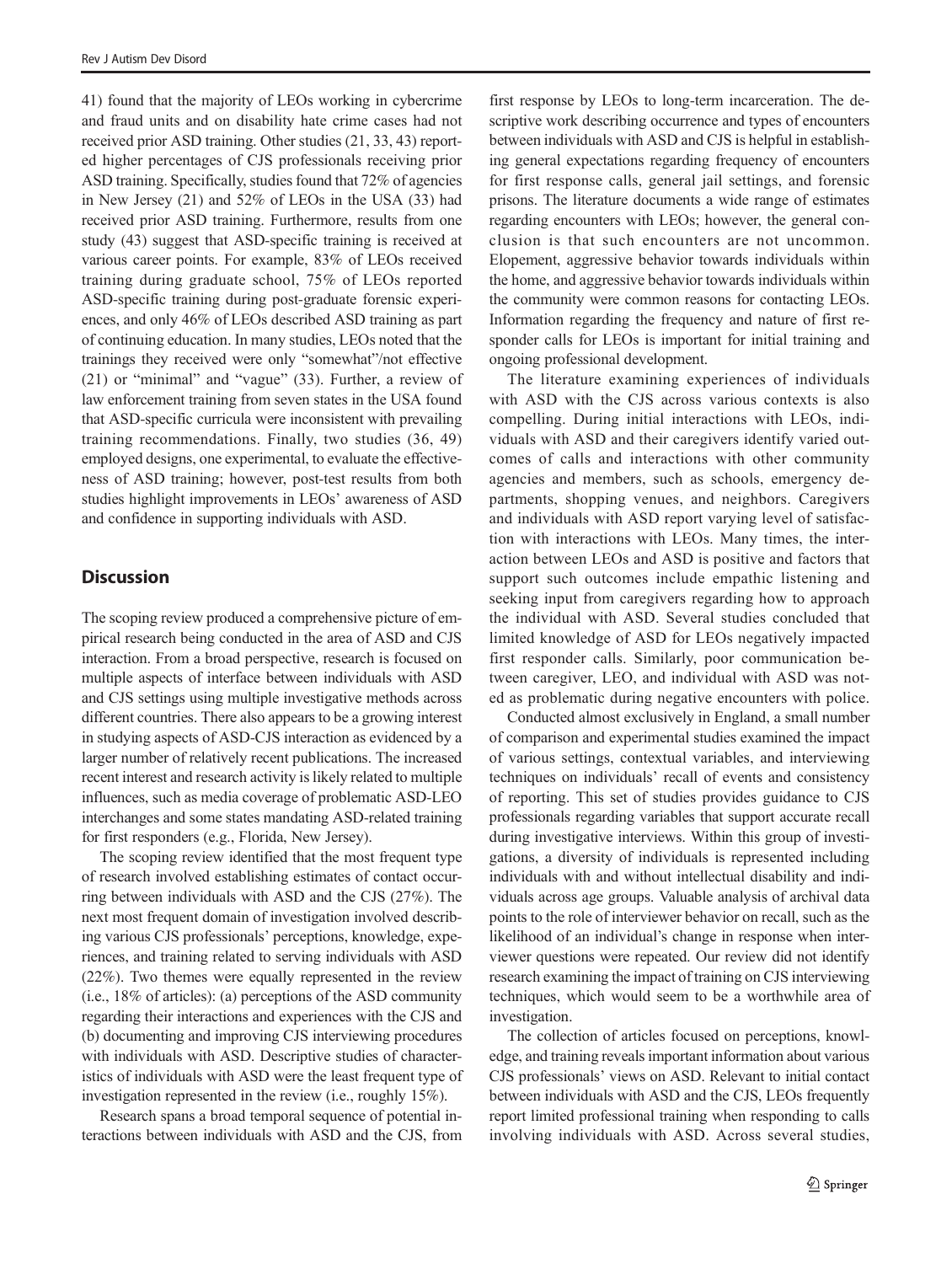LEOs reported limited knowledge of ASD and endorsed important misperceptions, such as associating autism with the movie "Rain Man." Multiple studies documented LEOs' desire to increase their understanding of ASD and how to improve behavior in response to a call involving an individual with ASD. Feedback from LEOs completing ASD-related training revealed significant variation regarding the usefulness of the training session, with a sample from the UK endorsing a high degree of satisfaction and a sample from the USA reporting that training was only somewhat useful. Outside of LEOs, very little research has focused on other CJS professionals' perceptions, knowledge, education, and training related to ASD. Several studies in the USA focused on judges' ideas regarding the relationship between ASD and offending behavior, with a majority of judges endorsing the belief that individuals with ASD are predisposed to engage in offending behavior. Our review did not identify research that examined the impact of training CJS professionals outside of LEOs.

#### Potential Implications

Within the past 10 years, individuals working in the field of human and civil rights law have emphasized the importance of individuals with disabilities having "access to justice" in order to be fully included into society (Ortoleva [2010](#page-27-0), p. 284). Given the fact that CJS professionals play important roles in keeping society and communities safe as well as ensuring all individuals have equal access to justice, it is essential that they are well-equipped to support the needs of all community members, including individuals with ASD. Although ASD is relatively common (Baio et al. [2018](#page-25-0)), CJS professionals may not always identify ASD and/or employ effective strategies to support individuals with ASD (Berryessa [2014a](#page-25-0)/b, Crane et al. [2016;](#page-25-0) Modell and Mak [2008\)](#page-27-0). Thus, it is critical to continue to explore CJS professionals' previous training experiences, interactions with members of the ASD community, and future training needs. Currently, LEOs are the focus of much of this research, and efforts to understand training experiences and perspectives of other CJS professionals should be expanded.

In the present study, across several topics, literature consistently acknowledged the importance of including perspectives of individuals with ASD, caregivers, CJS professionals, and the larger community in understanding interactions. In our opinion, targeting improved interactions and outcomes requires input from each group of stakeholders and should be reflected when training LEOs and other CJS professionals. For example, training should include multiple perspectives, such as first responders, caregivers, and individuals with ASD. The present review indicates that much more information is needed to understand training content and format given that little information is known about ASD-specific training for CJS professionals. Training programs should consider the specific roles that CJS professionals perform (e.g., patrol officers, detectives, judges, correction

officers) and tailor content to the intended audience. In addition, training programs should discuss how to identify ASD and employ strategies to support individuals with ASD. Further, training should address misconceptions related to ASD, potential misinterpretations of the behavior of individuals with ASD, and the differences between ASD and other disabilities.

Outside of formal didactic presentations, community-based events are also recommended to allow positive interactions to occur between CJS professionals and individuals with ASD and their caregivers. We suggest that community events include resources, feature support from professionals with ASD experience to facilitate positive interactions, and be co-sponsored by local ASD support groups and local law enforcement. CJS professional and agencies should consider developing partnerships with local ASD-related support groups and organizations as well as members of the ASD community. It may be helpful to facilitate regular meetings with advocacy organizations and members of the ASD community to (a) discuss the roles and mission of CJS agencies, (b) engage in conversations with community members, and (c) share information regarding ways that individuals with ASD can feel supported when they come into contact with CJS professionals and agencies.

#### Limitations of the Review

Although the scoping review presents several strengths, several limitations exist. Specifically, findings are limited to the search terms, databases, and journal included in the process, which means that it is possible that not all available research was identified. In addition, this study did not include an evaluation of quality of included studies; however, quality assessments of studies are not typically conducted in scoping reviews given the large variety of study designs and research approaches (Rumrill et al. [2010](#page-27-0)). We limited our review to work published in English, which restricted our coverage to countries where English is the official language or one of several common languages, such as the USA, UK, Canada, and Scandinavian countries. Another limitation is that all 55 studies were categorized into five themes based on discussions between two researchers, and articles could only be assigned to one theme, which raises the possibility that researchers' biases regarding how to classify articles could have impacted conclusions. Finally, an inter-rater reliability statistic was not calculated for decision-making that occurred when sorting the 55 articles into five themes.

#### Research Gaps and Future Directions

There is need for improved designs to document the impact of training for various CJS professionals. To date, two studies have documented immediate benefits of LEO training on ASD awareness, ASD knowledge, and confidence in responding to a call related to ASD (see AUTHORS [2019](#page-25-0) for review). The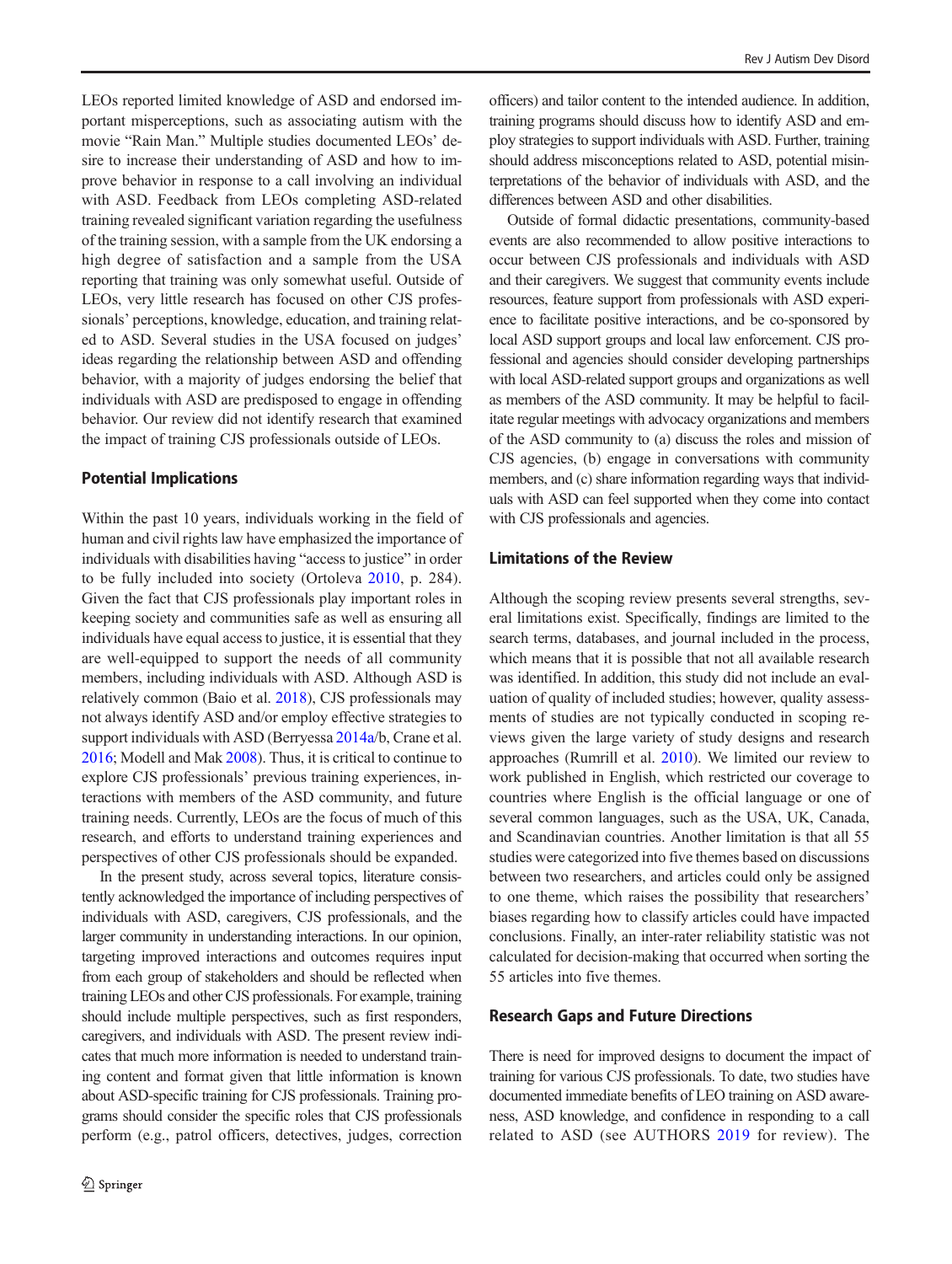<span id="page-25-0"></span>interventions consisted of single session presentations on key features of ASD and recommended strategies to use during an interaction with an individual with ASD. Outcome data were collected via self-report immediately following the training sessions, thereby limiting documentation of the impact of training over time and during in vivo interactions. Future studies should examine behavioral outcomes to evaluate the impact of LEO training, perhaps through comparing pre-training to posttraining rates of the use of force and handcuffs in responding to calls. Likewise, controlled designs are needed to conclude that improvements in knowledge and self-confidence are due to the educational intervention delivered (AUTHORS 2019).

Again, our review did not identify research examining the impact of training for other CJS professionals, and this omission warrants future study. For example, the impact of ASD-specific training of judges, detectives, and legal representatives is sorely needed as each of these CJS professionals significantly impacts the experience and outcome for individuals with ASD. Training for each group of CJS professionals needs to be tailored to the audience as roles across each group differ. We recommend that trainings be based on initial needs assessment, perhaps through systematic interviewing of multiple CJS professionals, individuals with ASD, and their caregivers.

The scoping review identified research that spans various stages of ASD-CJS contact; however, we found no empirical articles that examined comprehensive approaches to training multiple CJS professionals. Training efforts that include representation from various CJS professionals within local systems would seem worthwhile as individuals with ASD may encounter LEO, lawyers, judges, and corrections officers within a local jurisdiction. Training each group of professionals may improve overall CJS functioning when serving individuals with ASD, such as facilitating transitions between departments.

#### Compliance with Ethical Standards

Conflict of Interest The authors declare that they have no conflict of interests.

Ethical Approval All procedures performed were in accordance with the ethical standards of the institutional review board of the institution and with the 1964 Helsinki declaration and its later amendments.

Informed Consent Informed consent was not applicable to the current study as it is a review paper.

#### References

- \*Study included in the review
- \*Allen, D., Evans, C., Hider, A., Hawkins, S., Peckett, H., & Morgan, H. (2008). Offending behaviour in adults with Asperger syndrome.

Journal of Autism and Developmental Disorders, 38, 748–758. [https://doi.org/10.1007/s10803-007-0442-9.](https://doi.org/10.1007/s10803-007-0442-9)

- \*Anderson, C., Law, J. K., Daniels, A., Rice, C., Mandell, D. S., Hagopian, L., & Law, P. A. (2012). Occurrence and family impact of elopement in children with autism spectrum disorders. Pediatrics, peds-2012. <https://doi.org/10.1542/peds.2012.-0762>.
- \*Antaki, C., Richardson, E., Stokoe, E., & Willott, S. (2015). Can people with intellectual disability resist implications of fault when police question their allegations of sexual assault and rape?. Intellectual and Developmental Disabilities, 53, 346–357. [https://doi.org/10.](https://doi.org/10.1352/1934-9556-53.5.346) [1352/1934-9556-53.5.346](https://doi.org/10.1352/1934-9556-53.5.346).
- Arksey, H., & O'Malley, L. (2005). Scoping studies: towards a methodological framework. International Journal of Social Research Methodology, 8, 19–32.
- AUTHORS. (2019). A systematic review of law enforcement training related to autism spectrum disorder. Manuscript submitted for publication.
- Baio, J., Wiggins, L., Christensen, D. L., Maenner, M. J., Daniels, J., Warren, Z., et al. (2018). Prevalence of autism spectrum disorder among children aged 8 years — autism and developmental disabilities monitoring network, 11 Sites, United States, 2014. MMWR Surveillance Summaries, 67(SS-6), 1-23. [https://doi.org/10.15585/](https://doi.org/10.15585/mmwr.ss6706a1) [mmwr.ss6706a1.](https://doi.org/10.15585/mmwr.ss6706a1)
- \*Berryessa, C. M. (2014a). Judicial perceptions of media portrayals of offenders with high functioning autistic spectrum disorders. International Journal of Criminology and Sociology, 3, 46–60. [https://doi.org/10.6000/1929-4409.2014.03.04.](https://doi.org/10.6000/1929-4409.2014.03.04)
- \*Berryessa, C. (2014b). Judiciary views on criminal behaviour and intention of offenders with high-functioning autism. Journal of Intellectual Disabilities and Offending Behaviour, 5, 97–106. [https://doi.org/10.1108/jidob-02-2014-0002.](https://doi.org/10.1108/jidob-02-2014-0002)
- \*Brookman-Frazee, L., Baker-Ericzén, M., Stahmer, A., Mandell, D., Haine, R. A., & Hough, R. L. (2009). Involvement of youths with autism spectrum disorders or intellectual disabilities in multiple public service systems. Journal of Mental Health Research in Intellectual Disabilities, 2, 201–219. [https://doi.org/10.1080/](https://doi.org/10.1080/19315860902741542) [19315860902741542](https://doi.org/10.1080/19315860902741542).
- Cashin, A., & Newman, C. (2009). Autism in the criminal justice detention system: a review of the literature. Journal of Forensic Nursing, 5, 70–75. [https://doi.org/10.1111/j.1939-3938.2009.01038.X.](https://doi.org/10.1111/j.1939-3938.2009.01038.X)
- \*Cederborg, A. C., Danielsson, H., La Rooy, D., & Lamb, M. E. (2009). Repetition of contaminating question types when children and youths with intellectual disabilities are interviewed. Journal of Intellectual Disability Research, 53, 440-449. [https://doi.org/10.](https://doi.org/10.1111/j.1365-2788.2009.01160.x) [1111/j.1365-2788.2009.01160.x](https://doi.org/10.1111/j.1365-2788.2009.01160.x).
- \*Cheely, C. A., Carpenter, L. A., Letourneau, E. J., Nicholas, J. S., Charles, J., & King, L. B. (2012). The prevalence of youth with autism spectrum disorders in the criminal justice system. Journal of Autism and Developmental Disorders, 42, 1856–1862. [https://](https://doi.org/10.1007/s10803-11-1427-2) [doi.org/10.1007/s10803-11-1427-2](https://doi.org/10.1007/s10803-11-1427-2).
- \*Chown, N. (2009). 'Do you have any difficulties that I may not be aware of?' A study of autism awareness and understanding in the UK police service. International Journal of Police Science & Management, 12, 256–273. [https://doi.org/10.1350/ijps.2010.12.2.](https://doi.org/10.1350/ijps.2010.12.2.174) [174.](https://doi.org/10.1350/ijps.2010.12.2.174)
- Copenhaver, A., & Tewksbury, R. (2018). Interactions between autistic individuals and law enforcement: a mixed-methods exploratory study. American Journal of Criminal Justice. [https://doi.org/10.](https://doi.org/10.1007/s12103-018-9452-8) [1007/s12103-018-9452-8.](https://doi.org/10.1007/s12103-018-9452-8)
- \*Crane, L., Maras, K., Hawken, T., Mulcahy, S., & Memon, A. (2016). Experiences of autism spectrum disorder and policing in England and Wales: surveying police and the autism community. Journal of Autism and Developmental Disorders, 46, 2028–2041. [https://doi.](https://doi.org/10.1007/s10803-016-2729-1) [org/10.1007/s10803-016-2729-1.](https://doi.org/10.1007/s10803-016-2729-1)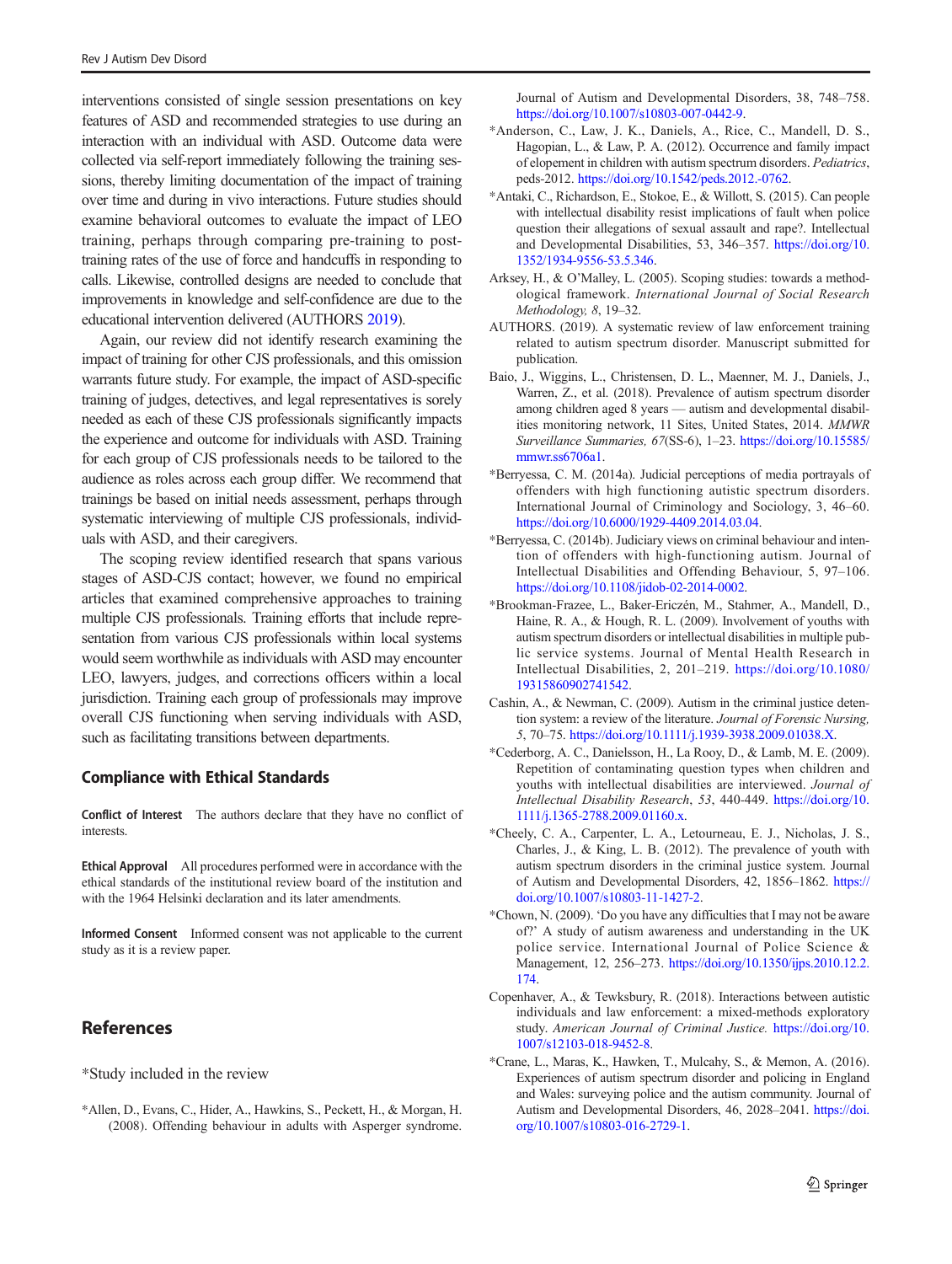- <span id="page-26-0"></span>Debbaudt, D., & Rothman, D. (2001). Contact with individuals with autism: effective resolutions. FBI L. Enforcement Bulletin, 70, 20– 24.
- Department of Justice. (2010). Americans with disabilities act: title II regulations. Civil Rights Division. Retrieved from http://www.ada. gov
- \*Edworthy, A., & Hylton, C. (2010). Brain-injured children and the police. Journal of Learning Disabilities and Offending Behaviour, 1, 40–48. [https://doi.org/10.5042/jidob.2010.0417.](https://doi.org/10.5042/jidob.2010.0417)
- \*Enayati, J., Grann, M., Lubbe, S., & Fazel, S. (2008). Psychiatric morbidity in arsonists referred for forensic psychiatric assessment in Sweden. The Journal of Forensic Psychiatry & Psychology, 19, 139–147. <https://doi.org/10.1080/14789940701789500>.
- EndNote™. [Computer Software]. (2019). Retrieved from www.endnote. com
- \*Farley, M., Cottle, K. J., Bilder, D., Viskochil, J., Coon, H., & McMahon, W. (2018). Mid-life social outcomes for a populationbased sample of adults with ASD. Autism Research, 11, 142–152. <https://doi.org/10.1002/aur.1897>.
- \*Fazio, R. L., Pietz, C. A., & Denney, R. L. (2012). An estimate of the prevalence of autism- spectrum disorders in an incarcerated population. Open Access Journal of Forensic Psychology, 4, 69–80. Retrieved from https://www.oajfp.com/
- Gardner, L. B., Campbell, J. M., & Westdal, J. (2018). Descriptive analysis of law enforcement officers' experiences with and knowledge of autism. Journal of Autism and Developmental Disorders. [https://](https://doi.org/10.1007/s10803-018-3794-4) [doi.org/10.1007/s10803-018-3794-4](https://doi.org/10.1007/s10803-018-3794-4).
- \*Geluk, C. A., Jansen, L. M., Vermeiren, R., Doreleijers, T. A., van Domburgh, L., de Bildt, A., & Hartman, C. A. (2012). Autistic symptoms in childhood arrestees: longitudinal association with delinquent behavior. Journal of Child Psychology and Psychiatry, 53, 160–167. <https://doi.org/10.1111/j.1469-7610.2011.02456.x>.
- Gomez de la Cuesta, G. (2010). A selective review of offending behaviour in individuals with autism spectrum disorder. Journal of Learning Disabilities and Offending Behaviour, 1, 47-58. [https://](https://doi.org/10.5042/jldob.2010.0419) [doi.org/10.5042/jldob.2010.0419](https://doi.org/10.5042/jldob.2010.0419).
- \*Helverschou, S. B., Rasmussen, K., Steindal, K., Søndanaa, E., Nilsson, B., & Nøttestad, J. A. (2015). Offending profiles of individuals with autism spectrum disorder: a study of all individuals with autism spectrum disorder examined by the forensic psychiatric service in Norway between 2000 and 2010. Autism, 19, 850–858. [https://doi.](https://doi.org/10.1177/1362361315584571) [org/10.1177/1362361315584571.](https://doi.org/10.1177/1362361315584571)
- \*Helverschou, S. B., Steindal, K., Nøttestad, J. A., & Howlin, P. (2018). Personal experiences of the criminal justice system by individuals with autism spectrum disorders. Autism, 22, 460–468. [https://doi.](https://doi.org/10.1177/1362361316685554) [org/10.1177/1362361316685554.](https://doi.org/10.1177/1362361316685554)
- \*Henry, L. A., Crane, L., Nash, G., Hobson, Z., Kirke-Smith, M., & Wilcock, R. (2017). Verbal, visual, and intermediary support for child witnesses with autism during investigative interviews. Journal of Autism and Developmental Disorders, 47, 2348–2362. [https://doi.org/10.1007/s10803-017-3142-0.](https://doi.org/10.1007/s10803-017-3142-0)
- Henshaw, M., & Thomas, S. (2012). Police encounters with people with intellectual disability: prevalence, characteristics and challenges. Journal of Intellectual Disability Research, 56, 620–631. [https://](https://doi.org/10.1207/S15328007SEM1001_6) [doi.org/10.1207/S15328007SEM1001\\_6.](https://doi.org/10.1207/S15328007SEM1001_6)
- \*Hippler, K., Viding, E., Klicpera, C., & Happé, F. (2010). Brief report: No increase in criminal convictions in Hans Asperger's original cohort. Journal of Autism and Developmental Disorders, 40, 774– 780. [https://doi.org/10.1007/s10803-009-0917-y.](https://doi.org/10.1007/s10803-009-0917-y)
- \*Kawakami, C., Ohnishi, M., Sugiyama, T., Someki, F., Nakamura, K., & Tsujii, M. (2012). The risk factors for criminal behaviour in highfunctioning autism spectrum disorders (HFASDs): a comparison of childhood adversities between individuals with HFASDs who exhibit criminal behaviour and those with HFASD and no criminal histories. Research in Autism Spectrum Disorders, 6, 949–957. [https://doi.org/10.1016/j.rasd.2011.12.005.](https://doi.org/10.1016/j.rasd.2011.12.005)
- \*Kelly, E., & Hassett-Walker, C. (2016). The training of New Jersey emergency service first responders in autism awareness. Police Practice and Research, 17, 543-554. [https://doi.org/10.1080/](https://doi.org/10.1080/15614263.2015.1121390) [15614263.2015.1121390](https://doi.org/10.1080/15614263.2015.1121390).
- King, C., & Murphy, G. H. (2014). A systematic review of people with autism spectrum disorder and the criminal justice system. Journal of Autism and Developmental Disorders, 44, 2717–2733. [https://doi.](https://doi.org/10.1007/s10803-014-2046-5) [org/10.1007/s10803-014-2046-5.](https://doi.org/10.1007/s10803-014-2046-5)
- \*Kumagami, T., & Matsuura, N. (2009). Prevalence of pervasive developmental disorder in juvenile court cases in Japan. The Journal of Forensic Psychiatry & Psychology, 20, 974–987. [https://doi.org/10.](https://doi.org/10.1080/14789940903174170) [1080/14789940903174170](https://doi.org/10.1080/14789940903174170).
- \*Laan, J. M., Ingram, R. V., & Glidden, M. D. (2013). Law enforcement training on mental disorders and autism spectrum disorders in the southeastern United States. Journal of Global Intelligence & Policy, 10, 51–67.
- Lamb, R., Weinberger, L., & DeCuir, W. (2002). The police and mental health. Psychiatric Services American Psychiatric Association, 53, 1266–1271. [https://doi.org/10.1176/appi.ps.53.10.1266.](https://doi.org/10.1176/appi.ps.53.10.1266)
- \*Långström, N., Grann, M., Ruchkin, V., Sjöstedt, G., & Fazel, S. (2009). Risk factors for violent offending in autism spectrum disorder: a national study of hospitalized individuals. Journal of Interpersonal Violence, 24, 1358–1370. [https://doi.org/10.1177/](https://doi.org/10.1177/0886260508322195) [0886260508322195](https://doi.org/10.1177/0886260508322195).
- \*Ledingham, R., & Mills, R. (2015). A preliminary study of autism and cybercrime in the context of international law enforcement. Advances in Autism, 1, 2–11. [https://doi.org/10.1108/aia-05-2015-](https://doi.org/10.1108/aia-05-2015-003) [003.](https://doi.org/10.1108/aia-05-2015-003)
- Levac, D., Colquhoun, H., & O'Brien, K. K. (2010). Scoping studies: advancing the methodology. Implementation Science, 5, 69.
- \*Lunsky, Y., Paquette-Smith, M., Weiss, J. A., & Lee, J. (2015). Predictors of emergency service use in adolescents and adults with autism spectrum disorder living with family. Emergency Medicine Journal, 32, 787–792. [https://doi.org/10.1136/emermed-2014-](https://doi.org/10.1136/emermed-2014-204015) [204015.](https://doi.org/10.1136/emermed-2014-204015)
- Magyar, C. I. (2010). Developing and evaluating educational programs for students with autism. Rochester: Springer Science & Business Media.
- \*Maras, K. L., & Bowler, D. M. (2012a). Brief report: suggestibility, compliance and psychological traits in high-functioning adults with autism spectrum disorder. Research in Autism Spectrum Disorders, 6, 1168–1175.
- \*Maras, K. L., & Bowler, D. M. (2012b). Context reinstatement effects on eyewitness memory in autism spectrum disorder. British Journal of Psychology, 103, 330–342. [https://doi.org/10.1111/j.2044-8295.](https://doi.org/10.1111/j.2044-8295.2011.02077.x) [2011.02077.x](https://doi.org/10.1111/j.2044-8295.2011.02077.x).
- \*Maras, K. L., Mulcahy, S., Memon, A., Picariello, F., & Bowler, D. M. (2014). Evaluating the effectiveness of the self-administered interview© for witnesses with autism spectrum disorder. Applied Cognitive Psychology, 28, 693–701. [https://doi.org/10.1002/acp.](https://doi.org/10.1002/acp.3055) [3055.](https://doi.org/10.1002/acp.3055)
- \*Mattison, M. L., Dando, C. J., & Ormerod, T. C. (2015). Sketching to remember: episodic free recall task support for child witnesses and victims with autism spectrum disorder. Journal of Autism and Developmental Disorders, 45, 1751–1765. [https://doi.org/10.1007/](https://doi.org/10.1007/s10803-014-2335.z) [s10803-014-2335.z.](https://doi.org/10.1007/s10803-014-2335.z)
- \*Mattison, M., Dando, C. J., & Ormerod, T. C. (2018). Drawing the answers: sketching to support free and probed recall by child witnesses and victims with autism spectrum disorder. Autism, 22, 181– 194. [https://doi.org/10.1177/1362361316669088.](https://doi.org/10.1177/1362361316669088)
- Mayes, T. A. (2003). Persons with autism and criminal justice: core concepts and leading cases. Journal of Positive Behavior Interventions, 5, 92–100. [https://doi.org/10.1177/10983007030050020401.](https://doi.org/10.1177/10983007030050020401)
- \*McCrory, E., Henry, L. A., & Happé, F. (2007). Eye-witness memory and suggestibility in children with Asperger syndrome. Journal of